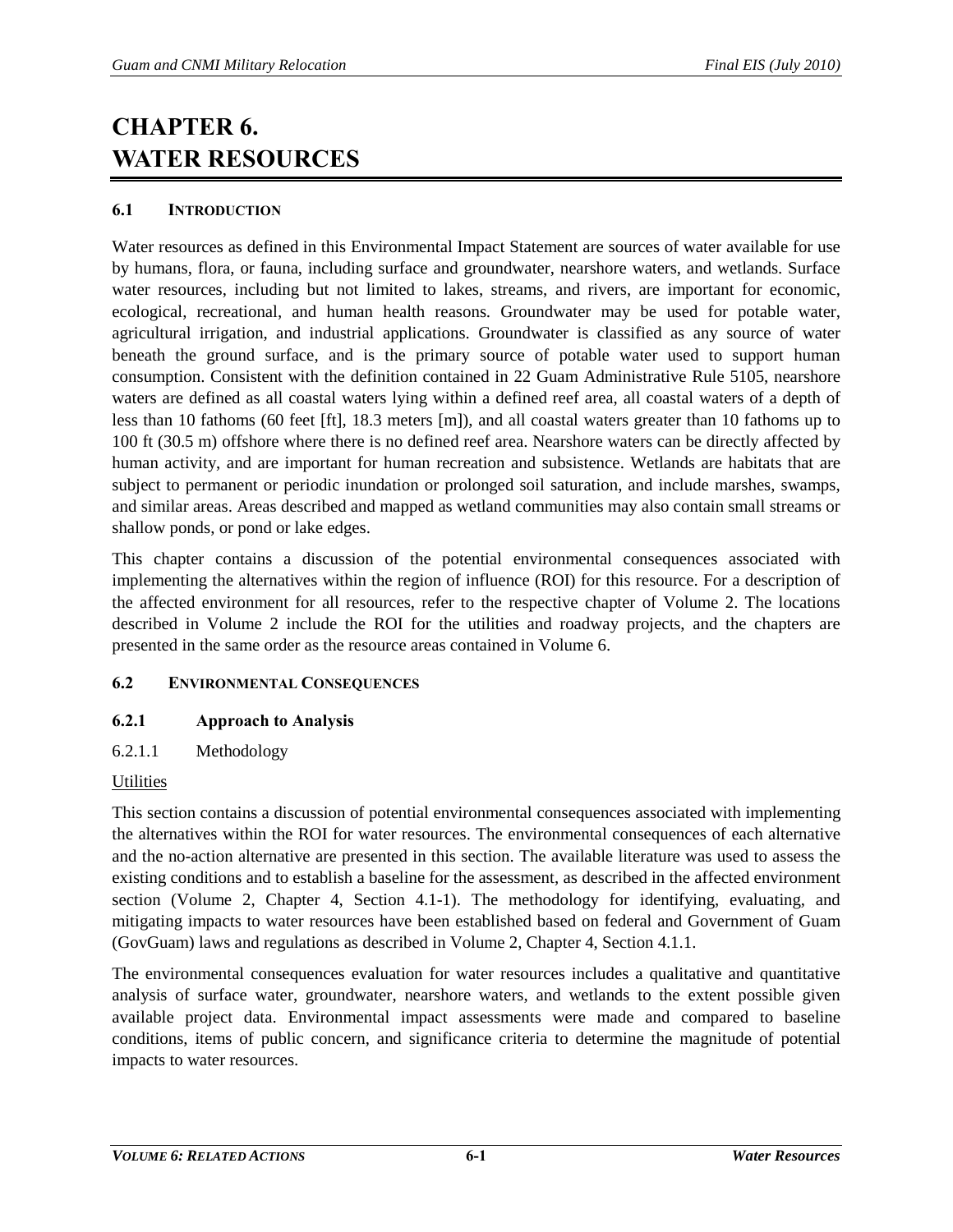The proposed action analysis is separated into two main activities: construction and operations. Each of these activities has potential effects with associated impacts. The analysis of potential impacts considers both direct and indirect impacts. Direct impacts are those that may occur during the construction phase of the project and cease when the project is complete or those that may occur as a result of project operations following the completion of construction. Indirect impacts are those that may occur as a result of the completed project or those that may occur during operations but not as a direct result of the construction or operational action.

# *Sustainability Requirements and Goals*

Implementation of the proposed action would be consistent with Navy policy in compliance with laws and executive orders whereby Department of Defense (DoD) entities are required to reduce demand for indoor water by as much as 20 percent (%) and outdoor water use by 50% in the coming years. Concurrent with these mandates is the Navy/Marine Corps policy to pursue and facilitate Leadership in Energy and Environmental Design (LEED) Silver certification for their facilities. LEED is a voluntary point system tool that measures the degree of sustainability features incorporated into a development.

Water resource sustainability is addressed in two categories: minimize water demand and maximize the quantity and quality of groundwater recharge. Elements identified to achieve minimum water use are:

- Water Conservation Identify and specify appropriate minimum water demand fixtures and devices.
- Irrigation Minimize use of irrigation systems and water.
- Grey Water Use Evaluate options for use of grey water (from laundry, dishwashing, and bathing) for irrigation.
- Rainwater Harvesting Investigate harvesting, storage and distribution systems.

The quantity and quality of groundwater recharge is addressed in the existing Unified Facilities Criteria Low Impact Development (LID) Manual that would be followed. This manual includes specific Integrated Management Practices to be considered and included in the drainage design of the proposed action sites. In addition, National Pollutant Discharge Elimination System (NPDES) permitting requirements, LEED goals, and DoD policy based on recent executive orders and laws (e.g., the Energy Independence and Security Act of 2007) mandate certain drainage quantity and quality performance standards. Thus, the proposed action includes incorporating post-construction drainage quality, quantity, and velocity dissipation measures to approximate (or improve upon) pre-construction conditions at the property line.

## *Surface Water/Stormwater*

Surface water issues include:

- Water quality
- Flooding
- Flow path alterations

Surface water quality impacts are evaluated by examining the potential increase of contamination including chemicals, heavy metals, nutrients, and/or sediments in the surface water as a result of the proposed action. The analysis is performed by comparing existing water quality data with possible increases in water quality contaminants in the surface water. Potential impacts to surface water quantity and velocity are analyzed by examining changes in drainage volumes and patterns associated with the proposed action.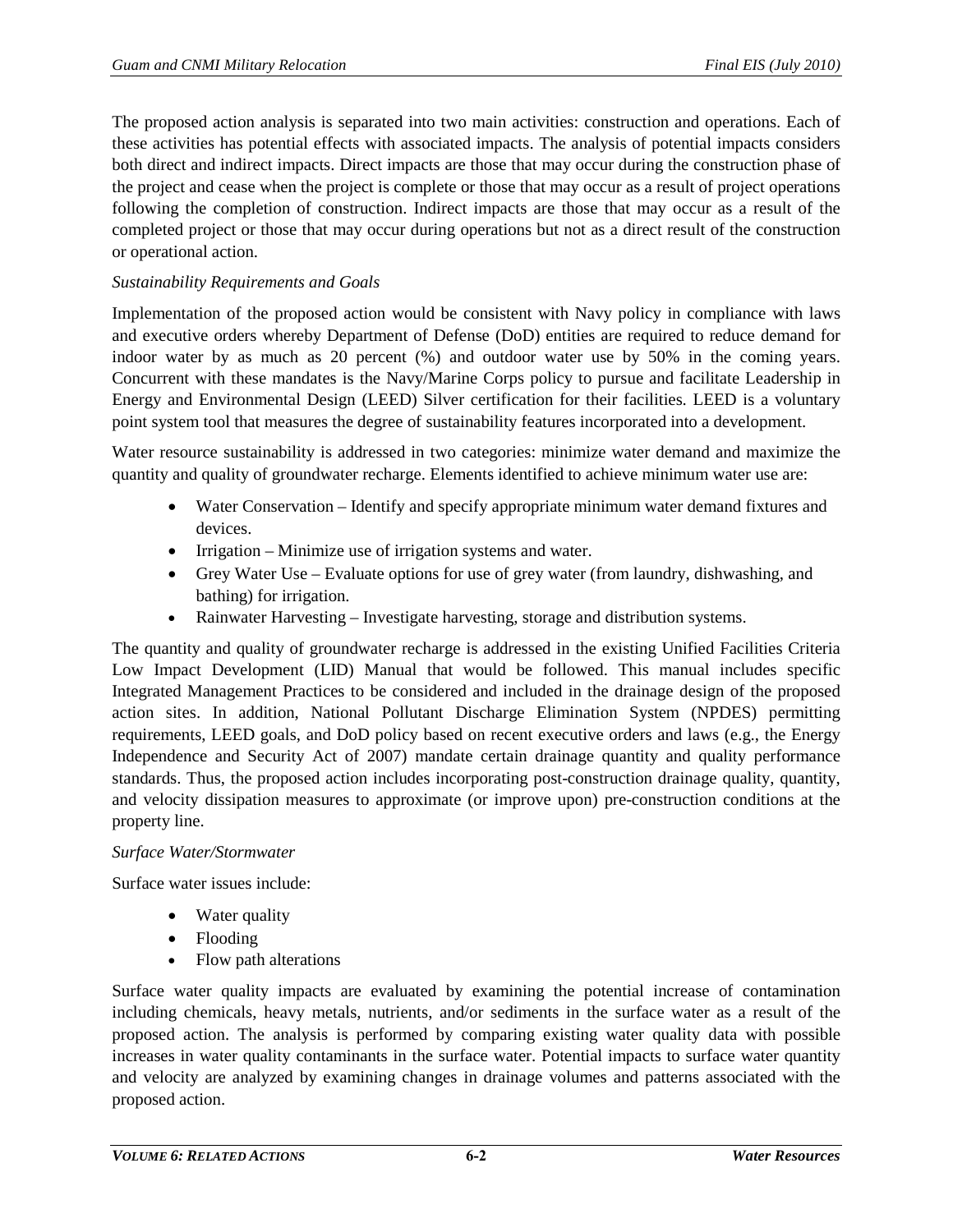Construction activities that result in disturbance of more than 1 acre (0.4 hectare) of land require a construction stormwater permit, which regulates stormwater quality and quantity to reduce pollutant impacts from contaminated runoff. The permit may require mitigation to meet required standards. Stormwater discharges from construction activity may contain elevated sediment concentrations, and spills and leaks of chemicals such as lubricants, fuels, or other construction materials that may increase pollutant loading in to the surface water. In addition, direct construction or alteration of stream channels or reservoirs may cause increased contamination by sedimentation or chemical constituents. If flow paths or patterns are altered, additional studies, such as instream flow analysis, would be conducted to ensure the human uses and/or biological services are preserved. Therefore, construction activities that result in disturbance of more than 1 acre (0.4 hectare) of land are considered to have an impact to surface water.

Operational effects include stormwater discharges that may increase the volume of sediment loading to the surface water as well as increase contaminants from vehicle maintenance, household discharge, privately-owned vehicles, and animal waste. Contamination of surface water from leaks or spills of hazardous, or otherwise regulated materials, is also a potential impact. Increased water usage may reduce the water availability in the reservoirs and/or reduce instream flows. Increased impervious areas may increase the runoff and increase the potential for flooding. Development in the floodplain may result in potential damage from flooding. Diversion of water courses for municipal water consumption may impact the ecological resources.

# *Groundwater*

Groundwater impact concerns include water quality and water quantity. Groundwater quality is assessed by examining the potential risk of a hazardous or regulated waste release, as well as approximating the amount of additional stormwater and associated non-point source pollution that enter the groundwater.

Construction activities that result in disturbance of more than 1 acre (0.4 hectare) of land require a construction stormwater permit to mitigate pollutant impacts from contaminated infiltration. Stormwater discharges from construction activity may contain elevated sediment concentrations, and spills and leaks of chemicals such as lubricants, fuels, or other construction materials that may increase pollutant loading to groundwater resources.

The possible impacts connected with operational activities include increases of impervious areas, waste-generating activities, storage of potential contaminants, and landfill leaching. The direct impacts include an increase in polluted stormwater runoff and contamination from leaks or spills of hazardous or regulated materials. In addition, the increased water usage may increase the depletion of groundwater resources (see Volume 6, Chapter 3, Section 3.1.3). The potential impacts include decreases in groundwater recharge from increased impervious areas and saltwater intrusion from increased aquifer pumping.

# *Nearshore Waters*

The nearshore water impact analysis focuses on water quality. Recreational nearshore issues are addressed in Volume 6, Chapter 11. The potential increases of contamination including chemicals, heavy metals, nutrients, and/or sediments in nearshore waters as a result of the proposed action are assessed by comparing existing water quality data with the projected changes in water quality.

Potential impacts associated with construction activities include construction spills and leaks that may discharge to nearshore waters, an increase in stormwater discharge that may increase non-point source pollution, and physical impacts to nearshore waters from dredging.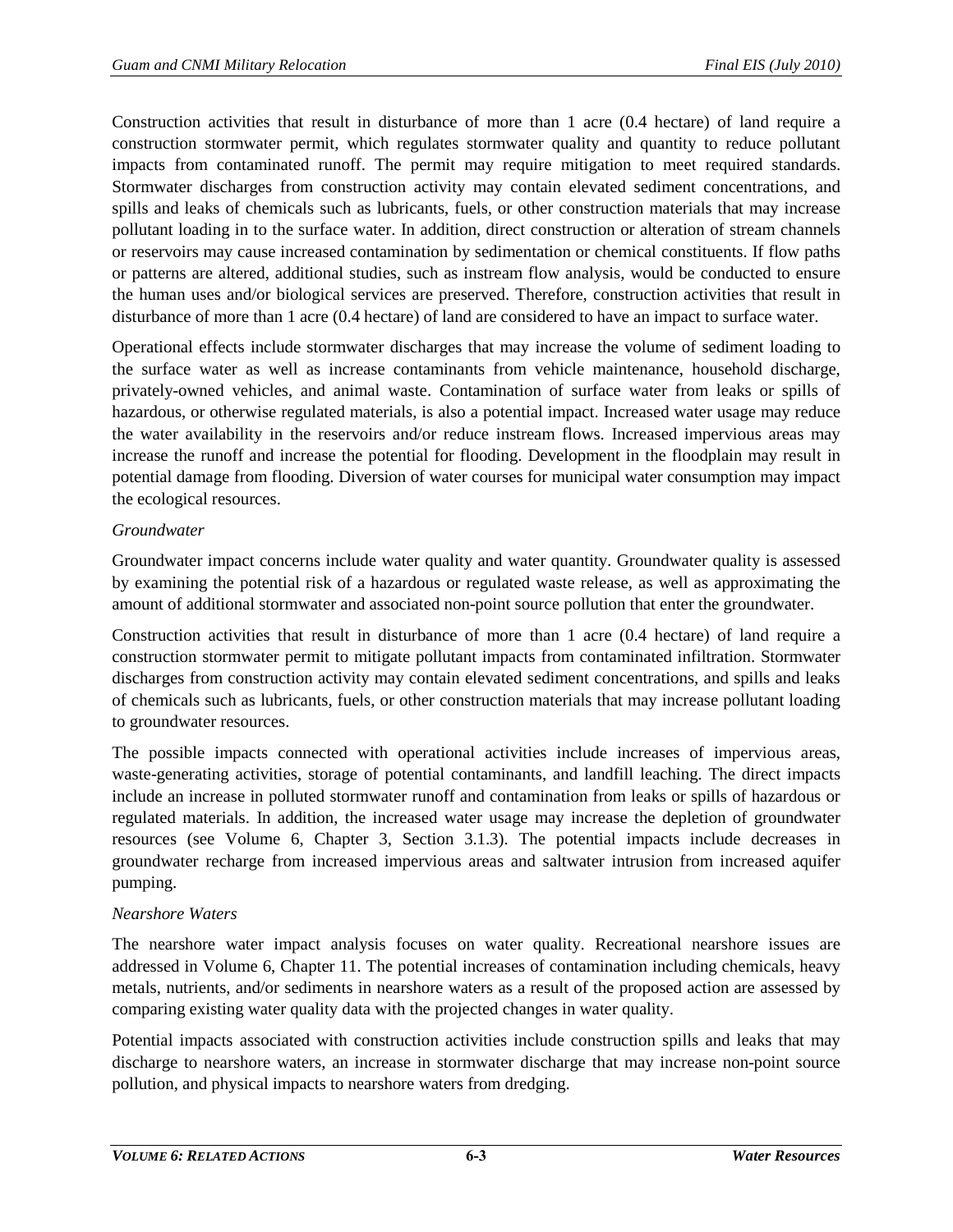Operation effects include potential non-point source and point-source pollution. The point-source pollution consists of chemicals, heavy metals, nutrients, and/or sediments that may runoff from the increase in impervious, urban areas. The point source pollution would be related to direct discharges to the nearshore waters such as wastewater effluent.

## *Wetlands*

The wetland impact areas of concern include:

- Pollutants
- Loss of area
- Loss of functionality

The potential for pollutants to impact a wetland was evaluated by examining the risk of hazardous materials leaking or spilling and their proximity to the wetlands. The loss of area was assessed by the total amount of delineated wetland area that would be directly removed either in loss of area or function as a result of the proposed action. The wetland functionality refers to the ability of the wetland to trap sediment and nutrients, receive and retain water, maintain wildlife habitat (both flora and fauna), and provide recreational uses. The impacts to wildlife habitat associated with wetlands are addressed in Volume 6, Chapter 12.

For construction activities, the effects associated with activities in close proximity to any designated wetland or activities in the wetlands themselves are considered. Runoff from nearby construction sites may contain increased chemicals, heavy metals, nutrients, and/or sediment that could adversely affect those wetlands. Wetland impacts could result from changes in land uses and/or spills or leaks from construction operations and equipment. Loss of functionality can also occur if construction operations occur directly within the designated wetlands. Loss of wetland area would occur if the proposed action involves the direct removal of wetlands.

The effects associated with operations include an increase in potential spills and leaks from hazardous materials that may be stored in close proximity to designated wetlands. An indirect impact to existing wetlands may occur by altering (i.e., diverting or restricting) the surface water flowing into the wetlands. Indirect impacts to wetlands could also occur as a result of altered sedimentation of watercourses or drainage conveyances connected to wetland areas.

## Off Base Roadways

This section contains a discussion of potential environmental consequences associated with implementing the alternatives within the ROI for water resources. The environmental consequences of each alternative and the no-action alternative are presented in this section. The available literature was used to assess the existing conditions and establish a baseline for the assessment, as described in the Volume 2, Chapter 4. The methodology for identifying, evaluating, and mitigating impacts to water resources have been established based on federal and local laws and regulations, Federal Highway Administration (FHWA) guidelines, and Guam Environmental Protection Agency (GEPA) guidelines. A Storm Water Implementation Plan describing detailed Stormwater Pollution Control measures for the Guam Road Network (GRN) is provided in Appendix G. DoD is committed to following guidance contained in this manual for all GRN projects, and in the Guam Transportation Stormwater Drainage Manual after it is evaluated and finalized.

The environmental consequences evaluation for water resources includes a qualitative and quantitative analysis of floodplains, runoff and drainage, and water quality of surface and groundwater resources to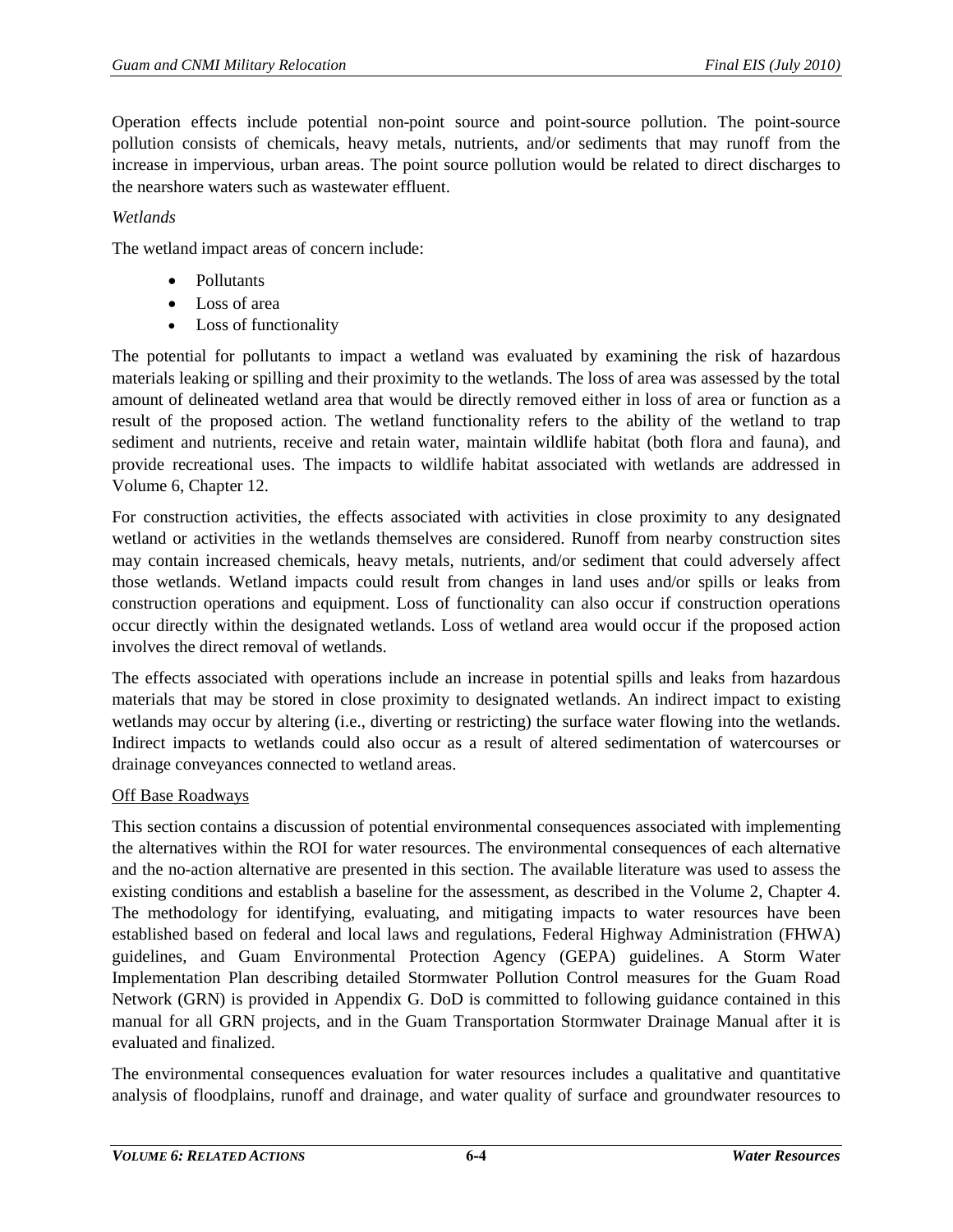the extent possible given available project data. The assessment was set up to ensure compliance with FHWA requirements by identifying (1) public water sources with emphasis on sole source aquifers; (2) watershed characteristics, including overall runoff and drainage flow patterns and floodplains; (2) surface water resource characteristics, including streams, lakes, and bays; (3) coastal resources that are delineated in Federal Emergency Management Agency (FEMA) Flood Insurance Rate Maps (FIRMs) as identified in Volume 2; (4) National Wild and Scenic Rivers that do not exist within the vicinity of the study area; (5) areas within the Coastal Zone Management Program; (6) areas subject to the Coastal Barriers Resources Act that do not exist within the vicinity of the study area; (7) wetlands that are primarily discussed under the Marine Biology section; and (8) factors that influence percolation and infiltration into the groundwater. Environmental impact assessments were made and compared to baseline conditions in the various hydrologic regimes of the island for the various types of roadway projects to determine the magnitude of potential impacts to water resources. The proposed action analysis is separated in two main activities: construction impacts (year 2014) and long-term impacts (year 2030). Each of these activities has potential effects with associated impacts.

## 6.2.1.2 Determination of Significance

The following factors are considered in evaluating impacts to water resources:

- Reducing availability or accessibility of water resources.
- Creating noncompliance with applicable laws and regulations.
- Increasing risk associated with environmental hazards or human health.
- Decreasing existing and/or future beneficial use.
- Increasing risk of flooding.
- Depleting, recharging, or contaminating usable groundwater aquifer for municipal, private, or agricultural purposes.
- Locating increases in soil settlement or ground swelling that damages structures, utilities, or other facilities caused by inundation and/or changes in groundwater levels.
- Reducing impacts to wetlands available for human use or ecological services.
- Increasing long-term inundation, sedimentation, and/or damage to water resources.

If an activity is deemed as having an impact, the activity can be evaluated to determine if the impact is significant or insignificant. For significant impacts, a determination is made as to whether the impacts can be mitigated to less than significant impacts.

## 6.2.1.3 Issues Identified During Public Scoping Process

As part of the analysis, concerns related to water resources that were mentioned by the public, including regulatory stakeholders, during the public scoping meetings were addressed. These include:

- Describing water quality with respect to public health requirements, drinking water regulations, and applicable water quality standards.
- Estimating quality and quantity of stormwater runoff to be generated by increased impervious surface, methods of contaminant removal, methods of runoff redirection to recharge the aquifer, and groundwater under the direct influence of surface water.
- Causing accidental or intentional contamination of groundwater.
- Ensuring that the capacity of water resources meets agricultural needs.
- Implementing stormwater management controls to prevent pollution during construction and subsequent operations.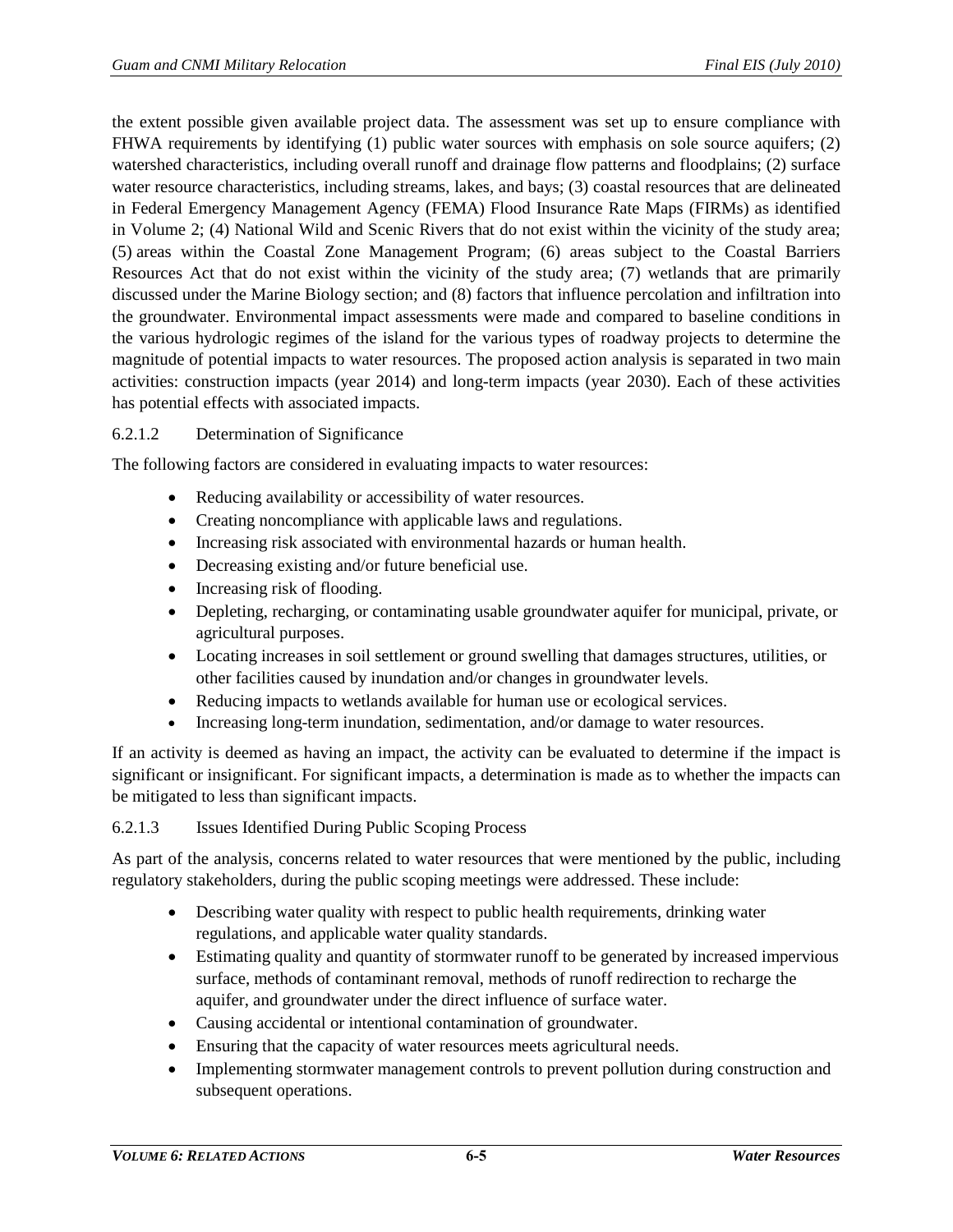- Preventing construction that could potentially cause runoff and could pollute the beaches and destroy marine life.
- Outlining the effects of training and dredging on sedimentation stress for the coral reefs and other marine life.
- Identifying ways to monitor and mitigate indirect impacts from sediments on coral reefs.

# **6.2.2 Power**

# 6.2.2.1 Basic Alternative 1 (Preferred Alternative)

Basic Alternative 1 would utilize existing Guam Power Authority (GPA) power plants for base loads. The reconditioning of up to five Combustion Turbines (CTs) would be undertaken by the GPA on existing permitted facilities to provide required peaking and reserve power. Reconditioning would be made to existing permitted facilities at the Marbo, Yigo, Dededo (2 units), and Macheche CTs. These CTs are not currently being used up to their permit limits. Transmission and Distribution (T&D) system upgrades would be on existing above ground and underground transmission lines. This alternative supports Main Cantonment Alternatives 1 and 2. Main Cantonment Alternatives 3 and 8 would require additional upgrades to the T&D system.

## Reconditioning GPA Facilities

The proposed T&D systems refurbishment would not directly impact surface water, groundwater, nearshore water, or wetlands because the new T&D systems would utilize existing utility corridors and not occur in sensitive water resources areas under Basic Alternative 1. The DoD reconditioning of the GPA facilities would not involve additional storage of fuels or materials that would be exposed to rain events. GPA would continue to follow their Spill Prevention Control and Countermeasure Plan to prevent or control spills that might occur during operations to minimize potential impacts to water resources. Stormwater would continue to be managed by GPA through an existing United States (U.S.) Environmental Protection Agency (USEPA) stormwater multi-sector general permit. This multi-sector general permit requires the development of a Stormwater Pollution Prevention Plan (SWPPP) that incorporates Best Management Practices (BMPs) to control pollutants. Therefore, this portion of the alternative would have no impacts on water resources.

## Upgrades to T&D Lines

Proposed upgrades to existing T&D lines associated with this alternative would include installing upgraded and new underground and overhead power lines. T&D lines proposed for the southern portions of Guam are primarily above ground, and would therefore require little soil disturbing activities. Land disturbing activities would trigger the requirement to seek coverage under the Construction General Permit (CGP). A site-specific SWPPP would be prepared and implemented in accordance with the CGP. The SWPPP would identify site-specific BMPs (Volume 2, Chapter 4, Table 4.2-1) that would be implemented as part of Basic Alternative 1 to reduce the potential for erosion, runoff, sedimentation, and subsequent water quality impacts.

Stormwater runoff in the northern portion of Guam infiltrates into the ground, with little to no surface water runoff. A review of GEPA's impaired waterbodies list (also known as the Clean Water Act [CWA] Section (§) 303(d) list) does not show any impaired surface waters in the areas where construction activities are proposed for the military relocation. Therefore, these construction activities are not anticipated to contribute to water quality impairments in this area, particularly given the implementation of SWPPP BMPs. Implementation of SWPPP BMPs would ensure that pollutants in stormwater runoff from construction areas are contained and treated on site. Stormwater runoff in the southern portion of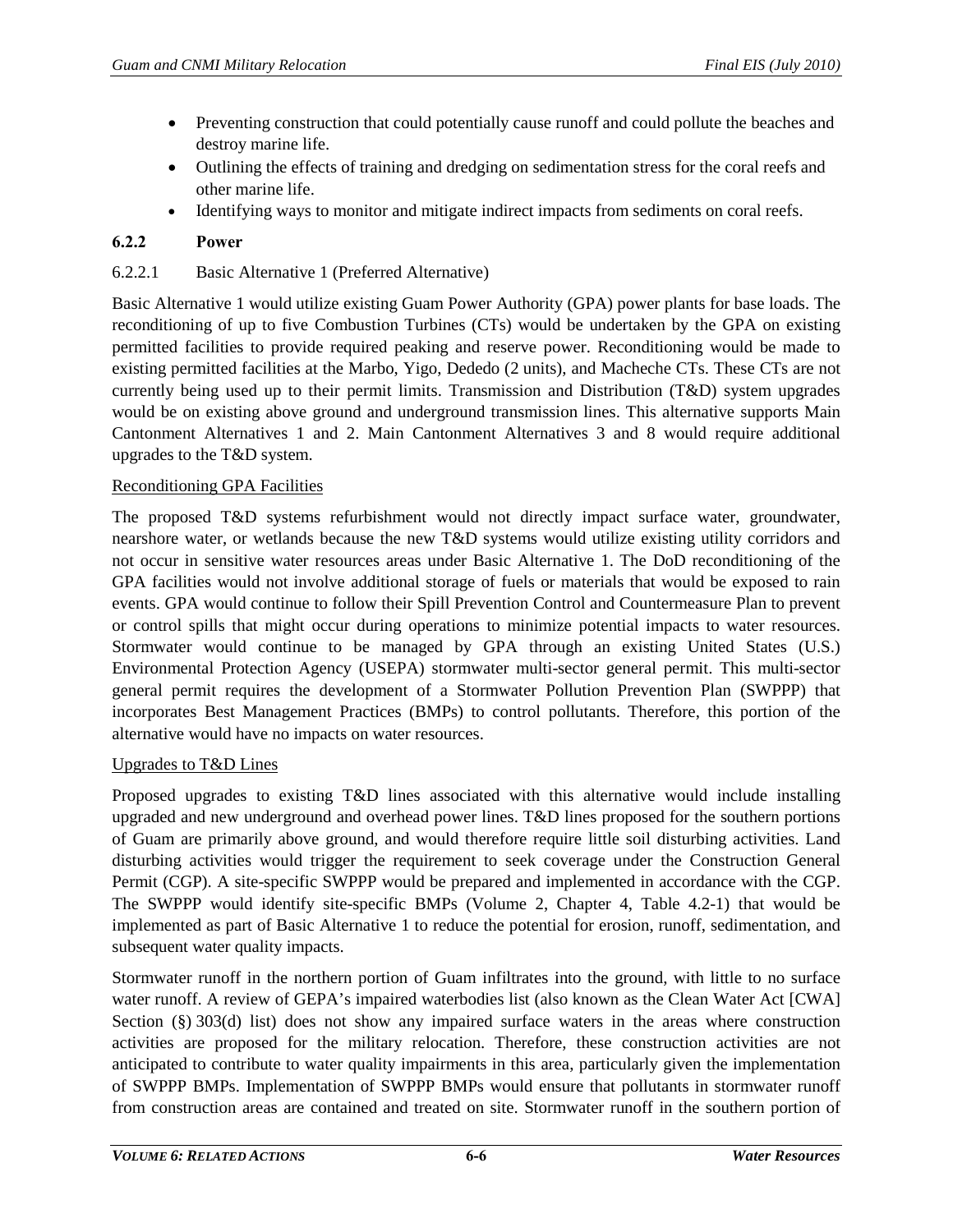Guam can eventually flow to surface waters, and pollutants such as sediment can enter these surface waters. A review of GEPA's impaired waterbodies list shows impairments for sediment and bacteria in areas other than where construction activities are proposed for the military relocation. Therefore, these construction activities are not anticipated to contribute to water quality impairments in these areas, and the implementation of SWPPP BMPs would ensure that pollutants in stormwater runoff from construction areas are contained and treated on site.

A review was also conducted of GEPA's existing and proposed Total Maximum Daily Loads (TMDLs). A TMDL calculates the maximum amount of a pollutant that is allowed to enter a waterbody so that the waterbody will meet and continue to meet water quality standards for that particular pollutant. The TMDL allocates (or divides) the load between all of the sources of discharges to the waterbody. The sources to a waterbody include direct discharges such as outfalls from treatments plants, and indirect discharges such as stormwater runoff and septic tanks. GEPA has prepared TMDLs for waterbodies that are identified as impaired on the 303(d) list, which includes developing plans for each impaired waterbody to control discharges to it. GEPA has several TMDLs that have been approved by USEPA Region 9 for waters that are impaired for bacteria. The TMDLs identify the source of bacteria to likely be from sewage treatment discharges, septic tanks, and stormwater runoff. The proposed construction activities for the military relocation in the northern and southern portions of Guam are not expected to interfere with the implementation of promulgated or proposed TMDLs, or the attainment of water quality in waters where TMDLs are being pursued because construction activities are not associated with bacteria-producing pollutants.

A study to identify wetlands was conducted in various proposed project areas (Volume 9, Appendix G; Naval Facilities Engineering Command [NAVFAC] Pacific 2010) and the results are summarized in Volume 2, Chapter 4. No wetlands were identified in northern Guam in proposed project areas. Wetlands were identified adjacent to the proposed powerline corridor along Marine Corps Drive. However, the upgrades and new lines would be installed in existing upland corridors adjacent to the roadway and would not result in disturbance of wetlands.

Based on the above analysis, impacts to water resources from proposed power facility construction activities would be less than significant.

## Summary of Basic Alternative 1 Impacts

Basic Alternative 1 would potentially affect water resources. However, through compliance with a CGP and implementation of a SWPPP and associated site-specific BMPs, effects to water resources would be minimized; therefore, there would be less than significant impacts to water resources.

## Proposed Mitigation Measures

No mitigation measures related to water resources are needed for Basic Alternative 1.

6.2.2.2 Summary of Impacts

[Table 6.2-1](#page-7-0) summarizes the potential impacts of Basic Alternative 1. A text summary is provided below.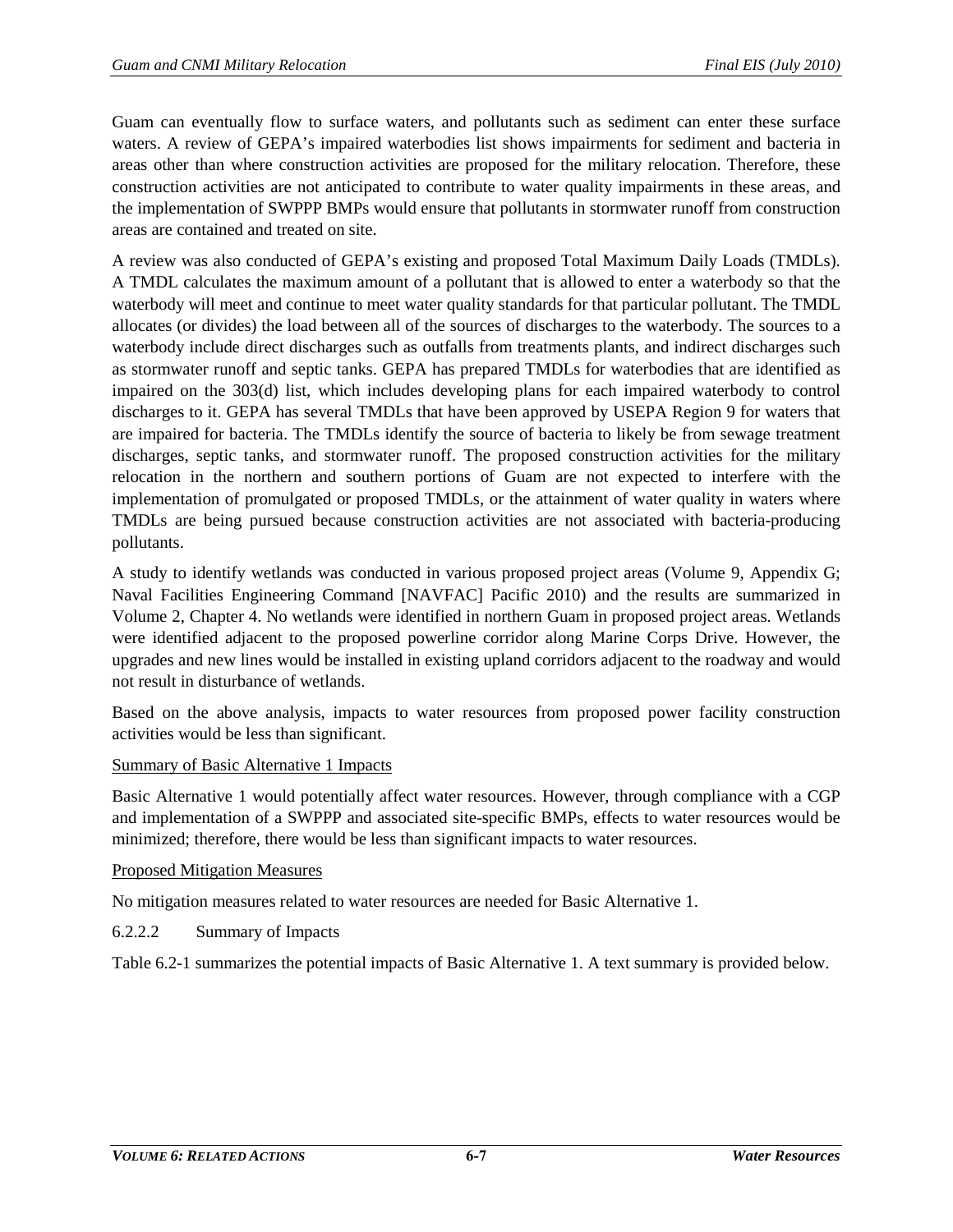<span id="page-7-0"></span>

| Basic Alternative $1^*$                                         |
|-----------------------------------------------------------------|
| Construction Impacts (direct and indirect impacts are the same) |
| $SW - LSI$                                                      |
| $GW - LSI$                                                      |
| $NW - LSI$                                                      |
| $WL - NI$                                                       |
| Operation Impacts (direct and indirect impacts are the same)    |
| $SW - NI$                                                       |
| $GW-NI$                                                         |
| $NW - NI$                                                       |
| $WL - NI$                                                       |

**Table 6.2-1. Summary of Potential Power Impacts**

*Legend:* GW=Groundwater; LSI = Less than significant impact; NI = No impact; NW = Nearshore Waters; SW= Surface Water/Stormwater; WL = Wetland.

Implementation of Basic Alternative 1 would have no impacts to water resources as there would be limited construction or change in operations under this alternative. The induced civilian population growth would have no impacts to water resources since there would be limited construction or change in operations. Stormwater would continue to be managed in accordance with laws, regulations, and plans which would reduce potential impacts to groundwater and nearshore waters. Because Basic Alternative 1 would involve land disturbing activities that trigger the requirements for CGP coverage, a Notice of Intent would be filed and a site-specific SWPPP would be prepared and implemented in accordance with the CGP. The SWPPP would identify site-specific BMPs (Volume 2, Chapter 4, Table 4.2.1) that would be implemented as part of the alternative to reduce the potential for erosion, runoff, sedimentation, and subsequent surface water quality impacts, which would also reduce potential for impacts to groundwater and nearshore water resources. Stormwater runoff from construction would not prevent the attainment of water quality standards in receiving waters or interfere with the implementation of TMDLs. No impacts to wetlands would occur.

#### **6.2.3 Potable Water**

This section focuses on the potential impacts to water resources, including groundwater that could result from the construction and operation of potable water systems in support of the proposed action. Volume 6, Chapter 3 describes the potential impacts from the potable water alternatives that could impact groundwater resources.

## <span id="page-7-1"></span>6.2.3.1 Basic Alternative 1 (Preferred Alternative)

Basic Alternative 1 would provide additional water capacity of 11.3 MGd (42.8 MLd), which is anticipated to be met by an estimated 22 new wells at Andersen Air Force Base (AFB), rehabilitate existing wells, interconnect with the Guam Waterworks Authority (GWA) water system, and associated treatment, storage and distribution systems. Two new 2.5 MG (9.5 ML) water storage tanks would be constructed at ground level at NCTS Finegayan. Up to two new elevated 1 MG (3.8 ML) water storage tanks would be constructed at Finegayan within the Main Cantonment footprint.

## New Water Supply Facilities and Distribution Lines

## *Construction*

Under Basic Alternative 1, proposed well construction activities would result in the potential for a temporary increase in stormwater runoff, erosion, and sedimentation. Because construction would involve land disturbing activities that trigger the requirement for CGP coverage, a Notice of Intent would be filed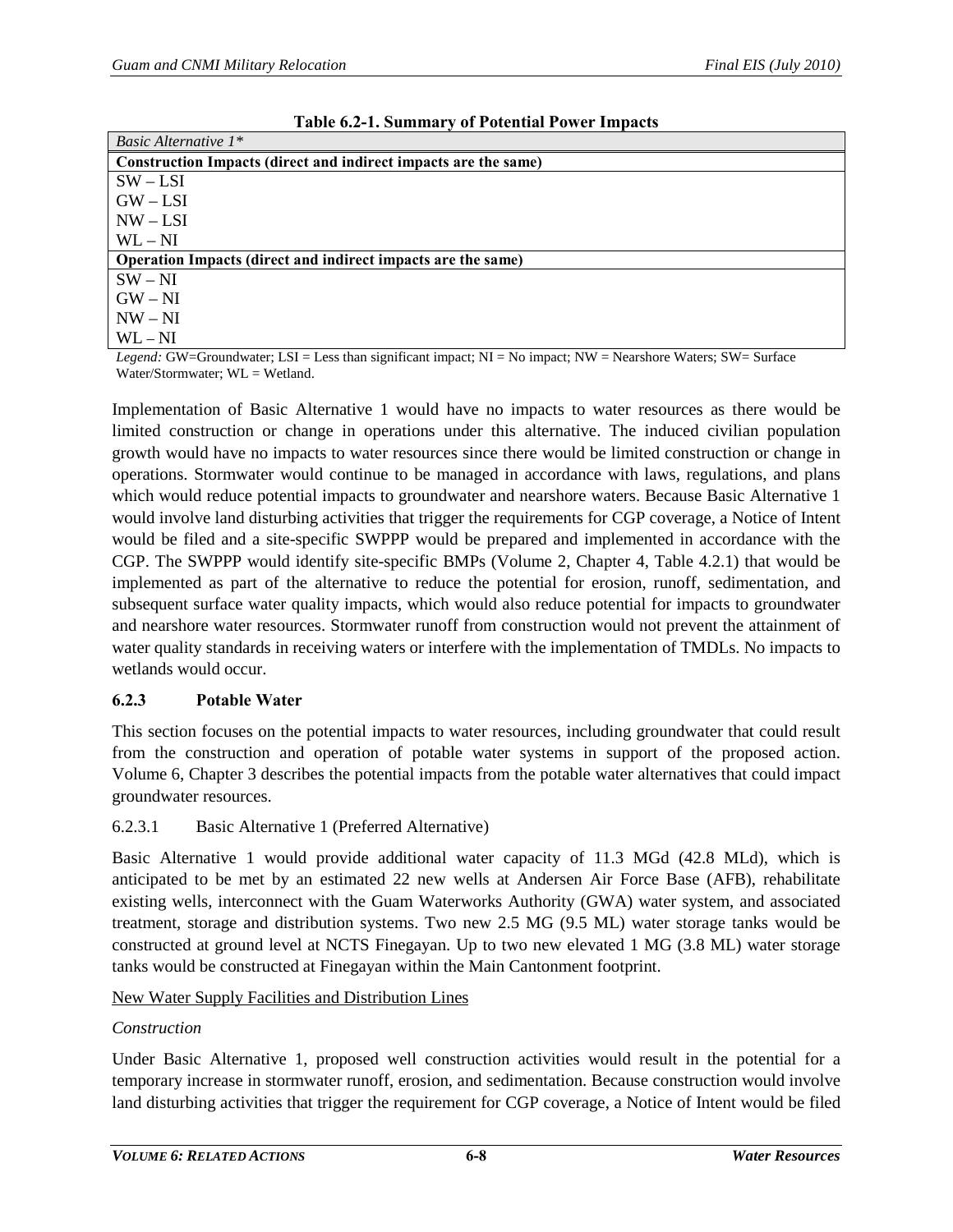and a site-specific SWPPP would be prepared and implemented in accordance with the CGP. The SWPPP would identify site-specific BMPs (Volume 2, Chapter 4, Table 4.2-1) that would be reduce the potential for erosion, runoff, sedimentation, and subsequent surface water quality impacts, which would also reduce the potential for impacts to groundwater and nearshore water resources. No buildings/structures would be constructed in the 100-year flood zone; however, some stormwater detention basins could be constructed in the 100-year flood zone. In some of these areas, these open, grassed stormwater detention basins could also be utilized for additional uses, for example, as recreational fields.

Based on a preliminary review of Geographic Information System (GIS) data, the proposed water main construction footprint associated with Basic Alternative 1 would traverse areas adjacent to delineated and National Wetland Inventory (NWI)-indicated wetlands [\(Figure 6.2-1\)](#page-9-0). A study to further evaluate these wetlands and other proposed project areas was conducted (Volume 9, Appendix G; NAVFAC Pacific 2010) and the results are summarized in Volume 2, Chapter 4. No wetlands were identified in northern Guam in proposed potable water project areas; wetlands were identified adjacent to the proposed potable water line corridor along Marine Corps Drive [\(Figure 6.2-1\)](#page-9-0). The upgrades and new lines would be installed in existing upland corridors adjacent to the roadway and would not result in work in wetlands. Where waterlines cross rivers along Marine Corps Drive the lines would not be located underground and attached to bridges where necessary. Therefore, there would be no direct impacts to identified wetlands.

A SWPPP would be prepared and implemented and site-specific BMPs (Volume 2, Chapter 4, Table 4.2-1) would be implemented as part of the CGP during construction of the water main. These BMPs would reduce the potential for erosion, runoff, sedimentation, and subsequent indirect impacts to nearby wetland areas.

Stormwater runoff in the northern portion of Guam infiltrates into the ground, with little to no surface water runoff. A review of GEPA's impaired waterbodies list (also known as the CWA § 303(d) list) does not show any impaired surface waters in the areas where construction activities are proposed for the military relocation, including where wells and potable water distribution lines are proposed. Therefore, these construction activities are not anticipated to contribute to water quality impairments in this area, particularly given the implementation of SWPPP BMPs. Implementation of SWPPP BMPs would ensure that pollutants in stormwater runoff from construction areas are contained and treated on site. Stormwater runoff in the southern portion of Guam can eventually flow to surface waters, and pollutants such as sediment can enter these surface waters. A review of GEPA's impaired waterbodies list shows impairments for sediment and bacteria in areas other than where construction activities are proposed for the military relocation. Therefore, these construction activities are not anticipated to contribute to water quality impairments in these areas, and the implementation of SWPPP BMPs would ensure that pollutants in stormwater runoff from construction areas are contained and treated on site.

A review was also conducted of GEPA's existing and proposed TMDLs. GEPA has several TMDLs that have been approved by USEPA Region 9 for waters that are impaired for bacteria. The TMDLs identify the source of bacteria to likely be from sewage treatment discharges, septic tanks, and stormwater runoff. The proposed construction activities for the military relocation in the northern and southern portions of Guam are not expected to interfere with the implementation of promulgated or proposed TMDLs, or the attainment of water quality in waters where TMDLs are being pursued because construction activities are not associated with bacteria-producing pollutants.

Based on the above analysis, impacts to water resources from proposed potable water system construction activities associated with Basic Alternative 1 would be less than significant.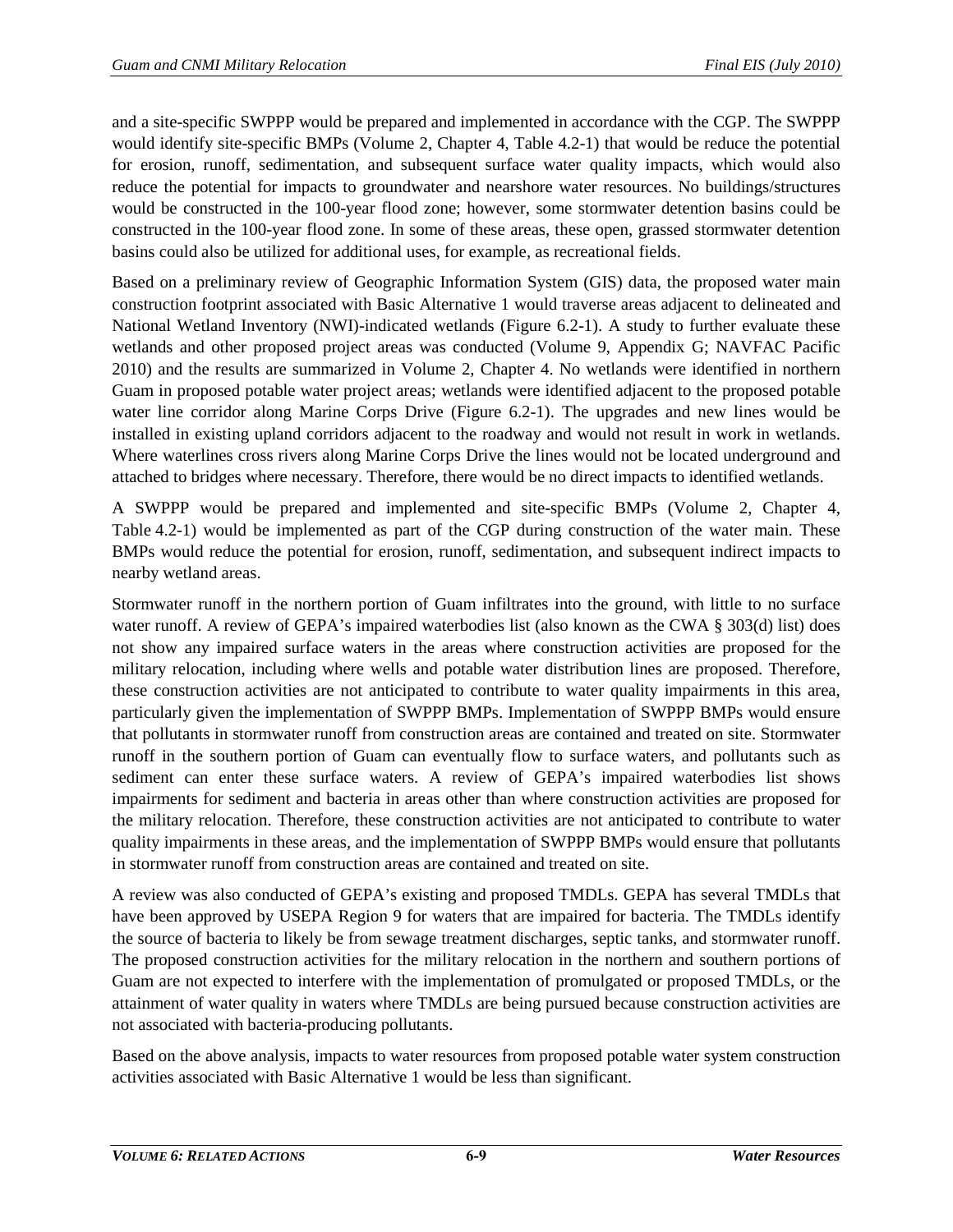<span id="page-9-0"></span>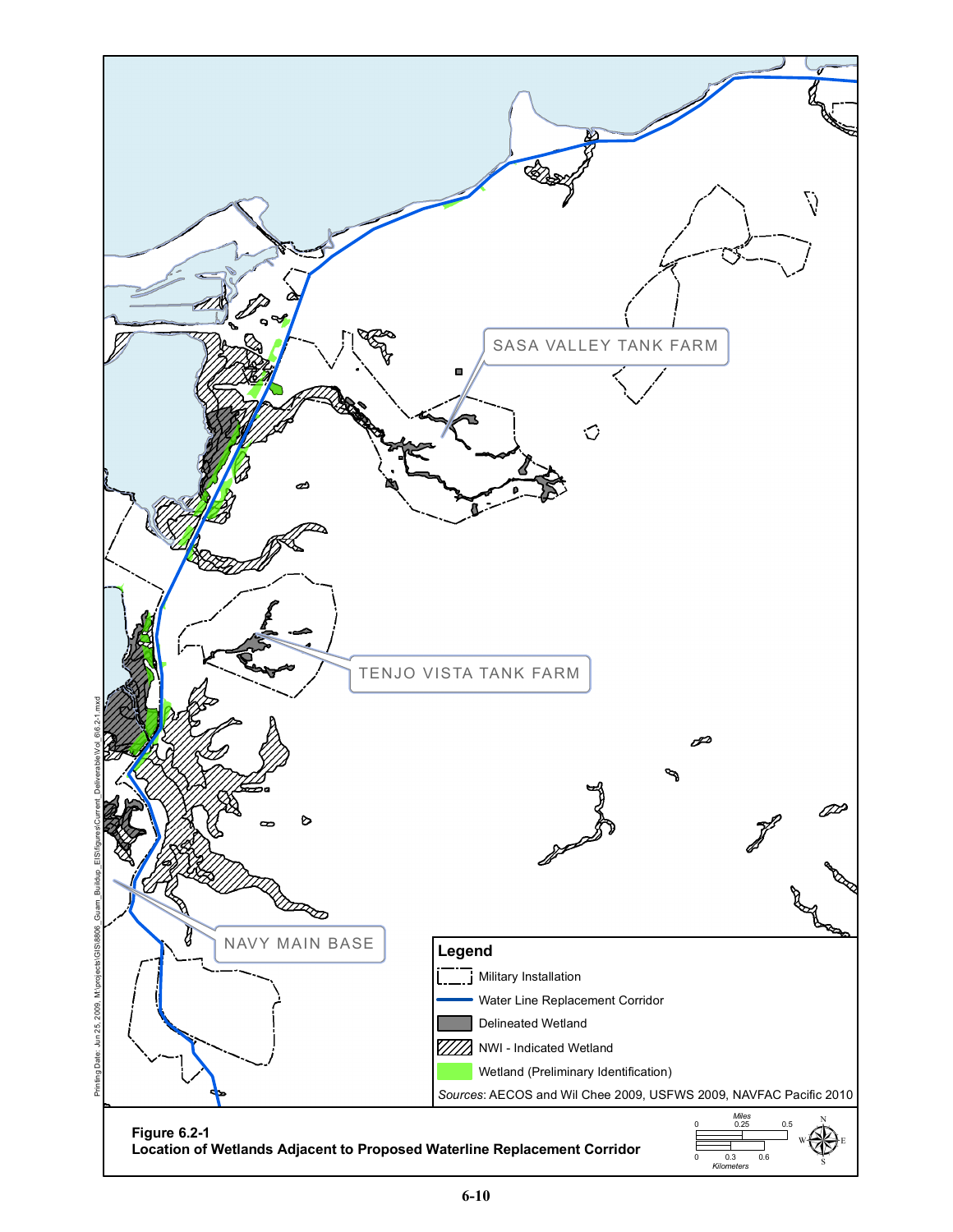# *Operation*

The proposed new water wells that would draw from the Andersen and the Agafa-Gumas subbasins which are underdeveloped (as compared to the southern subbasins). The proposed resulting withdrawals associated with the new and existing wells under Basic Alternative 1 (including GWA and Andersen AFB planned expansions) would not exceed sustainable levels. The remaining three wells would be installed in the Finegayan subbasin. As with the other subbasins, the additional demand on this resource would not exceed the estimated sustainable yield. However, the planned withdrawal rate for the Agafa-Gumas and the Finegayan subbasins is only slightly below or equal to the estimated sustainable yield so close monitoring of these water sources would occur to ensure these rates are sustainable.

Since waterbody impairments and TMDLs relate to surface waters and not groundwater, an analysis of groundwater withdrawal as it relates to these potential effects is not applicable.

There are numerous caves near the shoreline on Guam that provide flow paths for groundwater to the ocean. These caves commonly form along the water table surface and are thus sensitive to changes in groundwater table elevation (Taborosi et al. 2003). The cave and pool systems that have the greatest probability of being impacted by increased groundwater withdrawals are those along the northern shoreline. Each cave and pool system is unique and the actual impact is dependent on the hydrology for each system. In the absence of site-specific cave hydrogeology studies, this impact analysis relies on general aquifer-wide data. Increased groundwater withdrawals could potentially impact water levels in these caves by potentially decreasing the amount of fresh groundwater entering the cave system.

The impact of increased groundwater withdrawals on the pools and caves would likely be dampened by the dynamics of the overall freshwater lens system. Increasing pumping would decrease the thickness of the freshwater lens, but the majority of the thinning occurs as a shallowing of the bottom freshwater lens rather than a drop in the elevation of the water table. The Ghyben-Herzberg principle (described in Volume 2, Chapter 4, Section 4.1.1.3) states that for every foot, the top of the groundwater table drops and the mid-point of the freshwater/saltwater transition zone becomes 40 ft shallower. Also, the average sea level itself imposes a constant boundary condition (as average for tidal fluctuations); the water table would remain slightly above the ocean level. Thus, due to the boundary imposed by the ocean and the dynamics of the freshwater lens, the change in water table elevation of pools and caves would likely experience very little change due to increase groundwater withdrawals. The majority of the recharge would still flow to the ocean.

Implementation of Basic Alternative 1 would be in compliance with all federal, GovGuam, and military orders, laws, and regulations, and would include implementing BMPs and facility-specific LID measures to be identified and developed as part of project design. These actions would minimize potential water quality impacts from facility operations, to include the transportation, storage, and use of fuel on surface and groundwater resources. While alterations to the watershed can result in indirect impacts that could alter nearshore water quality, these potential effects would be minimized by complying with all applicable orders, laws, and regulations. No wetland areas would be affected by operations, as the segments of the water line would be buried in the areas where the line would cross wetland areas and there would be no change to existing hydrology; water flow to wetland areas would not change. Therefore, operations associated with Basic Alternative 1 would result in less than significant impacts to water resources.

Potential impacts to groundwater resources related to the withdrawal of water from the Northern Guam Lens Aquifer (NGLA) and protection of the NGLA from contamination related to stormwater runoff are discussed in Volume 6, Chapter 2, Section 2.2. Volume 6, Chapters 2 and 3 also discuss the shortfall of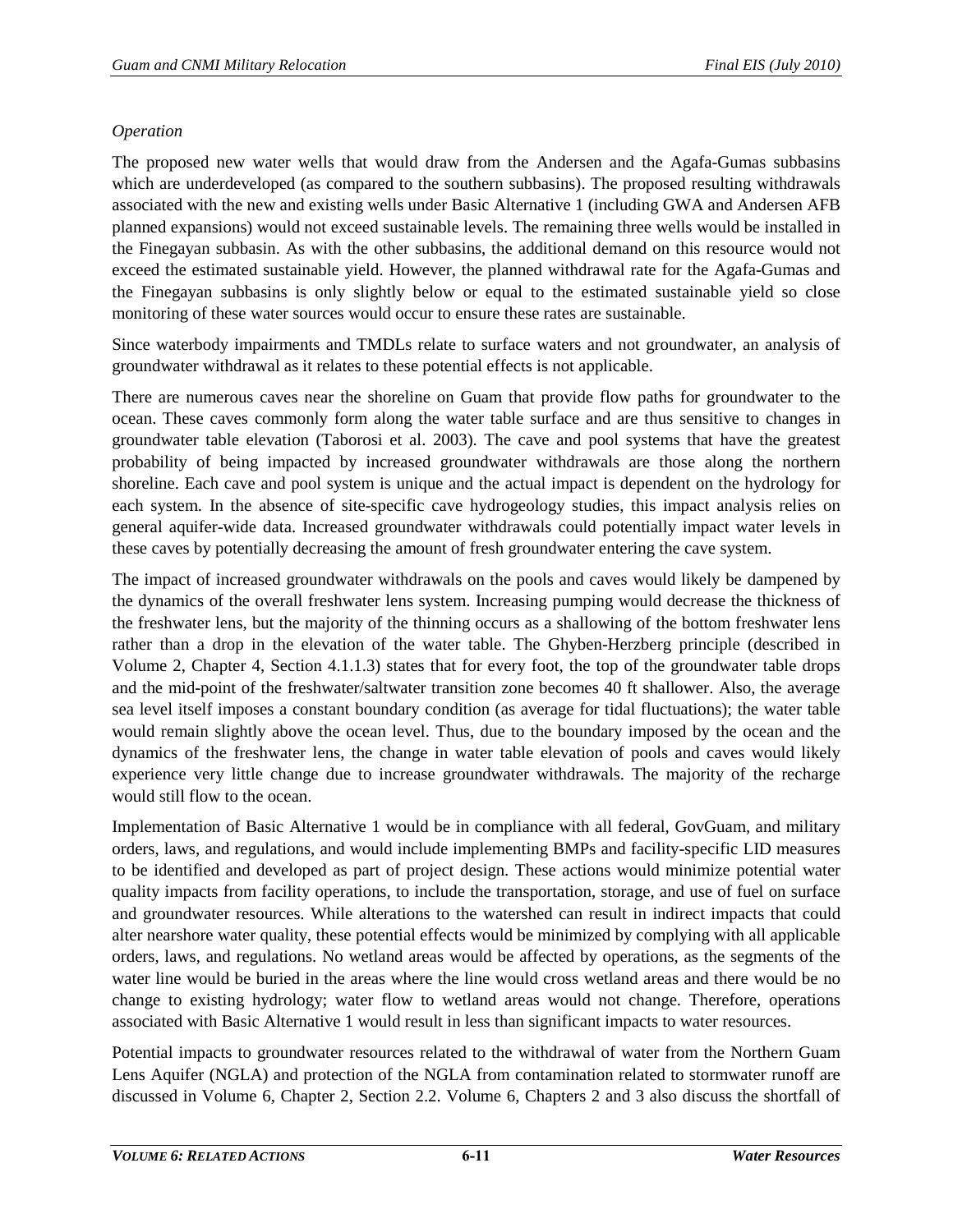water supply from off base indirect population demands for water, and DoD's proposed mitigation to provide excess water available from the DoD operated water system to meet the shortfall in the GWA operated water system, thereby eliminating the need for GWA to withdraw additional groundwater from the NGLA to meet near term peak demands. However, the DoD operated water system would withdraw additional water to provide it to the GWA operated system. Therefore, there would be less than significant impacts to groundwater resources from indirect population growth related to drinking water supplies.

## New Water Storage Facilities

## *Construction*

Under Basic Alternative 1, the construction of the new facilities would involve land disturbing activities that would trigger the requirement to seek coverage under the CGP. As part of the CGP requirement, a SWPPP would be prepared and implemented. The SWPPP would identify site-specific BMPs (Volume 2, Chapter 4, Table 4.2-1) that would be implemented as part of the alternative to reduce the potential for erosion, runoff, sedimentation, and subsequent water quality impacts, which would also reduce potential for impacts to groundwater and nearshore water resources. No buildings/structures would be constructed in the 100-year flood zone; however, some stormwater detention basins could be constructed in the 100-year flood zone. In some of these areas, these open, grassed stormwater detention basins could also be utilized for additional uses (e.g., recreational fields). No wetlands are located in the construction area.

The analysis of water body impairments and implementation of TMDLs related to the construction of new storage facilities is the same as those described above for construction activities of water supply facilities. Therefore, stormwater runoff from construction activities would not prevent the attainment of water quality standards or interfere with the implementation of TMDLs.

Based on the above analysis, impacts to water resources from proposed water storage tank construction would be less than significant.

## *Operation*

The operational phase of Basic Alternative 1 would result in a minor increase in the area of impervious surface that would result in an associated relatively minor increase in stormwater discharge intensities and volume. This increase would be accommodated by stormwater infrastructure, and stormwater flow paths would continue to follow area topography. The increase in impervious surface would not significantly decrease aquifer recharge rates, as no diversion or restriction of surface water flow would occur.

Implementation of Basic Alternative 1 would be in compliance with all federal, GovGuam, and military orders, laws, and regulations, and would include the implementation of BMPs and facility-specific LID measures to be identified and developed as part of project design. These actions would minimize potential water quality impacts from facility operation, to include the transportation, storage, and use of fuel on surface and groundwater resources. The analysis of water body impairments and implementation of TMDLs related to the operation of these facilities is the same as those described for construction activities above. Therefore, stormwater runoff from operating facilities would not prevent the attainment of water quality standards or interfere with the implementation of TMDLs. While alterations to the watershed can result in indirect impacts that could alter nearshore water quality, these potential effects would be minimized by complying with all applicable orders, laws, and regulations. No wetland areas would be affected by operations, as no delineated wetland areas are located near the proposed water storage sites. Therefore, operations associated with Basic Alternative 1 would result in less than significant impacts to water resources.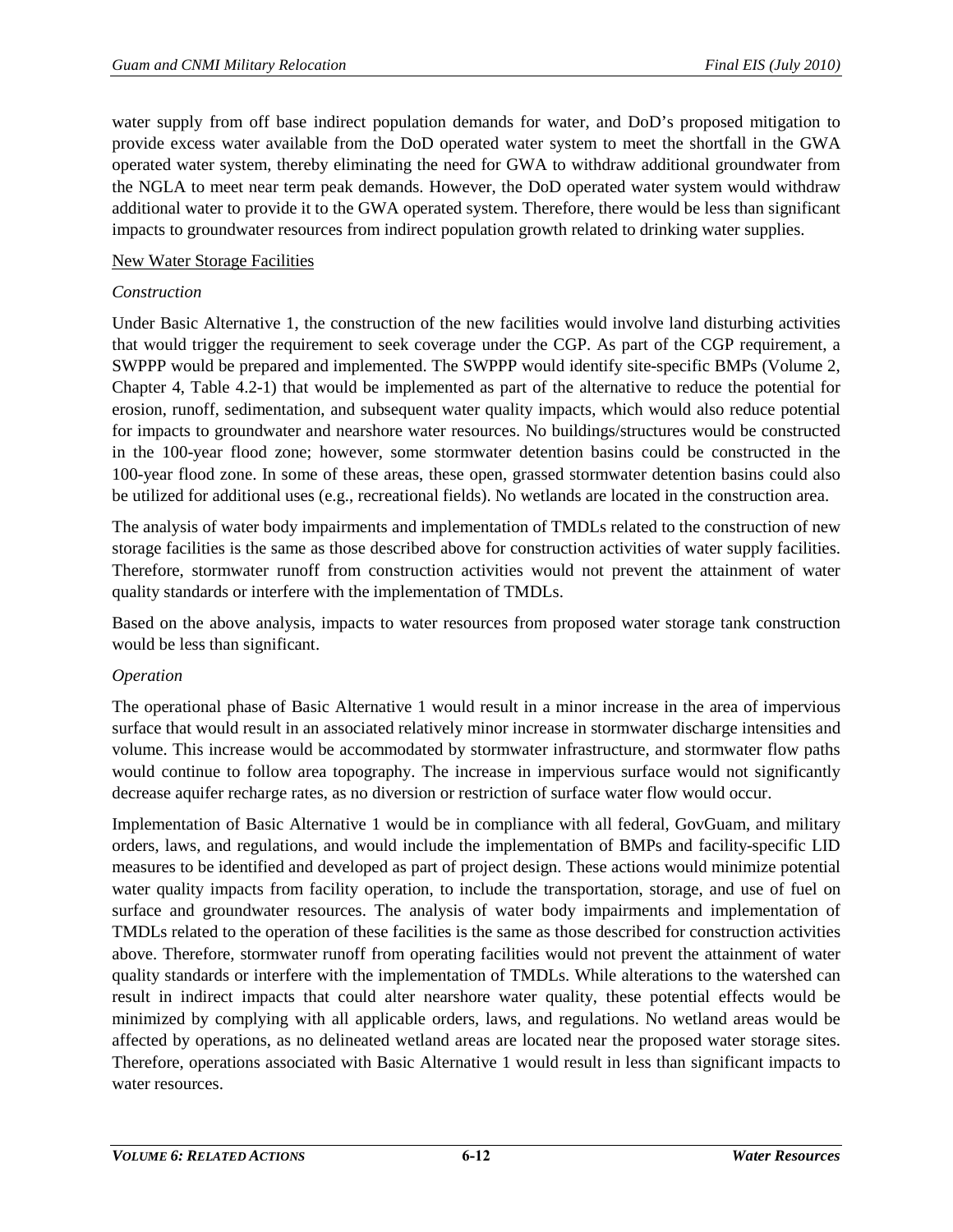#### Summary of Basic Alternative 1 Impacts

Under Basic Alternative 1, there would be no construction in wetlands on Guam, and there would be no reduction in the availability or accessibility of water resources. However, increased groundwater withdrawals could potentially impact water levels in caves located along the northern shoreline of Guam by potentially decreasing the amount of fresh groundwater entering the cave system. The cave and pool systems may be considered jurisdictional waters of the U.S.; thus, any anticipated impacts to the system would require approval from the U.S. Army Corps of Engineers (USACE). Implementation of sustainability practices would reduce the amount of groundwater needed, that would help minimize impacts to groundwater availability. Increases in stormwater would be managed by existing stormwater infrastructure or stormwater infrastructure improvements and stormwater flow paths would continue to mimic area topography; therefore, there would be no increase in flooding risk. No buildings/structures would be constructed in the 100-year flood zone; however, some stormwater detention basins could be constructed in the 100-year flood zone. In some of these areas, these open, grassed stormwater detention basins could also be utilized for additional uses, for example, as recreational fields.

Through the development and implementation of BMPs (Volume 2, Chapter 4, Table 4.2-1) and LID measures, and facility-specific plans and procedures, there would no increased risk from environmental hazards or to human health. All actions would be implemented in accordance with all applicable federal, GovGuam, and military orders, laws, and regulations (Volume 8, Chapter 3, Table 3.1-1). A detailed description of resource protection measures potentially required by regulatory mandates is in Volume 7, Section 3.1. A more detailed explanation of potential regulatory permitting requirements is also available in Volume 8 (Table 3.1-1). Therefore, with the implementation of these measures, Basic Alternative 1 would result in less than significant impacts to water resources.

#### Proposed Mitigation Measures

Impacts to cave and pool systems would be avoided if possible. If impacts are unavoidable, then potential impacts would be minimized to less than significant in accordance with measures developed through agency coordination.

## 6.2.3.2 Basic Alternative 2

Basic Alternative 2 would provide additional water capacity of 11.7 MGd (44.3 MLd), which is anticipated to be met by an estimated 20 new wells at Andersen Air Force Base (AFB) and 11 new wells at Air Force Base Barrigada, rehabilitate existing wells, interconnect with the Guam Waterworks Authority (GWA) water system, and associated treatment, storage and distribution systems. Two new 1.8 MG (6.8 ML) water storage tanks would be constructed at ground level at NCTS Finegayan and one 1 MG (3.8 ML) water storage tank would be construction at Air Force Base Barrigada. Up to two new elevated 1 MG (3.8 ML) water storage tanks would be constructed at Finegayan within the Main Cantonment footprint.

Under Basic Alternative 2, impacts to water resources would be similar to those described under Basic Alternative 1, as dispersing the groundwater wells would not change the overall pumping rates nor exceed sustainable yields for the subbasins, and no wetlands are located in the identified groundwater well areas. The proposed water tank and water lines at Air Force Barrigada would avoid wetland areas identified at the facility (wetland locations are shown in Volume 2, Chapter 4). Refer to Section [6.2.3.1](#page-7-1) for a discussion of potential impacts. Volume 6, Chapters 2 and 3 also discuss the shortfall of water supply from off base indirect population demands for water, and DoD's proposed mitigation to provide excess water from the DoD operated water system to the GWA operated water system to meet the shortfall,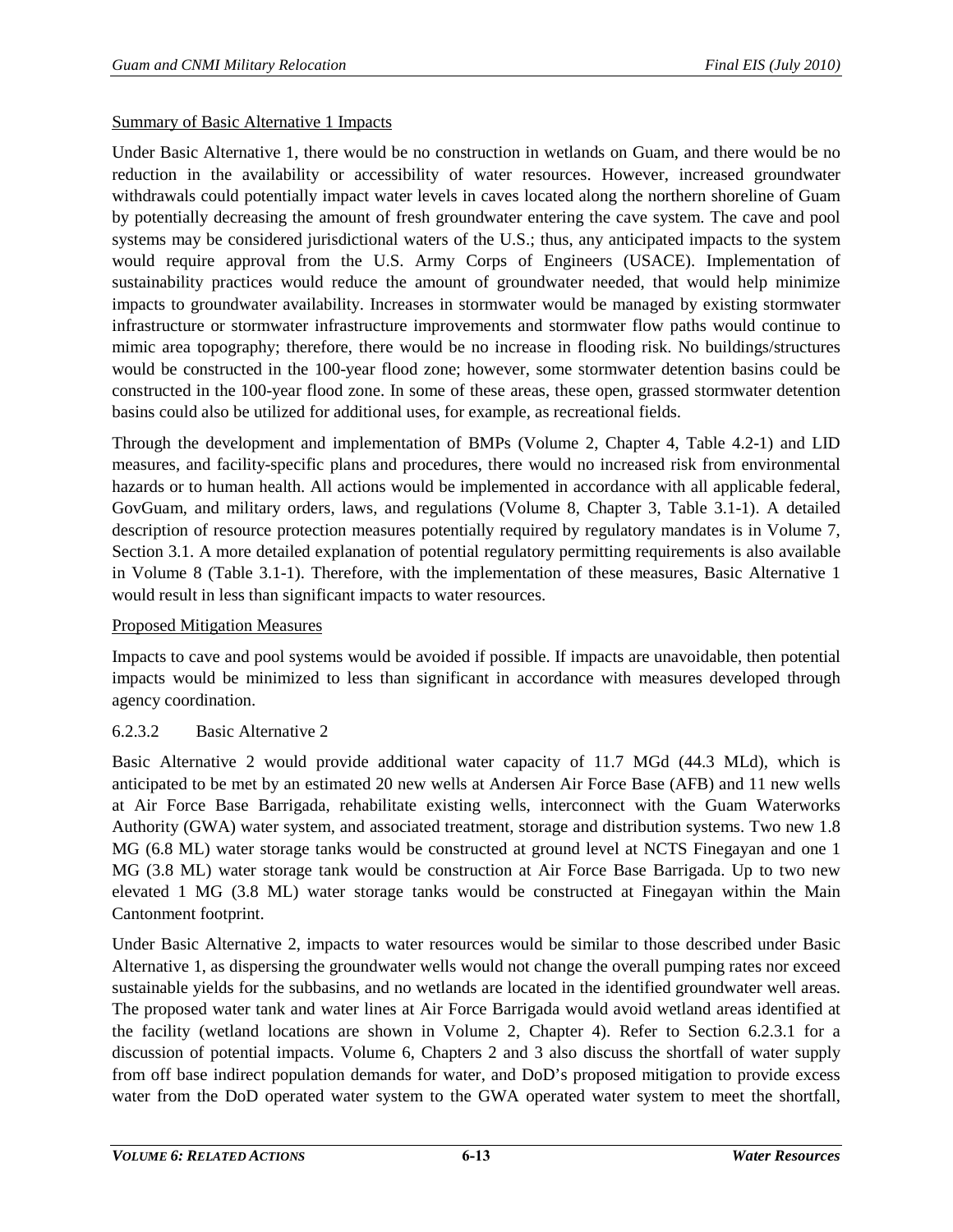thereby eliminating the need for GWA to withdraw additional groundwater from the NGLA to meet near term peak demands. However, the DoD operated water system would withdraw additional water to provide it to the GWA operated system. Therefore, there would be less than significant impacts to groundwater resources from indirect population growth related to drinking water supplies.

#### Summary of Basic Alternative 2 Impacts

Under Basic Alternative 2, there would be no reduction in the amount of wetlands on Guam, and there would be no reduction in the availability or accessibility of water resources. Implementation of sustainability practices would reduce the amount of groundwater needed, that would help minimize impacts to groundwater availability, as would the development of brackish water. Monitoring groundwater extracted from the aquifer for groundwater chemistry and brine content would ensure protective measures could be taken in time to prevent harm to existing or beneficial use of groundwater as a drinking water source. Increases in stormwater would be managed by existing stormwater infrastructure or stormwater infrastructure improvements and stormwater flow paths would continue to follow area topography; therefore, there would be no increase in flooding risk. No buildings/structures would be constructed in the 100-year flood zone; however, some stormwater detention basins could be constructed in the 100-year flood zone. In some of these areas, these open, grassed stormwater detention basins could also be utilized for additional uses, for example, as recreational fields. Through the development and implementation of BMPs (Volume 2, Chapter 4, Table 4.2-1) and LID measures, and facility-specific plans and procedures, there would no increased risk from environmental hazards or to human health. All actions would be implemented in accordance with all applicable federal, GovGuam, and military orders, laws, and regulations (Volume 8, Chapter 3, Table 3.1-1). Therefore, with the implementation of these measures, Basic Alternative 2 would result in less than significant impacts to water resources.

Proposed Mitigation Measures

Basic Alternative 2 would include the same mitigation measures described under Basic Alternative 1. Please refer to Section [6.2.3.1.](#page-7-1)

## 6.2.3.3 Summary of Impacts

[Table 6.2-2](#page-14-0) summarizes the potential impacts of each basic alternative. A text summary is provided below.

Construction and operational activities would have the potential to cause erosion and sedimentation that could degrade surface water quality. In addition, the action alternatives would increase the potential for leaks and spills from contaminants. However, a combination of BMPs (Volume 2, Chapter 4, Table 4.2-1), LID measures, and water monitoring programs would be implemented as a part of the proposed action to reduce the potential for erosion, runoff, sedimentation, and subsequent water quality impacts. Increases in stormwater would be managed by existing stormwater infrastructure or stormwater infrastructure improvements and stormwater flow paths would continue to follow area topography. Stormwater runoff from construction would not prevent the attainment of water quality standards in receiving waters or interfere with the implementation of TMDLs. While groundwater withdrawal rates would increase, implementation of sustainability practices would reduce the amount of groundwater needed, which would help minimize impacts to groundwater availability. The resulting total annual groundwater withdrawals would be less than the sustainable yield. Monitoring of groundwater chemistry and brine content of extracted groundwater would ensure protective measures could be taken in time to prevent harm to existing or beneficial use of groundwater as a drinking water source. With the implementation of potential mitigation measures (i.e., mitigation measures to be determined during the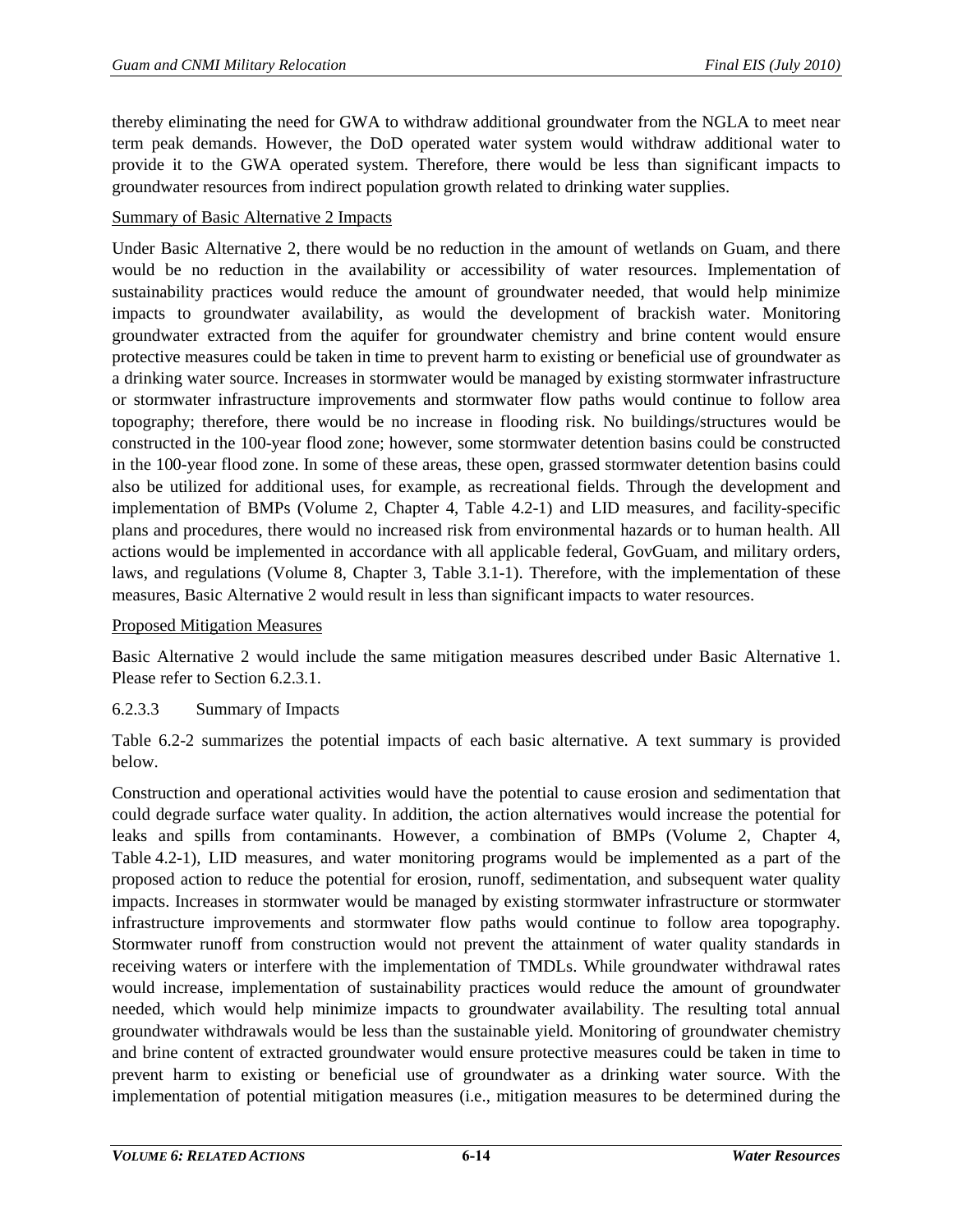USACE permitting process for potential impacts to the cave/pool system), potential impacts to jurisdictional waters of the U.S. would be less than significant. The alternatives would be implemented in compliance with all federal, local, and military orders, laws, and regulations (Volume 8, Chapter 3, Table 3.1-1), including Commander Navy Region (COMNAV) Marianas Instruction 3500.4, as well as the implementation of BMPs, LID, and monitoring.

<span id="page-14-0"></span>

| Basic Alternative 1*                                                                                                                                                                         | <b>Basic Alternative 2</b>                                                                                                                                                                                |  |  |  |  |
|----------------------------------------------------------------------------------------------------------------------------------------------------------------------------------------------|-----------------------------------------------------------------------------------------------------------------------------------------------------------------------------------------------------------|--|--|--|--|
| Construction Impacts (direct and indirect are the same)                                                                                                                                      |                                                                                                                                                                                                           |  |  |  |  |
| $SW - LSI$                                                                                                                                                                                   | $SW - LSI$                                                                                                                                                                                                |  |  |  |  |
| temporary increase in stormwater runoff,<br>erosion, and sedimentation<br>$GW - LSI$                                                                                                         | temporary increase in stormwater runoff,<br>erosion, and sedimentation<br>$GW - LSI$                                                                                                                      |  |  |  |  |
| increased potential for local groundwater<br>contamination; localized increase in sea<br>water intrusion<br>$NW - LSI$<br>minor increase in runoff volume and<br>pollutant loading potential | increased potential for local groundwater<br>$\bullet$<br>contamination; localized increase in sea<br>water intrusion<br>$NW - LSI$<br>minor increase in runoff volume and<br>pollutant loading potential |  |  |  |  |
| $WL - NI$                                                                                                                                                                                    | $WL - NI$                                                                                                                                                                                                 |  |  |  |  |
| Operation Impacts (direct and indirect are the same)                                                                                                                                         |                                                                                                                                                                                                           |  |  |  |  |
| $SW - LSI$                                                                                                                                                                                   | $SW - LSI$                                                                                                                                                                                                |  |  |  |  |
| minor increase in stormwater discharge<br>intensities and volume; potential<br>decrease in cave and pool water levels<br>$GW - LSI$                                                          | minor increase in stormwater discharge<br>intensities and volume; potential<br>decrease in cave and pool water levels<br>$GW - LSI$                                                                       |  |  |  |  |
| increased potential for local groundwater<br>contamination<br>$NW - LSI$                                                                                                                     | increased potential for local groundwater<br>$\bullet$<br>contamination<br>$NW-LSI$                                                                                                                       |  |  |  |  |
| minor increase in runoff volume and<br>pollutant loading potential                                                                                                                           | minor increase in runoff volume and<br>pollutant loading potential                                                                                                                                        |  |  |  |  |
| $WL - NI$                                                                                                                                                                                    | $WL - NI$                                                                                                                                                                                                 |  |  |  |  |

# **Table 6.2-2. Summary of Potential Potable Water Impacts**

*Legend:* GW=Groundwater; LSI = Less than significant impact; NI = No impact; NW = Nearshore Waters; SW= Surface Water/Stormwater; WL = Wetland; \* Preferred Alternative.

## **6.2.4 Wastewater**

As discussed in Volume 6, Chapter 3, existing off-base GWA wastewater system infrastructure is considered by USEPA Region 9 to be substandard. Problems with the wastewater system include inadequate treatment of sewage at treatment plants, frequent sewage spills, and overflows from collection piping and lift stations, poor quality of water discharged from treatment plants, inadequate wastewater connection service on Guam, and poor condition and reliability of the system. In its comments on the Draft Environmental Impact Statement, USEPA Region 9 stated that Guam's environmental and public health problems exceed those of most U.S. communities, with its population experiencing frequent sewage spills, exposures to waterborne disease, and illegal dumping that can result in public health problems associated with its wastewater collection and disposal systems. Over the last 7 years, the USEPA Region 9 has issued fines and enforcement orders to the GWA in an effort to address these problems and bring the wastewater system infrastructure into compliance with federal environmental laws and public health standards.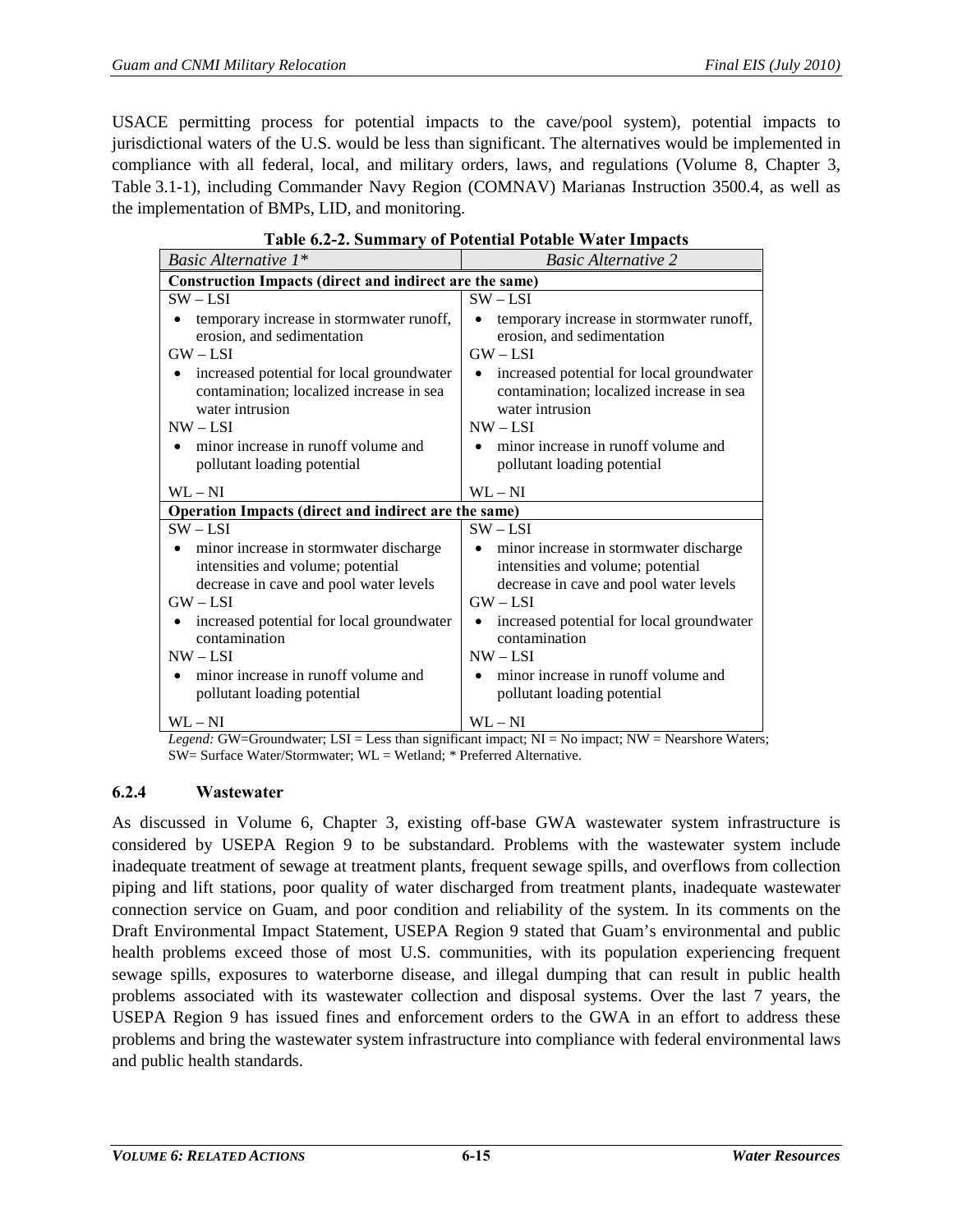There have been some improvements to the wastewater system as a result of these enforcement actions, and at least one treatment plant, the Hagatna Wastewater Treatment Plant (WWTP), has undergone repairs and upgrades. Still, the wastewater system continues to suffer from decades of deferred maintenance and upgrades due to a lack of funding and limits on user fees paid by the customers they service. All of the 6-GWA treatment plants are routinely in non-compliance with their discharge permits, many due to the inoperability of a significant portion of the treatment processes at individual plants. The condition of the sewage collection system is largely unsurveyed and unknown. Piping is suspected to be undersized and damaged in much of the system, and pump stations undersized or failing. These issues lead to frequent sewage overflows into streets and neighborhoods, resulting in exposure to microbiological and other contaminants, leaching of sewage and contaminants into the groundwater aquifer used as a drinking water source, potentially resulting in illness. Lack of maintenance, corrosion, leakage, bypassed treatment processes, age, and vandalism all contribute to the substandard condition of the system.

Basic Alternative 1 (Alternative 1a supports Main Cantonment Alternatives 1 and 2; and Alternative 1b supports Main Cantonment Alternatives 3 and 8) combines upgrades to the existing primary treatment facilities and expansion to secondary treatment at the Northern District WWTP (NDWWTP). The difference between Alternatives 1a and 1b is a requirement for a new sewer line from Barrigada housing to NDWWTP for Alternative 1b.

# <span id="page-15-0"></span>6.2.4.1 Basic Alternative 1a (Preferred Alternative)

# Construction

The proposed refurbishment of the NDWWTP to its original primary treatment design capacity, expansion of secondary treatment capacity, installation of secondary treatment, and installation of a sewer line would result in the potential for a temporary increase in stormwater runoff, erosion, and sedimentation. Construction would involve land disturbing activities that would trigger coverage under the NPDES stormwater CGP and preparation of a SWPPP. A site-specific SWPPP would be prepared and implemented in accordance with the CGP. The SWPPP would identify site-specific BMPs (Volume 2, Chapter 4, Table 4.2-1) that would be implemented as part of the alternative to reduce the potential for erosion, runoff, sedimentation, and subsequent water quality impacts, which would also reduce potential for impacts to groundwater, nearshore water resources, and the marine environment.

Stormwater runoff in the northern portion of Guam infiltrates into the ground with little to no surface water runoff. A review of GEPA's impaired waterbodies list (also known as the CWA § 303(d) list) does not show any impaired surface waters in the areas where sewer collection systems are proposed nor in the area of the NDWWTP. There are water quality impairments in nearshore waters where the NDWWTP discharges, which are discussed in the Operation section that follows and in Volume 6, Chapter 16. Therefore, the construction activities are not anticipated to contribute to water quality impairments in this area, particularly given the implementation of SWPPP BMPs. Implementation of SWPPP BMPs would ensure that pollutants in stormwater runoff from construction areas are contained and treated on site. Stormwater runoff in the southern portion of Guam can eventually flow to surface waters and pollutants, such as sediment, can enter these surface waters. A review of GEPA's impaired waterbodies list shows impairments for sediment and bacteria in areas other than where construction activities are proposed for the military relocation. Therefore, the construction activities are not anticipated to contribute to water quality impairments in these areas, and the implementation of SWPPP BMPs would ensure that pollutants in stormwater runoff from construction areas are contained and treated on site.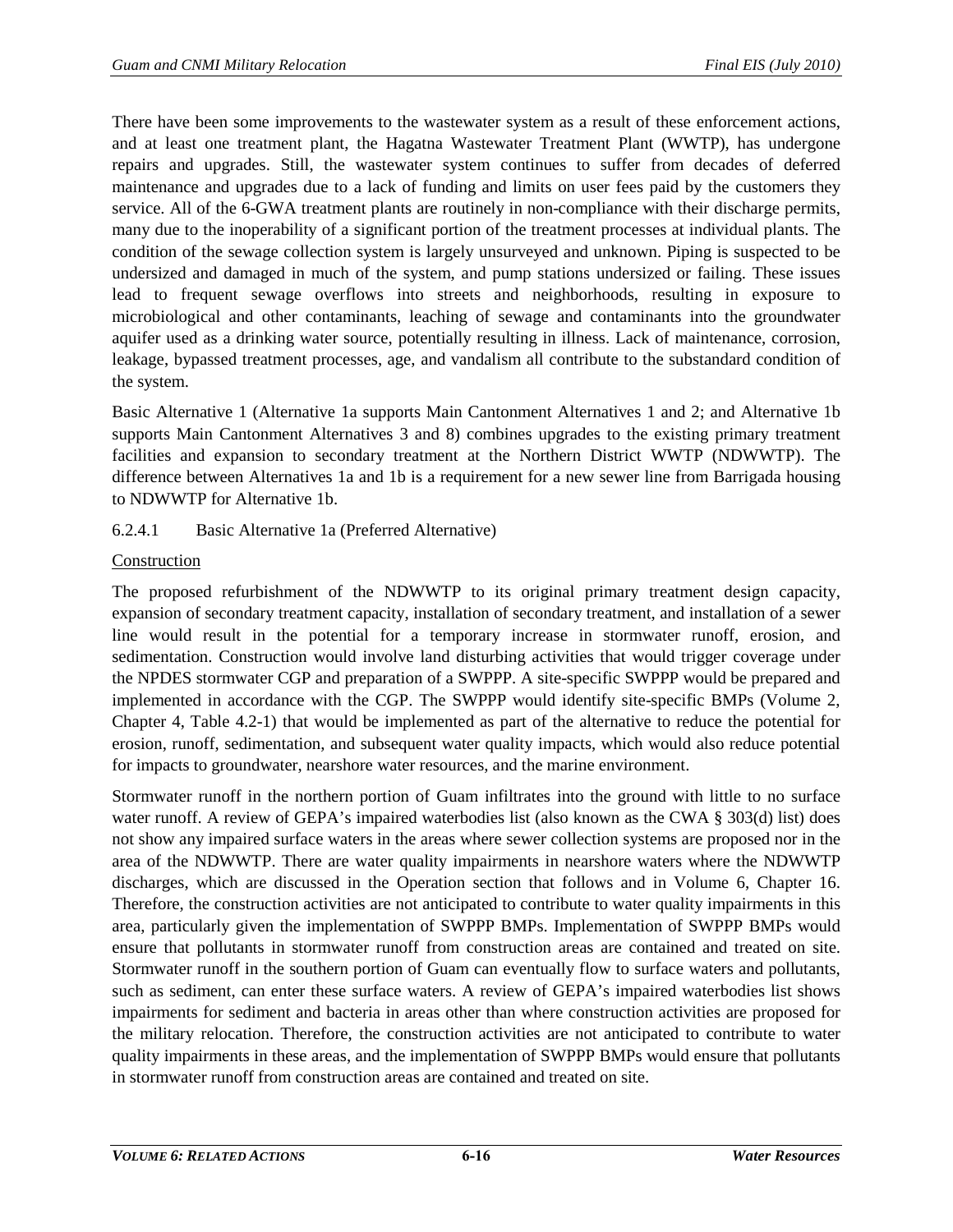A review was also conducted of GEPA's existing and proposed TMDLs. GEPA has several TMDLs that have been approved by USEPA Region 9 for waters that are impaired for bacteria. The TMDLs identify the source of bacteria to likely be from sewage treatment discharges, septic tanks, and stormwater runoff. The proposed construction activities for the military relocation in the northern and southern portions of Guam are not expected to interfere with the implementation of promulgated or proposed TMDLs, or the attainment of water quality in waters where TMDLs are being pursued because construction activities are not associated with bacteria-producing pollutants.

As summarized in Volume 2, Chapter 4, no wetlands were identified in northern Guam in proposed wastewater project areas.

Based on the above analysis, impacts to water resources from proposed wastewater facility construction activities would be less than significant.

## Operation

As described in Volume 6, Chapters 2 and 3, the DoD proposes to use the existing GWA NDWWTP to treat and dispose of wastewater directly generated from new DoD facilities in northern Guam, and to use the Navy's Apra Harbor WWTP to treat sewage from additional visiting ships at Naval Base Guam. The GWA NDWWTP would handle most of the increased wastewater treatment demand from the DoD relocation. The Navy Apra Harbor WWTP would handle the increased wastewater treatment demand for all increases at Apra Harbor, such as the shipboard transient population. The GWA Hagatna WWTP and four southern Guam WWTPs would handle some of the increased wastewater treatment demand from the construction workforce and increased civilian population under proposed DoD relocation.

## *Direct Impacts*

*GWA NDWWTP*. The Navy is conducting a study to evaluate potential impacts on water quality and the marine environment from the GWA NDWWTP wastewater discharge at its new ocean outfall (NAVFAC Pacific 2009). The study assessed the potential impacts to the receiving marine environment resulting from the primary and secondary treatment and disposal of wastewater, including additional wastewater loadings associated with the military relocation on Guam. The study considered flows to the NDWWTP from the military relocation of 18 MG (68 ML) per day. Initial results indicate that upgrading the NDWWTP to secondary treatment would result in the plant effluent meeting all water quality standards, resulting in an improvement over current discharge water quality. Therefore, operation of GWA NDWWTP under Alternative 1a would result in a beneficial impact to nearshore water upon completion of improvements.

A review of GEPA's impaired waterbodies 303(d) list shows water body impairments for bacteria in numerous beaches in Guam, including Tanguisson Beach, which is located near the NDWWTP. Additionally, USEPA Region 9 approved a TMDL for Tanguisson Beach in December 2009. The TMDL for Tanguisson Beach includes a load allocation for bacteria (*Enterococci*) for the NDWWTP that would be imposed under a revised permit. The TMDL states, "The Guam Waterworks Authority (GWA) owns and operates two wastewater treatment facilities that affect these TMDL waters. GWA is currently under a Stipulated Order to address several problems that contribute to beach advisories. Included in the Order are renovations and upgrades to the WWTPs, as well as actions to correct problems associated with portions of the conveyance system. Permitted facilities identified in the table below (*sic* includes the NDWWTP) receive waste load allocations (WLAs)" (USEPA 2010:4). The TMDL states that point sources, including the NDWWTP, would be given a wasteload allocation of 104 colonies per 26 MG (100 ML) for *Enterococcus* species, which is equal to the Guam Water Quality ambient water quality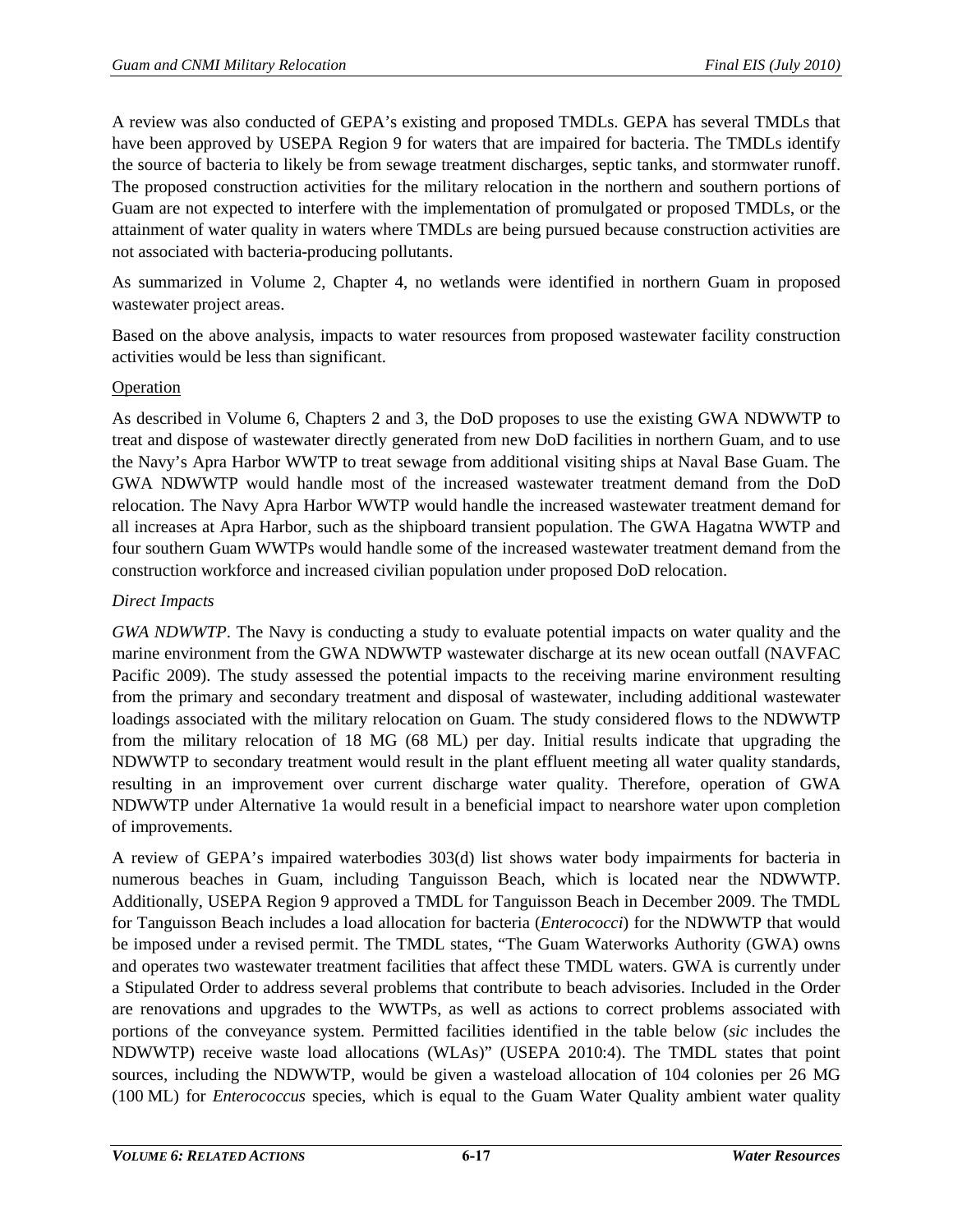standard. The repairs and upgrades to the NDWWTP as outlined in the Stipulated Order are for primary treatment systems. The proposed action is for the repair and upgrade of the NDWWTP to 12 MG (45 ML) per day capacity, which is consistent with this TMDL. Additionally, the DoD proposes to provide further upgrades to the NDWWTP to secondary treatment in the event that these upgrades are imposed by USEPA Region 9 in the future.

The DoD conducted a study that predicted ambient concentrations of various pollutants from the NDWWTP outfall in the marine environment (NAVFAC Pacific 2009). The study concluded that even with upgrades and repairs to the NDWWTP primary systems, the discharge from the treatment plant would be just over the ambient water quality standard, with the water quality standards for *Enterococcus*  species at 104 colonies per 26 MG (100 ML) and in ocean concentrations at the outfall diffuser at 110 colonies per 26 MG (100 ML). The study also concluded that with the installation of secondary treatment at the NDWWTP, the ocean concentrations at the outfall diffuser would meet ambient water quality standards, predicting these concentrations to be 78 colonies per 26 MG (100 ML). The proposed DoD primary upgrades to the NDWWTP would likely not support the attainment of the TMDL and ultimate attainment of bacteria standards for Tanguisson Beach, but secondary upgrades would support the achievement of the TMDL and attainment of water quality. Therefore, with DoD upgrades to secondary treatment, the proposed use of the NDWWTP would result in less than significant impacts to nearshore waters.

*Apra Harbor Wastewater Treatment Plant*. Volume 6, Chapter 3 describes DoD's proposal to use the existing Navy-owned Apra Harbor WWTP to treat sewage generated from new visiting ships to Naval Base Guam. The Apra Harbor WWTP is currently in non-compliance for aluminum, copper, and nickel in its discharge. However, the expected flows from the visiting ships are not expected to significantly increase or change the metals concentrations at the treatment plant. Volume 6, Chapter 3 describes the efforts underway to modify the permit to allow for a zone of initial dilution for this discharge. The Apra Harbor WWTP has been shown to have adequate current capacity, both physically and in its permit, to handle the estimated future wastewater demand. The plants current permit capacity allows for these additional flows and the resulting zone of initial dilution is expected to be issued to account for this full permitted flow. A review of the GEPA's impaired waterbodies 303(d) list does not show any impairment in nearshore waters in the area of the Apra Harbor WWTP. Therefore, operation of Apra Harbor WWTP under Basic Alternative 1a would result in less than significant impacts to nearshore waters.

# *Indirect Impacts*

*NDWWTP.* As discussed in Volume 6, Chapters 2 and 3, the NDWWTP would receive some portion of the wastewater that would result from the indirect construction workforce and induced population growth from the military relocation. This indirect wastewater flow was estimated for the NDWWTP and incorporated into the plant capacity analysis that was conducted in Chapter 2 along with the direct wastewater flows expected from the DoD population. Indirect impacts related to this flow are considered along with the direct impacts in Chapter 3 as it relates to plant capacity and performance and in Chapter 16 as it relates to ocean water quality and marine life. For groundwater, surface water, and wetlands, these indirect impacts are not considered separately in this chapter, but are part of the analysis for the NDWWTP direct impacts in Section [6.2.4.1](#page-15-0) above.

*Hagatna Wastewater Treatment Plant and Collection System*. As described in Volume 6, Chapters 2 and 3, Hagatna WWTP has been shown to have adequate capacity to handle the estimated increased demand from indirect wastewater generated by the military relocation associated temporary construction workforce and induced civilian growth in central Guam area. The Hagatna WWTP was recently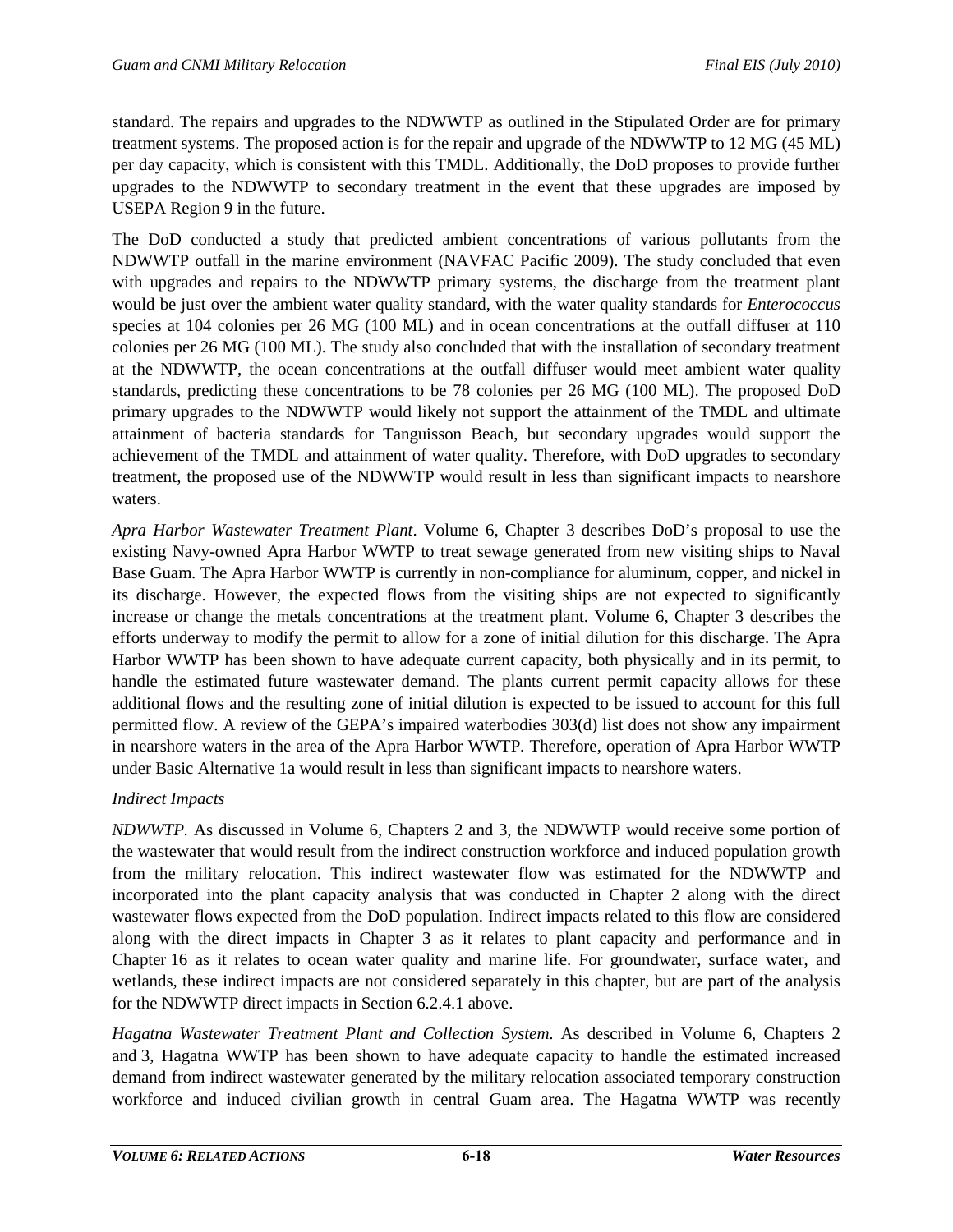refurbished and plant performance has improved, with permit violations occurring less frequently. It is unclear whether the repairs and upgrades to the Hagatna WWTP would adequately treat the additional wastewater flows from the indirect populations. Therefore, the impacts to the Hagatna WWTP in terms of treatment and effluent quality are assumed to be significant. Impacts related to the discharge at the plant into the ocean outfall are addressed in Volume 6, Chapter 16.

The sewage collection system to the Hagatna WWTP experiences problems with inadequate capacity, leaks, line breaks and pump station outages, all resulting in sewage overflows onto the ground and into storm drains. The increased wastewater flow from the indirect populations would likely exacerbate the sewer overflow problems that currently exist in this collection system. There is an ongoing GWA development moratorium project that is planned that limits development in this portion of Guam due to the sewer system shortfalls, and includes the repair and replacement of the major portions of the collection system (Volume 6, see Chapter 3, Section 3.2.4).

If improvements are not made to the central sewer collection system under the moratorium project, then overflows would continue to occur and may become more frequent as increased flows from the indirect populations overwhelm the already inadequate system. Indirect impacts would likely cause further degradation to water resources with increased potential for sewage spills. Depending on the location of overflows, a sewage spill has the potential to impact surface water, groundwater (including the NGLA), nearshore water, and wetlands. Therefore, indirect impacts from construction workforce and induced population wastewater would result in significant impacts to water resources due to increased potential for sewage overflows in the collection system.

A review of GEPA's impaired waterbodies 303(d) list shows water body impairments for bacteria in numerous beaches in Guam, including beaches on Agana Bay, which is located near the Hagatna WWTP outfall. Additionally, USEPA Region 9 approved a TMDL for these beaches in December 2009. The TMDL includes a load allocation for bacteria (*Enterococci*) for the NDWWTP that would be imposed under a revised permit. Sewer line overflows are also identified in the TMDL as attributing to impairments, and are given a load allocation. The TMDL states, "The Guam Waterworks Authority (GWA) owns and operates two wastewater treatment facilities that affect these TMDL waters. GWA is currently under a Stipulated Order to address several problems that contribute to beach advisories. Included in the Order are renovations and upgrades to the WWTPs, as well as actions to correct problems associated with portions of the conveyance system. Permitted facilities identified in the table below (*sic*  includes the Hagatna WWTP) receive waste load allocations (WLAs)" (USEPA 2010:4). GWA recently repaired and upgraded the Hagatna WWTP and compliance with permit limits for the plant has been improved. However, it is unclear whether these upgrades are sufficient to meet the TMDL wasteload allocations, or whether additional repairs are needed. Since it is uncertain whether existing treatment at the Hagatna WWTP is sufficient to meet the goals for GWA sewage treatment plants in the TMDL, this analysis assumes there is an existing negative impact on nearshore water quality from the existing Hagatna WWTP discharge, and additional flows to the plant resulting from the indirect construction workforce and induced population would further degrade water quality. Therefore, there would be a significant impact to nearshore water quality from the Hagatna WWTP and collection system from the indirect population increase on Guam resulting from the military relocation.

DoD acknowledges the existing sub-standard conditions of utility infrastructure systems on Guam and the desire by many for DoD to fund improvements to these systems and services. DoD also recognizes the constraints on GovGuam to be able to address these indirect impacts of the proposed military relocation. GovGuam has identified the need for \$1.3 billion in funding to implement necessary water and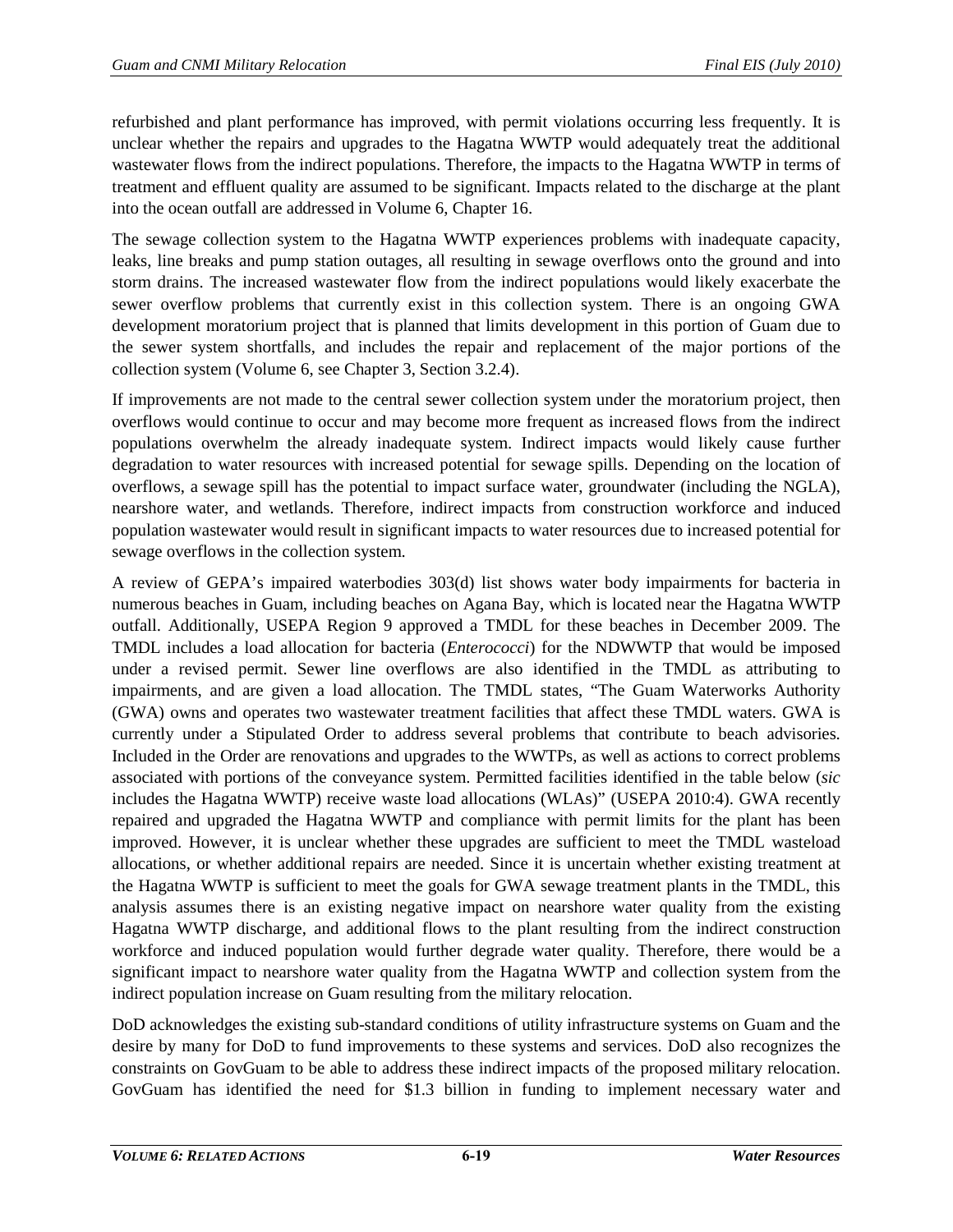wastewater infrastructure improvements that must be accomplished in the first five years to accommodate the military relocation. The Council on Environmental Quality has facilitated interagency meetings with DoD and appropriate federal agencies to identify funding sources to meet this need. DoD is seeking from GoJ approximately \$580 million for water and wastewater improvement projects pursuant to the terms of the Realignment Roadmap Agreement, described in Volume 1. The Economic Adjustment Committee (EAC) is evaluating overall Guam civilian hard (e.g., facilities) and soft (e.g., manpower, operations & management) infrastructure needs, including those associated with the proposed DoD military relocation. As part of this evaluation the EAC is specifically examining federal funding options for water and wastewater infrastructure improvements that may not be funded through GoJ financing.

*Agat-Santa WWTP.* The Agat-Santa WWTP is located in central Guam and is described in Volume 6, Chapter 3. This secondary treatment plant discharges to an ocean outfall and is currently out of compliance with its permit limits. Repairs to this plant are required under the 2003 Stipulated Order but have not been accomplished. Under the proposed DoD relocation, construction workers and civilian population growth would also result in indirect impacts to this plant due to increased wastewater flows. This increased demand on the Agat-Santa WWTP would only exacerbate current treatment and collection system problems and non-compliance. A review of GEPA's impaired waterbodies 303(d) list shows no water body impairments for bacteria in waters or beaches near the outfall of the Agat-Santa WWTP. Therefore, there would be a significant impact to nearshore water quality from the Agat-Santa WWTP from the indirect population increase on Guam resulting from the military relocation.

*Other Wastewater Treatment Plants in Southern Guam*. Under the proposed DoD relocation, construction workers and civilian population growth would also result in indirect impacts to four southern Guam WWTPs due to increased wastewater flows and increased demand. Volume 6, Chapters 2 and 3 describe the decrepit condition of these plants, and their significant noncompliance with their permit limits. These four plants are the Baza Gardens WWTP, the Umatac-Merizo WWTP, the Inarajan WWTP, and the Pago Socio WWTP, and are described in Volume 6, Chapter 3. Repairs to these plants are required under the 2003 Stipulated Order, but have not been accomplished. All of these plants are in significant non-compliance with their discharge permits. Under the proposed DoD relocation, construction workers and civilian population growth would also result in indirect impacts to these plants due to increased wastewater flows. The increased demand on the plants would only exacerbate problems at the already non-compliant plants. These plants discharge either to the ocean, small surface streams, or to the ground (and eventually the groundwater). Increasing flows to these plants could result in significant impacts to surface water quality, stormwater, groundwater, and marine water. Marine water impacts are discussed in Volume 6, Chapter 16. Volume 6, Chapter 3 discusses the GWA collection system and problems with line capacities and sewage overflows. These problems would likely result in significant impacts to water quality, stormwater, groundwater, and the marine environment from more frequent sewage overflows. A review of GEPA's impaired waterbodies 303(d) list shows water body impairments for bacteria in waters and areas near these plants, but there are no TMDLs currently proposed for them. Therefore, there would be a significant impact to water quality and potential impacts to groundwater from the indirect population increase on Guam resulting from the military relocation.

DoD acknowledges the existing sub-standard conditions of utility infrastructure systems on Guam and the desire by many for DoD to fund improvements to these systems and services. DoD also recognizes the constraints on GovGuam to be able to address these indirect impacts of the proposed military relocation. GovGuam has identified the need for \$1.3 billion in funding to implement necessary water and wastewater infrastructure improvements that must be accomplished in the first five years to accommodate the military relocation. The Council on Environmental Quality has facilitated interagency meetings with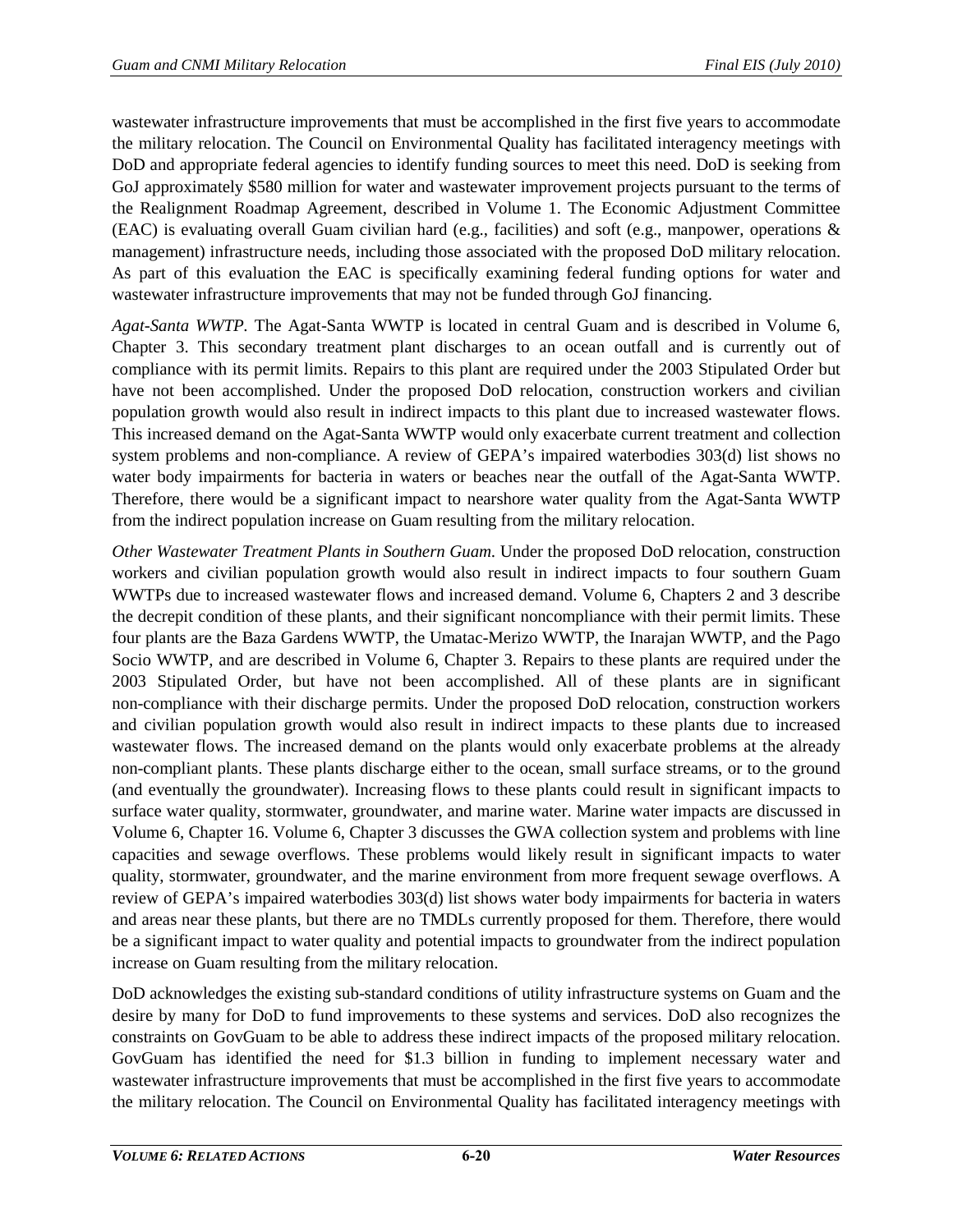DoD and appropriate federal agencies to identify funding sources to meet this need. DoD is seeking from GoJ approximately \$580 million for water and wastewater improvement projects pursuant to the terms of the Realignment Roadmap Agreement, described in Volume 1. The Economic Adjustment Committee (EAC) is evaluating overall Guam civilian hard (e.g., facilities) and soft (e.g., manpower, operations & management) infrastructure needs, including those associated with the proposed DoD military relocation. As part of this evaluation the EAC is specifically examining federal funding options for water and wastewater infrastructure improvements that may not be funded through GoJ financing.

## Summary of Basic Alternative 1a Impacts

Under Basic Alternative 1a, there would be no work in or reduction in the amount of wetlands on Guam, and there would be no reduction in the availability or accessibility of water resources. There would be no permanent increase in stormwater and stormwater flow paths would continue to follow area topography. There would be no increase in flooding risk. No buildings/structures would be constructed in the 100-year flood zone; however, some stormwater detention basins could be constructed in the 100-year flood zone. In some of these areas, these open, grassed stormwater detention basins could also be utilized for additional uses (e.g., recreational fields). Through the development and implementation of the site-specific SWPPP and the implementation the LID measures, and facility-specific plans and procedures, there would no increased risk from environmental hazards or to human health. All actions would be implemented in accordance with all applicable federal, GovGuam, and military orders, laws, and regulations (Volume 8, Chapter 3, Table 3.1-1).

Upon completion of the proposed upgrade to the NDWWTP's primary system and expansion to secondary treatment, the effluent discharge would meet discharge requirements in receiving waters and improve the water quality. However, increased potential for sewage spills would likely occur due to indirect impacts from construction workers and civilian population growth under DoD relocation that would result in increased wastewater flow to the NDWWTP, Hagatna WWTP, and other southern area WWTPs in already inadequate sewer collection systems and inadequate treatment plants in the south. Therefore, Basic Alternative 1a would result in less than significant direct impacts and significant indirect impacts to water resources until the sewer collection systems and southern area WWTPs can be upgraded to meet increased demands.

## Proposed Mitigation Measures

Mitigation measures would be as described for Wastewater Basic Alternative 1a in Volume 6, Chapter 3, Section 3.2.4.1.

## 6.2.4.2 Basic Alternative 1b

Under Basic Alternative 1b, the proposed upgrade of the NDWWTP, expansion to secondary treatment, and installation of a sewer line would be the same as described under Basic Alternative 1a and would therefore have the same impacts for construction of these facilities. In addition to the sewer line proposed in Basic Alternative 1a, Basic Alternative 1b would include a new sewer line and pump stations to convey wastewater generated from Barrigada housing to the NDWWTP.

## Construction

Under Basic Alternative 1b, new sewer line and pump stations would be installed from Navy Barrigada to the existing GWA NDWWTP collection system. The pipelines would follow along previously disturbed areas within the existing right of way, so there would be no direct impacts on wetlands or surface water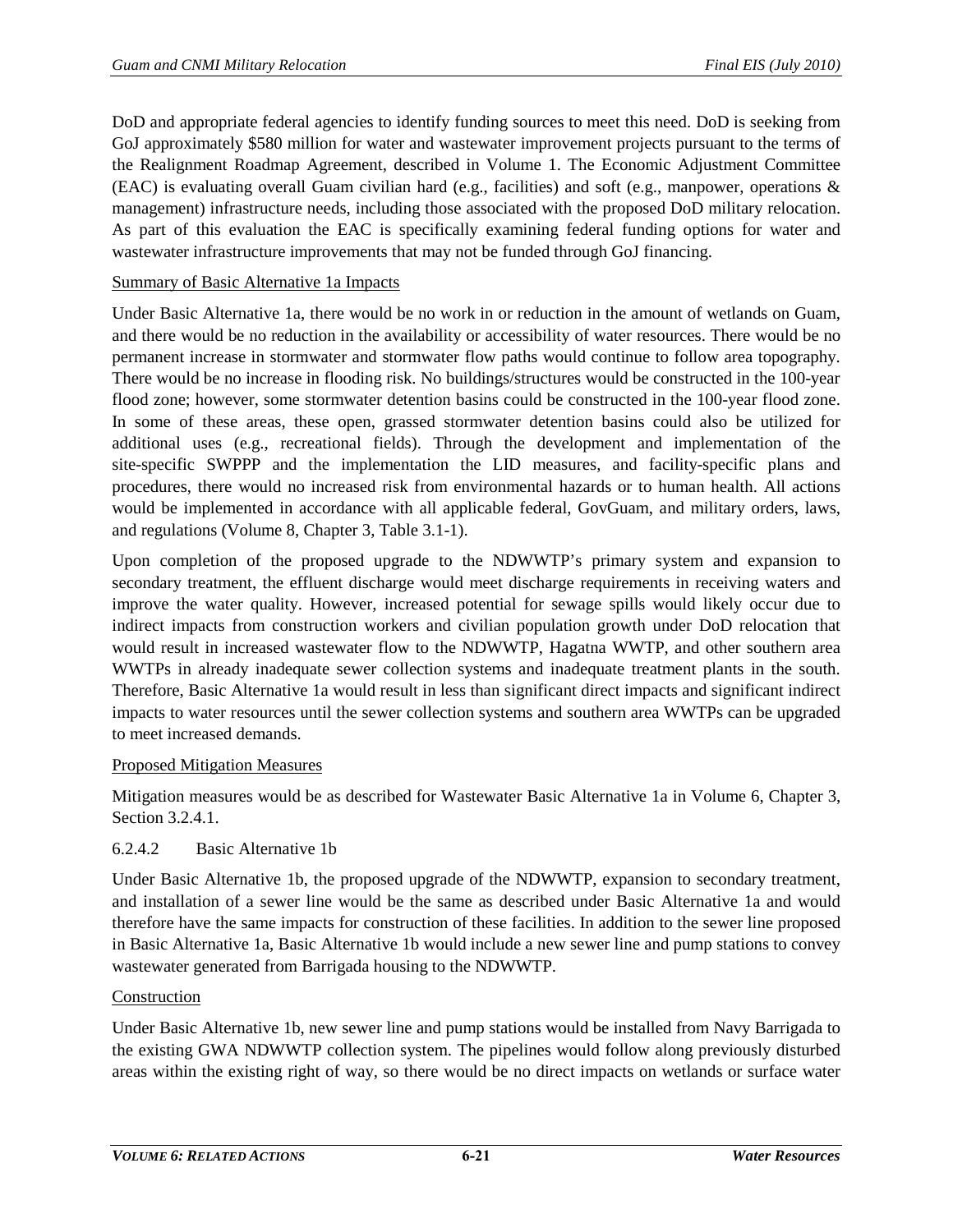features along the route. No wetlands were identified in proposed wastewater project areas in northern Guam (see Volume 2, Chapter 4).

Construction would involve land disturbing activities that would trigger coverage under the NPDES stormwater CGP and preparation of a site-specific SWPPP. The SWPPP would identify site-specific BMPs (Volume 2, Chapter 4, Table 4.2-1) that would be implemented as part of the alternative to reduce the potential for erosion, runoff, sedimentation, and subsequent water quality impacts, which would also reduce potential for impacts to groundwater, nearshore water resources, and the marine environment. Therefore, construction activities associated with Basic Alternative 1b would result in less than significant impacts to water resources.

## Operation

Operation of the new collection system from Barrigada would not impact water resources as the line would be buried. Under Basic Alternative 1b, the direct and indirect impacts the military relocation would have on the Hagatna WWTP and the central Guam sewage collection system and on the southern Guam WWTPs would be identical to those described under Basic Alternative 1a. Therefore, Basic Alternative 1b would result in less than significant direct impacts and significant indirect impacts to water resources until the sewer collection systems and southern treatment plants can be upgraded to meet increased demands.

## Summary of Basic Alternative 1b Impacts

Under Basic Alternative 1b, there would be no work in or reduction in the amount of wetlands on Guam, and there would be no reduction in the availability or accessibility of water resources. There would be no permanent increase in stormwater and stormwater flow paths would continue to follow area topography. There would be no increase in flooding risk. No buildings/structures would be constructed in the 100-year flood zone; however, some stormwater detention basins would be constructed in the 100-year flood zone. In some of these areas, these open, grassed stormwater detention basins would also be utilized for additional uses, for example, as recreational fields. Through the development and implementation of a site-specific SWPPP and BMPs, and the implementation of LID measures and facility-specific plans and procedures, there would be no increased risk from environmental hazards or to human health. All actions would be implemented in accordance with all applicable federal, GovGuam, and military orders, laws, and regulations (Volume 8, Chapter 3, Table 3.1-1).

Upon completion of proposed upgrade to the NDWWTP's primary system and expansion to secondary treatment, the effluent discharge would meet discharge requirements in receiving waters and improve the water quality. However, increased potential for sewage spills would likely occur due to indirect impacts from construction workers and civilian population growth under DoD relocation that would result in increased wastewater flow to the NDWWTP, the Hagatna WWTP, and southern WWTPs in already inadequate sewer collection systems and overloaded and non-compliant WWTPs. All actions would be implemented in accordance with all applicable federal, GovGuam, and military orders, laws, and regulations (Volume 8, Chapter 3, Table 3.1-1). Therefore, Basic Alternative 1b would result in less than significant direct impacts and significant indirect impacts to water resources until the sewer collection systems and southern WWTPs can be upgraded to meet increased demand.

DoD acknowledges the existing sub-standard conditions of utility infrastructure systems on Guam and the desire by many for DoD to fund improvements to these systems and services. DoD also recognizes the constraints on GovGuam to be able to address these indirect impacts of the proposed military relocation. GovGuam has identified the need for \$1.3 billion in funding to implement necessary water and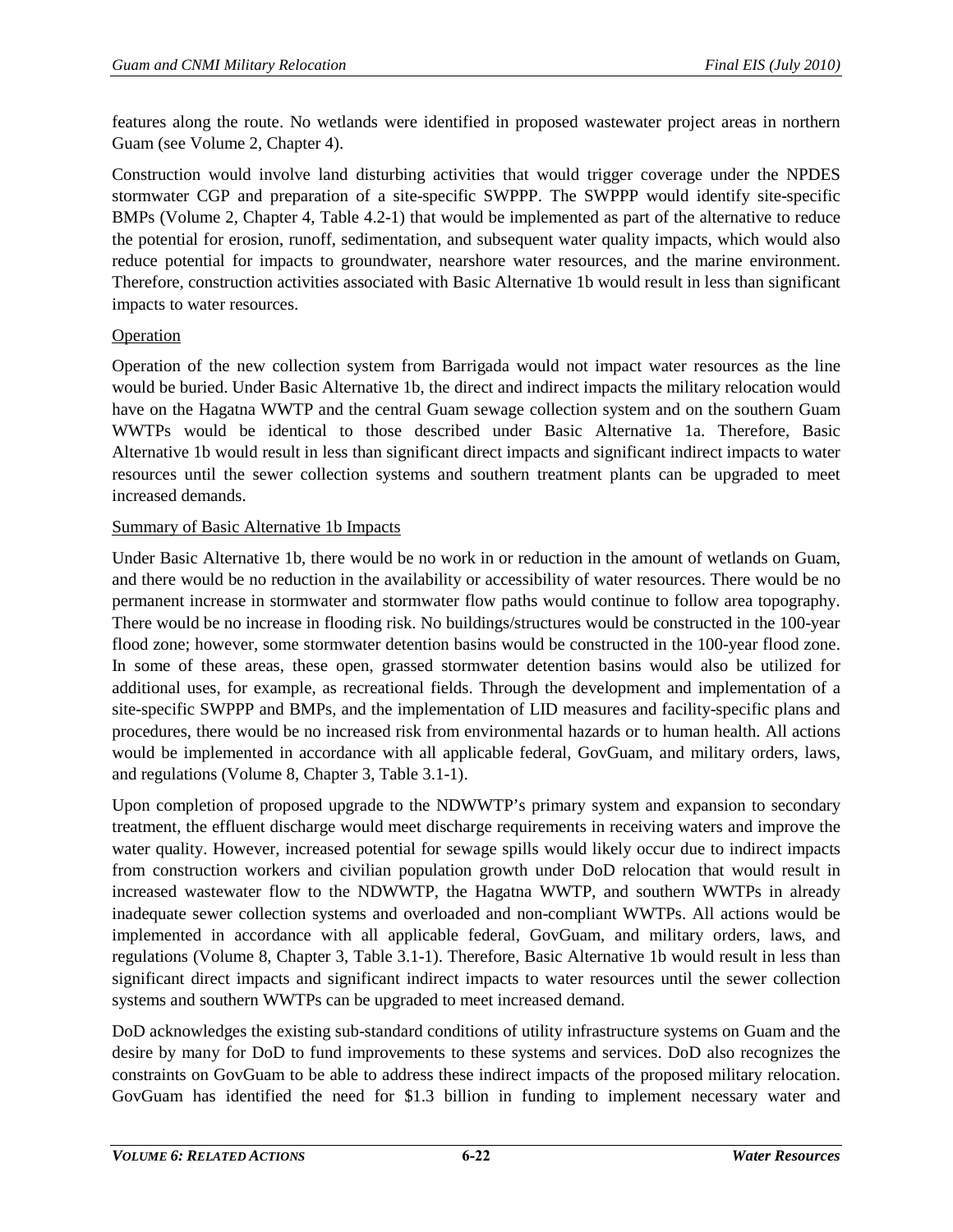wastewater infrastructure improvements that must be accomplished in the first five years to accommodate the military relocation. The Council on Environmental Quality has facilitated interagency meetings with DoD and appropriate federal agencies to identify funding sources to meet this need. DoD is seeking from GoJ approximately \$580 million for water and wastewater improvement projects pursuant to the terms of the Realignment Roadmap Agreement, described in Volume 1. The Economic Adjustment Committee (EAC) is evaluating overall Guam civilian hard (e.g., facilities) and soft (e.g., manpower, operations & management) infrastructure needs, including those associated with the proposed DoD military relocation. As part of this evaluation the EAC is specifically examining federal funding options for water and wastewater infrastructure improvements that may not be funded through GoJ financing.

## Proposed Mitigation Measures

Proposed mitigation measures would be as described for Basic Alternative 1a.

#### 6.2.4.3 Summary of Impacts

[Table 6.2-3](#page-22-0) summarizes the potential impacts of each interim alternative. A text summary is provided below.

<span id="page-22-0"></span>

| Basic Alternative 1a*                                                                                                           | <b>Basic Alternative 1b</b>                                      |
|---------------------------------------------------------------------------------------------------------------------------------|------------------------------------------------------------------|
| Construction Impacts (direct and indirect are the same)                                                                         |                                                                  |
| $SW - LSI$                                                                                                                      | $SW - LSI$                                                       |
| temporary increase in stormwater runoff, erosion,                                                                               | temporary increase in stormwater runoff, erosion,                |
| and sedimentation.                                                                                                              | and sedimentation.                                               |
| $GW - LSI$                                                                                                                      | $GW - LSI$                                                       |
| increased potential for local groundwater                                                                                       | increased potential for local groundwater                        |
| contamination.                                                                                                                  | contamination.                                                   |
| $NW - LSI$                                                                                                                      | $NW - LSI$                                                       |
| localized increase in turbidity.                                                                                                | • localized increase in turbidity.                               |
| $\rm WL-NI$                                                                                                                     | $WL - NI$                                                        |
| <b>Operation Impacts (direct with indirect in parenthesis)</b>                                                                  |                                                                  |
| $SW - NI(SI)$                                                                                                                   | $SW - NI(SI)$                                                    |
| increased potential for sewage spill with increased<br>$\bullet$                                                                | increased potential for sewage spill with increased<br>$\bullet$ |
| demand on central sewer collection system under                                                                                 | demand on central sewer collection system under                  |
| indirect impacts of DoD relocation.                                                                                             | indirect impacts of DoD relocation.                              |
| $GW - LSI(SI)$                                                                                                                  | $GW - LSI(SI)$                                                   |
| increased potential for sewage spill with increased                                                                             | increased potential for sewage spill with increased              |
| demand on central sewer collection system under                                                                                 | demand on central sewer collection system under                  |
| indirect impacts of DoD relocation.                                                                                             | indirect impacts of DoD relocation.                              |
| $NW - LSI(SI)$                                                                                                                  | $NW - LSI(SI)$                                                   |
| increased potential for sewage spill with increased<br>$\bullet$                                                                | increased potential for sewage spill with increased<br>$\bullet$ |
| demand on central sewer collection system under                                                                                 | demand on central sewer collection system under                  |
| indirect impacts of DoD relocation.                                                                                             | indirect impacts of DoD relocation.                              |
| increase in effluent discharge at NDWWTP but<br>$\bullet$                                                                       | increase in effluent discharge at NDWWTP but                     |
| improved water quality                                                                                                          | improved water quality.                                          |
| $WL - NI(SI)$                                                                                                                   | $WL - NI(SI)$                                                    |
| increased potential for sewage spill with increased<br>$\bullet$                                                                | increased potential for sewage spill with increased<br>$\bullet$ |
| demand on central sewer collection system under                                                                                 | demand on central sewer collection system under                  |
| indirect impacts of DoD relocation.                                                                                             | indirect impacts of DoD relocation.                              |
| $I$ egend: $D_0D$ – Department of Defense: $GW$ – Groundwater: $IST$ – Less than significant impact: NDWWTP – Northern District |                                                                  |

*Legend:* DoD = Department of Defense; GW = Groundwater; LSI = Less than significant impact; NDWWTP = Northern District Wastewater Treatment Plant;  $NI = No$  impact;  $NW = Nears$ hore Waters;  $SI = Significant$  impact;  $SW = Surface$ Water/Stormwater; WL = Wetland. \* Preferred Alternative.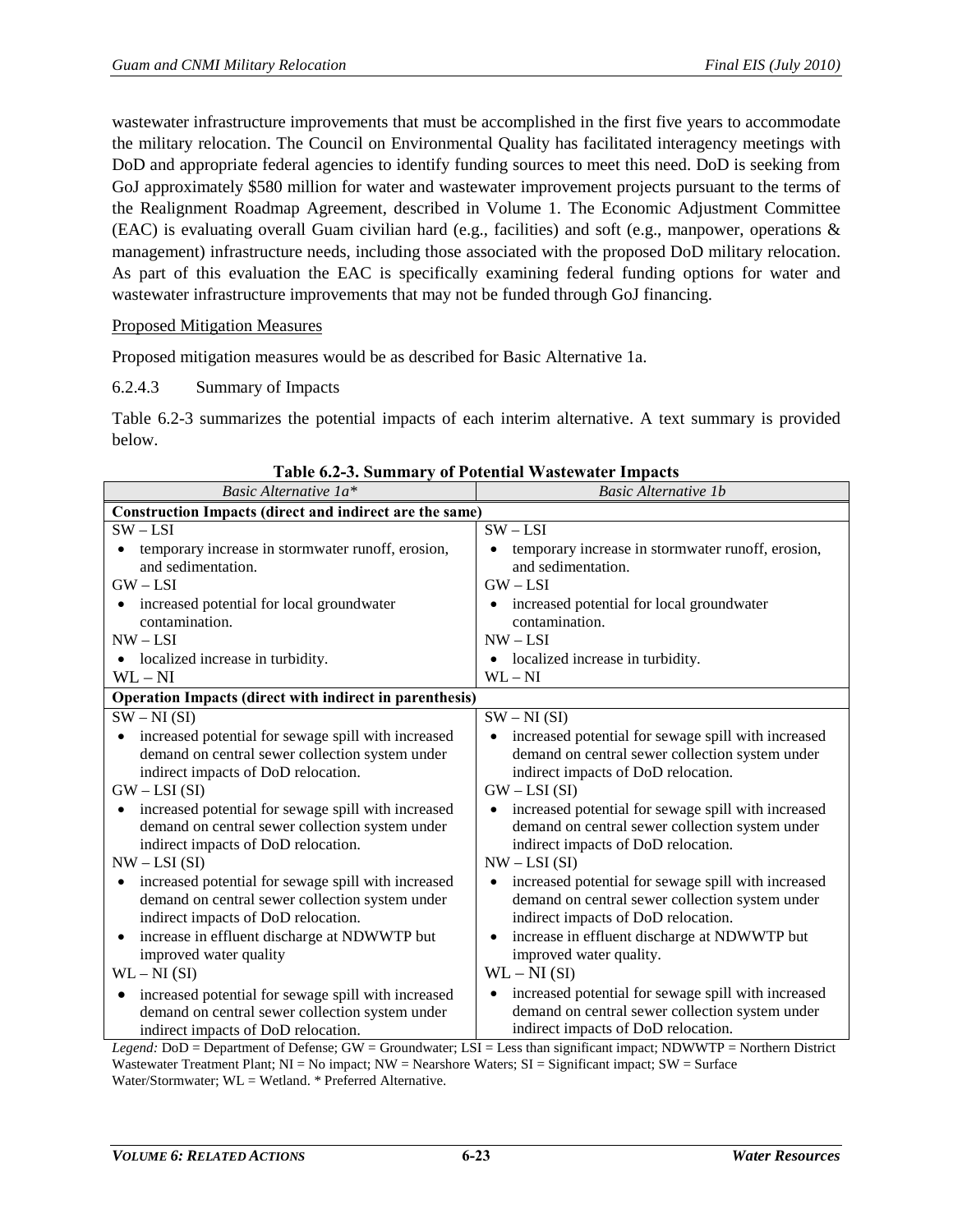Under implementation of Basic Alternative 1a or 1b, stormwater would continue to be managed in accordance with laws, regulations, and plans that would reduce potential impacts to groundwater and nearshore waters. No impacts to wetlands would occur. Upon completion of the improvements to the NDWWTP's primary treatment system and expansion to secondary treatment, discharge effluent would meet water quality standards (NPDES permit limits) and therefore would result in beneficial impacts on nearshore water quality.

However, increased potential for sewage spills would likely occur due to indirect impacts from construction workers and civilian population growth under DoD relocation. This would result in increased wastewater flow to the NDWWTP, the Hagatna WWTP, and southern WWTPs in already inadequate sewer collection systems and overloaded and noncompliant southern WWTPs. The DoD cannot financially fix other current deficiencies in the GWA sewer collection system due to legal restraints, but would lead studies to identify where the impacts are and work with GWA to prioritize the improvement projects. Plus, the DoD is leading a federal inter-agency effort to identify other federal programs and funding sources that could benefit the people of Guam. Therefore, Basic Alternative 1a and 1b would result in less than significant direct impacts and significant indirect impacts to water resources until the sewer collection systems and southern WWTPs can be upgraded to meet increased demands.

# **6.2.5 Solid Waste**

# 6.2.5.1 Basic Alternative 1 (Preferred Alternative)

The Preferred Alternative would be to continue to use the Navy landfill at Apra Harbor for municipal solid waste (MSW) until the new GovGuam Layon Landfill at Dandan is available for use. Disposal of other waste streams excluded from Layon Landfill would continue at the Navy landfill. Construction and demolition (C&D) debris would continue to be disposed at the Navy hardfill.

The proposed Layon Landfill and its impacts to water resources were evaluated in the Final Supplemental Environmental Impact Statement for the Siting of a Municipal Solid Waste Facility, Guam (GDPW 2005). The Layon Landfill has been designed to accommodate solid waste from all current and future DoD sources, as well as civilian and commercial sources. GEPA approved the Final Integrated Hydrogeologic Assessment for the Layon Municipal Sanitary Landfill Site (AMEC Geomatrix Consultants, Inc. 2008) that established that the proposed landfill would not be located over an important source of groundwater because of potential low yield and marginal groundwater quality. The following analysis focuses on the potential impacts to water resources as a result of the continued use of the Navy Sanitary Landfill at Apra Harbor.

There would be no construction associated with the Preferred Alternative. Therefore, no impacts to surface water, groundwater, nearshore waters, or wetlands would occur due to construction.

Because the existing Navy Sanitary Landfill is unlined, there is a potential for leachate to adversely affect the underlying groundwater. Studies are currently under way to assess whether or not the underlying groundwater has been affected by leachate. Based on the conclusions of these studies, further action may be required. Continued use of the Navy Sanitary Landfill under the Preferred Alternative would further contribute to the potential contamination of the underlying groundwater. However, the landfill is located over aquifers not used for supplying drinking water, thus any leachate that might percolate into the aquifer would not affect regional groundwater drinking quality or quantities. Surface waters, nearshore waters, and wetlands would not be affected by continued use of the Navy Sanitary Landfill. Therefore, less than significant impacts to water resources would occur under the Preferred Alternative.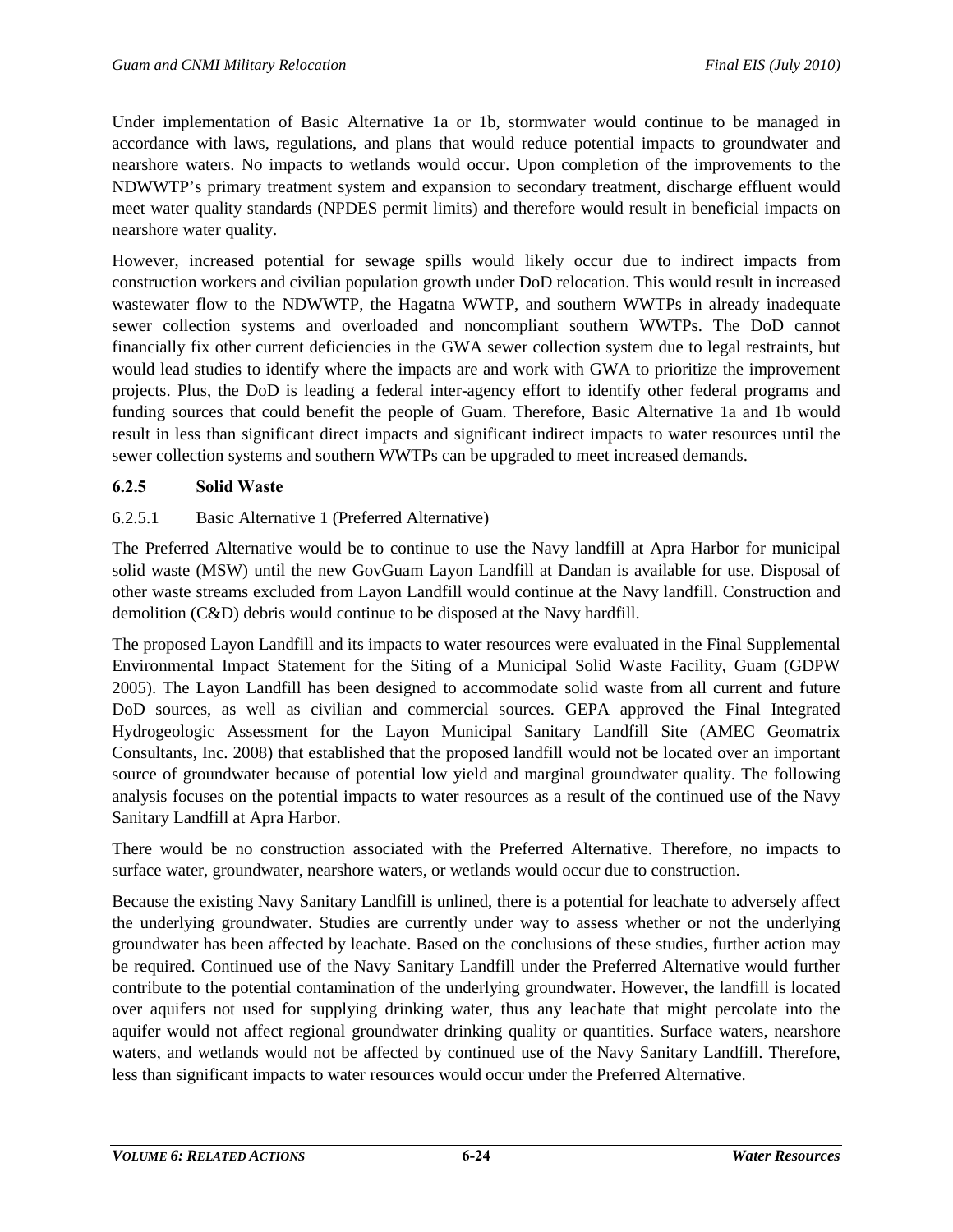#### Proposed Mitigation Measures

No mitigation measures related to water resources are needed for the Preferred Basic Alternative.

6.2.5.2 Summary of Impacts

<span id="page-24-0"></span>[Table 6.2-4](#page-24-0) summarizes the potential impact of the Preferred Basic Alternative. A text summary is provided below.

| <b>Table 6.2-4. Summary of Potential Solid Waste Impacts</b>                    |  |  |  |
|---------------------------------------------------------------------------------|--|--|--|
| Preferred Alternative                                                           |  |  |  |
| Construction Impacts (direct and indirect are the same)                         |  |  |  |
| • No construction would occur.                                                  |  |  |  |
| Operation Impacts (direct and indirect are the same)                            |  |  |  |
| $SW - NI$                                                                       |  |  |  |
| $GW - LSI$                                                                      |  |  |  |
| • Contamination from leachate at existing Navy Sanitary Landfill is             |  |  |  |
| being determined.                                                               |  |  |  |
| $NW - NI$                                                                       |  |  |  |
| $WL - NI$                                                                       |  |  |  |
| <i>Legend</i> : GW = Groundwater; LSI = Less than significant impact; $NI = No$ |  |  |  |
| impact; $NW = Nearshore Waters$ ; $SW = Surface Water/Stormwater$ ; $WL =$      |  |  |  |

Wetland.

Implementation of the Preferred Alternative has the potential to contribute to continued contamination of the underlying groundwater. However, the landfill is located over aquifers not used for supplying drinking water, thus any leachate that might percolate into the aquifer would not affect regional groundwater drinking quality or quantities. Surface waters, nearshore waters, and wetlands would not be affected by continued use of the Navy Sanitary Landfill. Therefore, less than significant impacts to water resources would occur under the Preferred Alternative.

## **6.2.6 Off Base Roadways**

The major components of the proposed GRN projects include intersection improvement, bridge replacement, pavement strengthening, road widening, roadway relocation, and construction of a new road, all of which impact water resources to various degrees. Intersection improvement projects include relocation of existing Military Access Points (MAPs) and various levels of roadway intersection improvements throughout the island. These types of projects generally involve some pavement widening and subsequent increase in impervious surfaces. Pavement strengthening projects and roadway rehabilitation projects would involve rehabilitating existing pavement materials and placing an asphalt overlay or reconstructing the pavement with new materials. Although such projects generally do not increase impervious surfaces, they may require retrofit of the existing drainage systems to convey stormwater to roadway BMPs. Roadway widening projects include clearing and grubbing, site grading, and widening of pavement and subsequent increase in impervious surfaces along the roadway. With respect to water resources, all of these proposed improvements would generally have (1) little to no impact on floodplains; (2) minor impact on runoff and drainage, possibly requiring relocation or adjustments of drainage catch basins and increasing roadway runoff due to the addition of impervious surfaces; (3) little to no impact to coastal resources because the projects do not involve work in the coastal bays or estuaries and most are located away from the coastline; (4) no impact to National Wild and Scenic Rivers because no rivers in the vicinity of the projects have been designated as such; and (5) potential impact to water quality due to the addition of impervious surfaces that would likely contain sediment, nutrients, hydrocarbons, metals, bacteria, and other particulates that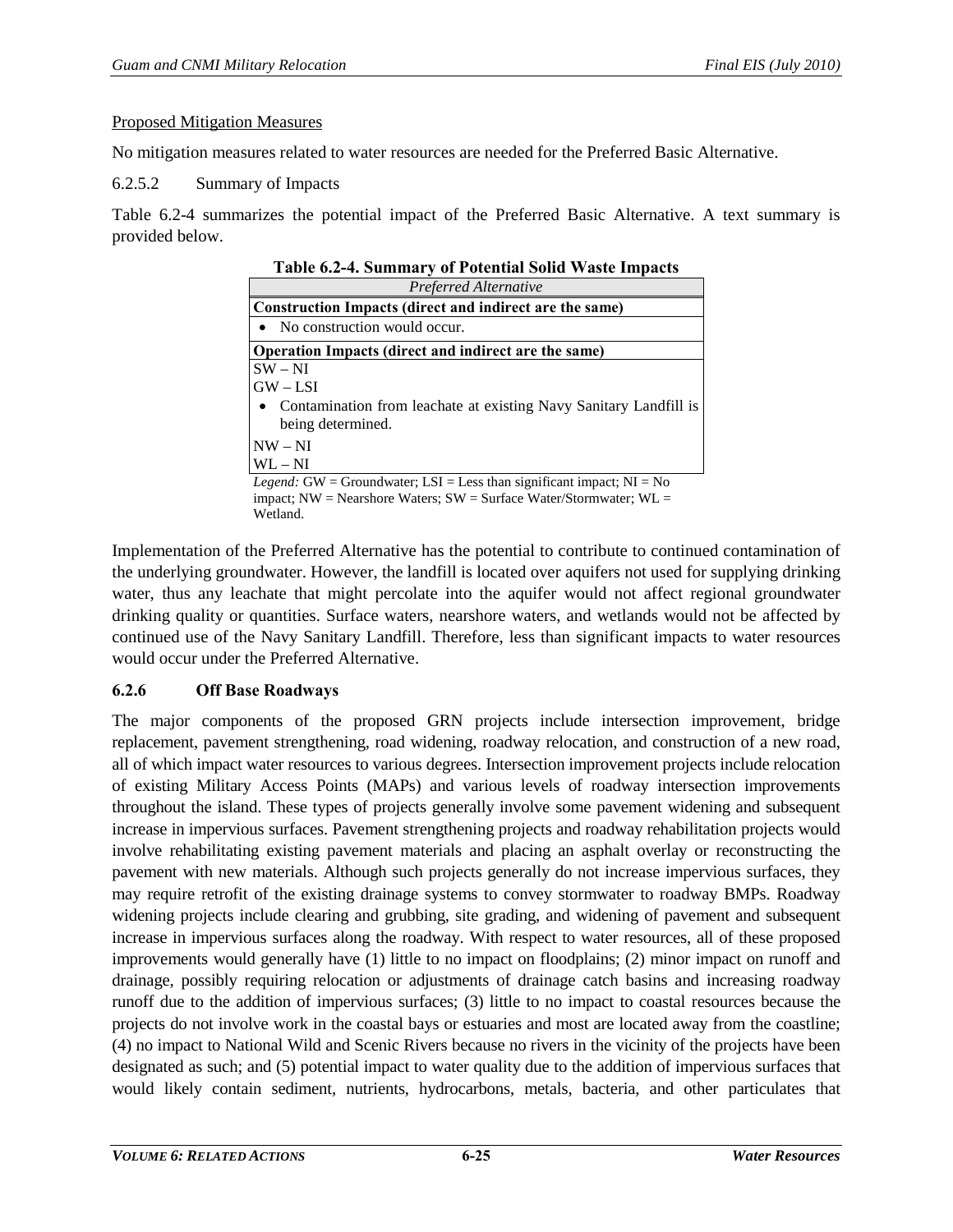accumulate on roadway surfaces (such pollutants originate from highway use and maintenance and from ambient atmospheric deposition), and due to erosion and siltation impacts in the drainage area during construction when heavy storms or high wind events occur. These potential impacts are analyzed for each alternative. Also discussed are the impacts attributable to bridge and roadway relocation projects. A Stormwater Implementation Plan describing detailed stormwater pollution control measures for the GRN is provided in Volume 9, Appendix G.

Waters of the U.S., which are wetlands and stream channels under the CWA jurisdiction, are discussed in a regulatory context in this chapter. Potential impacts to wetlands, stream channels, and other aquatic habitats are discussed in an ecological context (i.e., potential impacts to special status species, vegetation, and marine communities) within the biological resource chapters (Chapter 12 for terrestrial and freshwater aquatic communities and species and Chapter 13 for marine environments).

## <span id="page-25-0"></span>6.2.6.1 Alternative 1

## Year 2014 (Peak Construction and Peak Population)

#### *North*

*Surface Water/Stormwater.* Construction for the North Region projects for this alternative include pavement strengthening along Routes 1, 3, and 9; pavement widening along Routes 3, 9, and 28; construction of a new road; and intersection improvements including MAPs along Routes 3, 9 and 15. With construction of this type, the potential for accidental spills of sediment, fuel, and other toxic materials may occur at any time during the construction period. Water quality impacts from spills could be short or long-term depending on the type of material, size of the spill, and seasonal timing.

To address these potential impacts, roadway-specific BMPs would be included in the planning, design, and construction for all proposed projects. To start construction, regulations set forth by GEPA require a Clearing and Grading Permit to be obtained from the Guam Department of Public Works (GDPW). This permit requires development of an Environmental Protection Plan, which must incorporate compliance measures to protect marine and surface water resources, including the preparation of a Water Quality Monitoring Plan. An Erosion Control Plan is also required for clearing, grading, grubbing, embankment or filling, excavation, or other earth-moving operations. This plan would also describe construction site BMPs to be used during construction to minimize the impacts of construction and construction-related activities on the watershed. These include, but are not limited to, temporary soil stabilization, temporary sediment control, scheduling, waste management, materials handling, and other non-stormwater BMPs.

During construction, work within or adjacent to floodplains would be equipped with appropriate stormwater control BMPs to prevent spills from occurring within the waterways, debris from entering the waterway, and erosion from occurring within the streambed. Water would be diverted away from any construction activities using appropriate water diversion BMPs.

Through the development and implementation of site-specific BMPs (Volume 2, Chapter 4, Table 4.2-1) there would be no increased risk from environmental hazards or to human health. Furthermore, all actions associated with Alternative 1 would be implemented in accordance with all applicable federal, local, and military orders, laws, and regulations (Volume 8, Chapter 3, Table 3.1-1), including Commander Navy Region (COMNAV) Marianas Instruction 3500.4. Therefore, construction activities associated with Alternative 1, Year 2014 in the North Region would result in less than significant impacts to surface water.

*Groundwater.* As described in Volume 2, Chapter 4, the infiltration characteristics are high in the North Region; therefore, any surface water quality impact could also impact groundwater quality if poor quality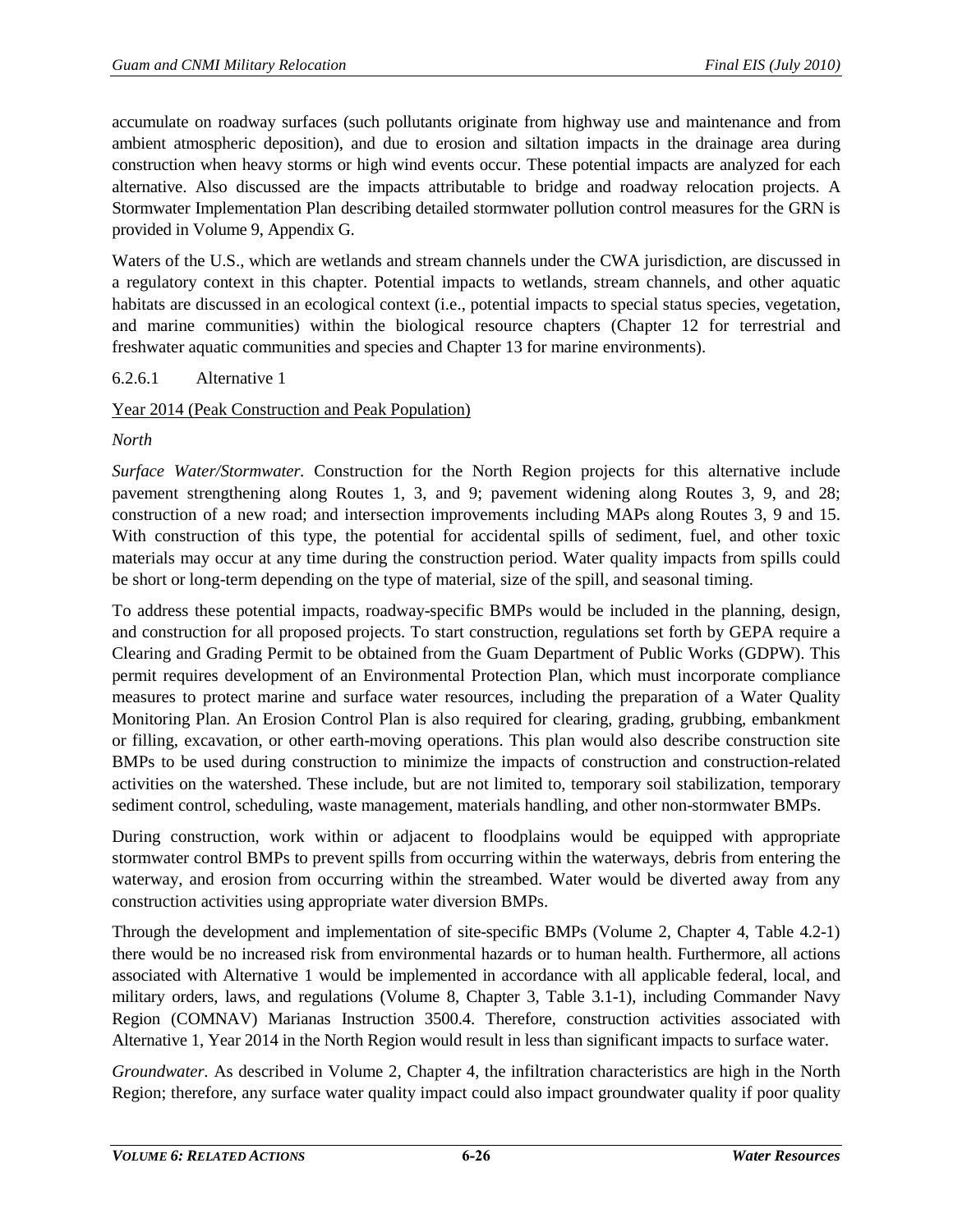surface water percolates directly to the groundwater. Thus, the same surface water quality protection measures discussed above would also serve to protect groundwater resources. To ensure consistency with the Sole Source Aquifer Program and in accordance with Section 1424(e) of the Safe Drinking Water Act, project activities over the Northern Guam Sole Source Aquifer or the NGLA would be subject to review during design by GEPA in coordination with FHWA and USEPA Region 9. USEPA Region 9 also has a role coordinating with other federal agencies to review federal financial assistance projects that may impact the NGLA. In addition, in the event groundwater dewatering is proposed or anticipated during construction, and an alternative method of disposal (e.g., discharge to sanitary sewer, retention on site) is not feasible, then the Contractor would coordinate with the GDPW prior to discharging waste. Therefore, construction activities associated with Alternative 1, Year 2014 in the North Region would result in less than significant impacts to groundwater.

*Nearshore Waters.* Potential impacts from roadway construction activities would be lessened through the implementation of the surface water BMPs and adherence to all applicable orders, laws, and regulations relating to water quality. No direct impacts to coastal resources would occur. Therefore, construction activities associated with Alternative 1, Year 2014 in the North Region would result in less than significant impacts to nearshore waters.

# *Central*

Proposed construction projects located in the Central Region have been evaluated for two areas that have two very different hydrologic regimes. One is the northern section of the Central Region (characterized as a broad sloping limestone plateau) and the other is the southern section of the Central Region (characterized as a mountainous region composed of eroded volcanic formations and steep narrow streambeds that outlet directly into the bays). Proposed construction in the northern section includes pavement strengthening along Routes 1, 8, 8A, 10, 15, 16, 25, 26, and 27, and Chalan Lujuna; pavement widening along Routes 8, 8A, 16, 26, and 28, and Alageta-Lily; intersection improvements (including MAPs) along Routes 1, 8A, 15, and 16; and roadway relocation along Route 15. Proposed construction in the southern section of the Central Region includes pavement strengthening along Route 1, replacement of five bridges along Route 1, and replacement of box culverts of three bridges along Route 1. Construction of the type proposed in the north section of the Central Region is the same as those described for the North Region.

*Surface Water/Stormwater.* In addition to the potential impacts and associated water quality protection measures discussed for Alternative 1, North (Section [6.2.6.1\)](#page-25-0), construction of the type proposed in the south section of the Central Region has the potential to (1) damage existing riverbeds and embankments for work occurring within waterways if appropriate construction BMPs, such as soil stabilization, sediment control, and surface water diversion away from the construction site, are not in place prior to commencement of construction activities; and (2) cause an increase in suspended sediment, hydrocarbons, oil and grease, and heavy metal discharge to surface water bodies if appropriate stormwater and non-stormwater BMPs are not in place prior to work occurring within or adjacent to the rivers where the bridge replacements are to occur.

Proposed dewatering activities associated with structure placement could also introduce contaminants into the surface waters if inappropriate sampling and disposal methods for potentially contaminated groundwater are not conducted during construction. The bridge replacement projects could cause erosion and sedimentation within the streams if the improvements result in increased flow velocities or incorporate inadequate erosion control practices for short-term (construction) operations and for long-term operations within and/or adjacent to the stream channels. Hydraulic modeling would therefore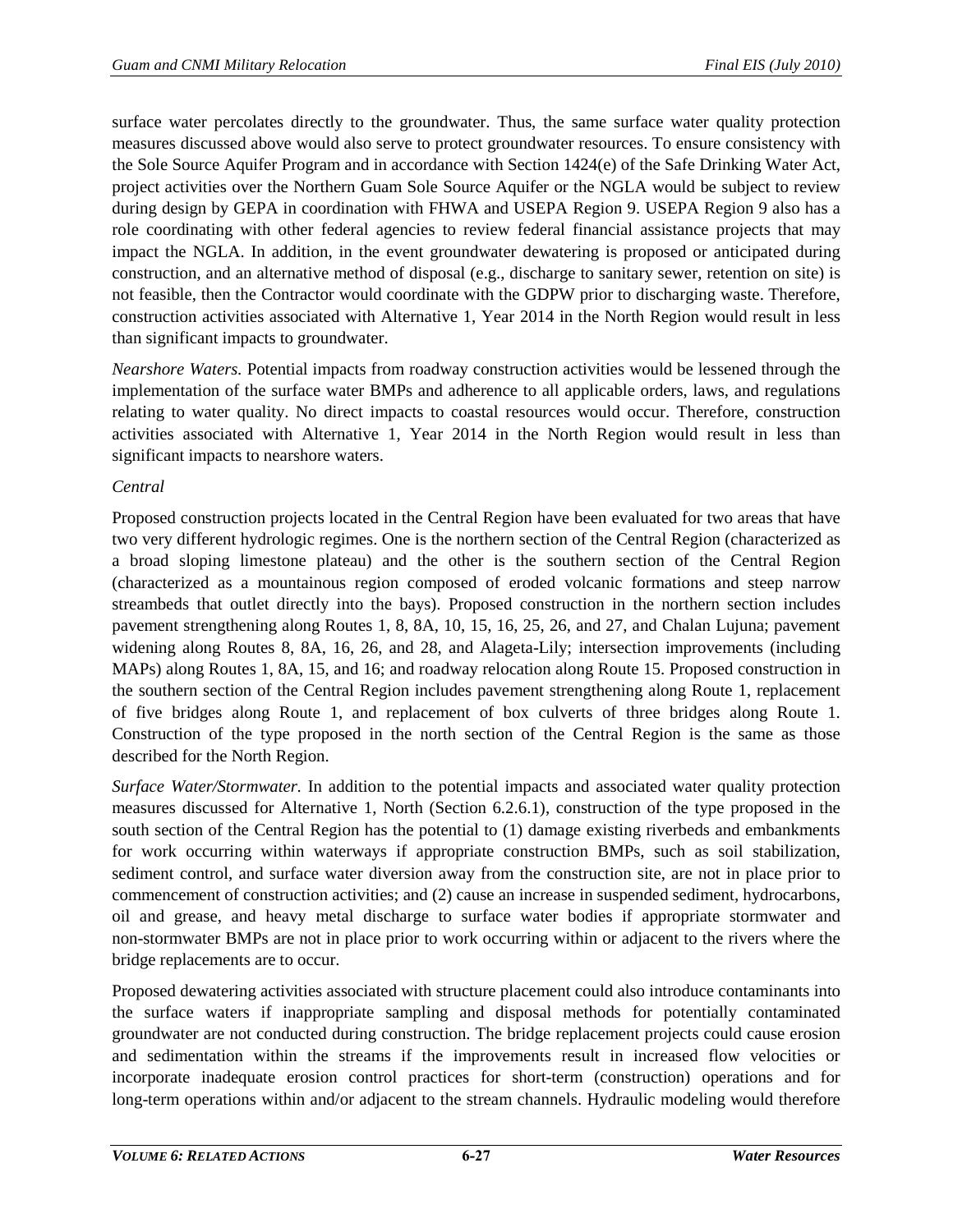be required to assess the potential impacts and provide adequate data for the design of flood and erosion control facilities. The bridge replacements are proposed to span crossings along Route 1 over the Agana River, Atantano River, Laguas River, Sasa River, and Fonte Rivers. These rivers are considered perennial (flowing water for all or most of the year) and have a direct nexus with waters considered navigable under the CWA. Therefore, the channels of these rivers bounded by observed ordinary high water marks along each channel's stream bank are jurisdictional under the CWA (Waters of the U.S.). As shown in [Table 6.2-5,](#page-27-0) construction activities associated with the five bridge replacements and three bridge box culvert replacements would temporarily affect a total area of 1.52 acres (0.62 hectares) of potential Waters of the U.S. Temporary direct impacts associated with construction activities include the potential for increased erosion associated with grading into the subsoil within and outside the stream channel, vegetation removal, and degradation of aquatic communities in the immediate area of the bridge/box culvert replacement. Indirect impacts may occur farther downstream outside of the immediate construction area and be prolonged in time. These indirect effects may include degradation of stream channel aquatic habitats and marine habitats supporting coral communities and fisheries. FHWA and GEPA have mandated standard operating procedures and BMPs specific to sediment control that accounts for storm water runoff and other Guam-specific criteria for pollution prevention during construction and operation of the proposed roads. Improved hydraulic conveyance under the new bridges would benefit downstream channel segments, wetland areas, and open water habitats by decreasing scour along the stream bank near the bridge replacements and decreasing sediment inputs into downstream freshwater and marine habitats. In summary, the bridge/box culvert replacement projects would cause an unavoidable loss of 1.52 acres (0.62 hectares) of Waters of the U.S. However, the impacts would be minimized through (1) use of construction and source control BMPs cooperatively developed by the FHWA and GEPA, and (2) improved hydraulic conveyance under the proposed bridge/box culvert replacements. Improvement of hydraulic conveyance in bridge areas would reduce scour and stream redirection by channeling the water flow more efficiently through the bridge or culvert structure. Reducing stream bank scour would maintain the integrity of stream banks in the immediate area of the bridge and reduce sedimentation in downstream freshwater aquatic and marine habitats.

|            | -                  |                  |               |                  | <b>Impact to Potential Waters of</b> |
|------------|--------------------|------------------|---------------|------------------|--------------------------------------|
|            |                    | Dimensions (ft)  |               | the U.S. (acres) |                                      |
| <b>GRN</b> |                    | <i>Structure</i> | <b>Stream</b> |                  |                                      |
| Project#   | <b>Bridge Name</b> | Width            | Channel Width | <b>Streams</b>   | Wetlands                             |
| 3          | Agana Bridge #1    | 102.0            | 39.3          | 0.15             | 0                                    |
|            | Atantano Bridge    | 80.6             | 42.7          | 0.14             | $\theta$                             |
|            | Aguada Bridge      | 95.3             | 41.3          | 0.15             | $\Omega$                             |
|            | Asan Bridge #1     | 100.0            | 77.3          | 0.28             | 0                                    |
| 35         | Asan Bridge # 2    | 96.5             | 72.1          | 0.26             | 0                                    |
|            | Fonte Bridge       | 100.0            | 76.5          | 0.28             | $\theta$                             |
|            | Laguas Bridge      | 80.8             | 41.2          | 0.13             | 0                                    |
|            | Sasa Bridge        | 82.3             | 40.3          | 0.13             | 0                                    |
|            | <b>Total Area</b>  | 1.52             | 0             |                  |                                      |

<span id="page-27-0"></span>

|  |  | Table 6.2-5. Bridge Replacements and Estimated Direct Impacts to Potential Waters of the U.S. |  |  |  |
|--|--|-----------------------------------------------------------------------------------------------|--|--|--|
|  |  |                                                                                               |  |  |  |

*Notes:* Stream channel widths were calculated by averaging the width of four cross-stream lines between observed ordinary high water marks (OHWM) for each bridge. Two upstream lines and two downstream lines were measured for each bridge.

The estimated area of direct impacts to potential waters of the U.S. was calculated by the following equation: (Stream channel width) x  $[(Structure width) + (Assumed area of upstream channel modifications]$  $[30']$  + (Assumed area of downstream channel modifications  $[30']$ )].

*Legend:* ft = feet; GRN = Guam Road Network; U.S. = United States.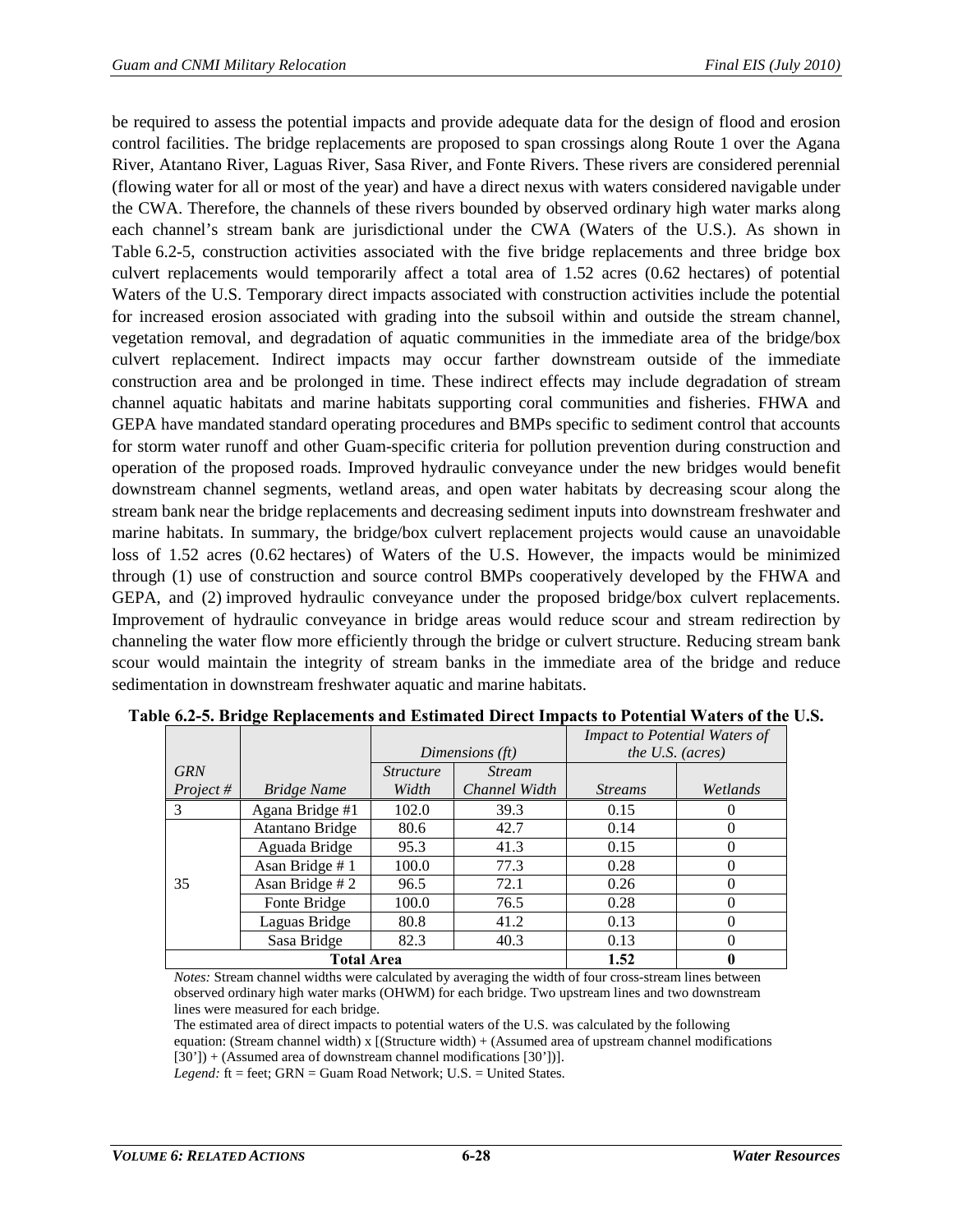The FHWA has determined that U.S. Coast Guard bridge construction permits are not required for the bridge and culvert replacement projects pursuant to 23 U.S.C. 144(h) [Notwithstanding any other provision of law, the General Bridge Act of 1946 (33 U.S.C. 523-533) shall apply to bridges authorized to be replaced, in whole or in part, by this section, except that subsection (b) of section 502 of such Act of 1946 and section 9 of the Act of March 3, 1899 (30 Stat. 1151) shall not apply to any bridge constructed, reconstructed, rehabilitated, or replaced with assistance under this title, if such bridge is over waters (1) which are not used or susceptible to use in their natural condition or by reasonable improvement as a means to transport interstate or foreign commerce, and (2) which are (a) non tidal, or (b) if tidal, used only by recreational boating, fishing, and other small vessels less than 21 feet in length.]. Coordination letters between the FHWA (for the determination) and the U.S. Coast Guard (for its concurrence on the determination) are included in this EIS in Volume 9, Appendix C.

Through the development and implementation of site-specific BMPs (Volume 2, Chapter 4, Table 4.2-1) there would no increased risk from environmental hazards or to human health. Furthermore, all actions associated with Alternative 1 would be implemented in accordance with all applicable federal, local, and military orders, laws, and regulations (Volume 8, Chapter 3, Table 3.1-1), including COMNAV Marianas Instruction 3500.4. Therefore, construction activities associated with Alternative 1, Year 2014 in the Central Region would result in less than significant impacts to surface water.

If mitigation is required during the CWA Section 404 regulatory permitting process, FHWA would identify potential areas available for compensatory mitigation. These areas may include aquatic habitat enhancements at Camp Covington or other areas identified during the permitting process.

*Groundwater.* Potential construction impacts to groundwater resources resulting from implementation of Alternative 1, Year 2014 in the Central Region would be similar to the potential impacts discussed under Alternative 1, Year 2014 for the North Region (refer to Section [6.2.6.1\)](#page-25-0). Therefore, construction activities associated with Alternative 1, Year 2014 in the Central Region would result in less than significant impacts to groundwater.

*Nearshore Waters*. Potential construction impacts to nearshore waters resulting from implementation of Alternative 1, Year 2014 in the Central Region would be similar to the potential impacts discussed under Alternative 1, Year 2014 for the North Region (refer to Section [6.2.6.1\)](#page-25-0). Therefore, construction activities associated with Alternative 1, Year 2014 in the Central Region would not result in adverse impacts to nearshore waters.

# *Apra Harbor*

Proposed construction projects within the Apra Harbor Region include pavement strengthening along Routes 1 and 2A, roadway rehabilitation along Route 11, and intersection improvements along Route 1. Route 11 is the main entry to Apra Harbor which is shown to be within the coastal flood zone in the FEMA FIRMs. The Route 1/11 interchange is located within the floodplain of the Masso River. Construction of this type has the potential to cause an increase in suspended sediment, hydrocarbons, oil and grease, and heavy metals in the surface water bodies for work occurring within or adjacent to the Masso River and the adjacent Piti Canal.

Potential construction impacts to water resources in Apra Harbor are similar to those described for Alternative 1, Year 2014, North Region (refer to Section [6.2.6.1\)](#page-25-0). Therefore, construction activities associated with Alternative 1, Year 2014 in Apra Harbor would result in less than significant impacts to water resources.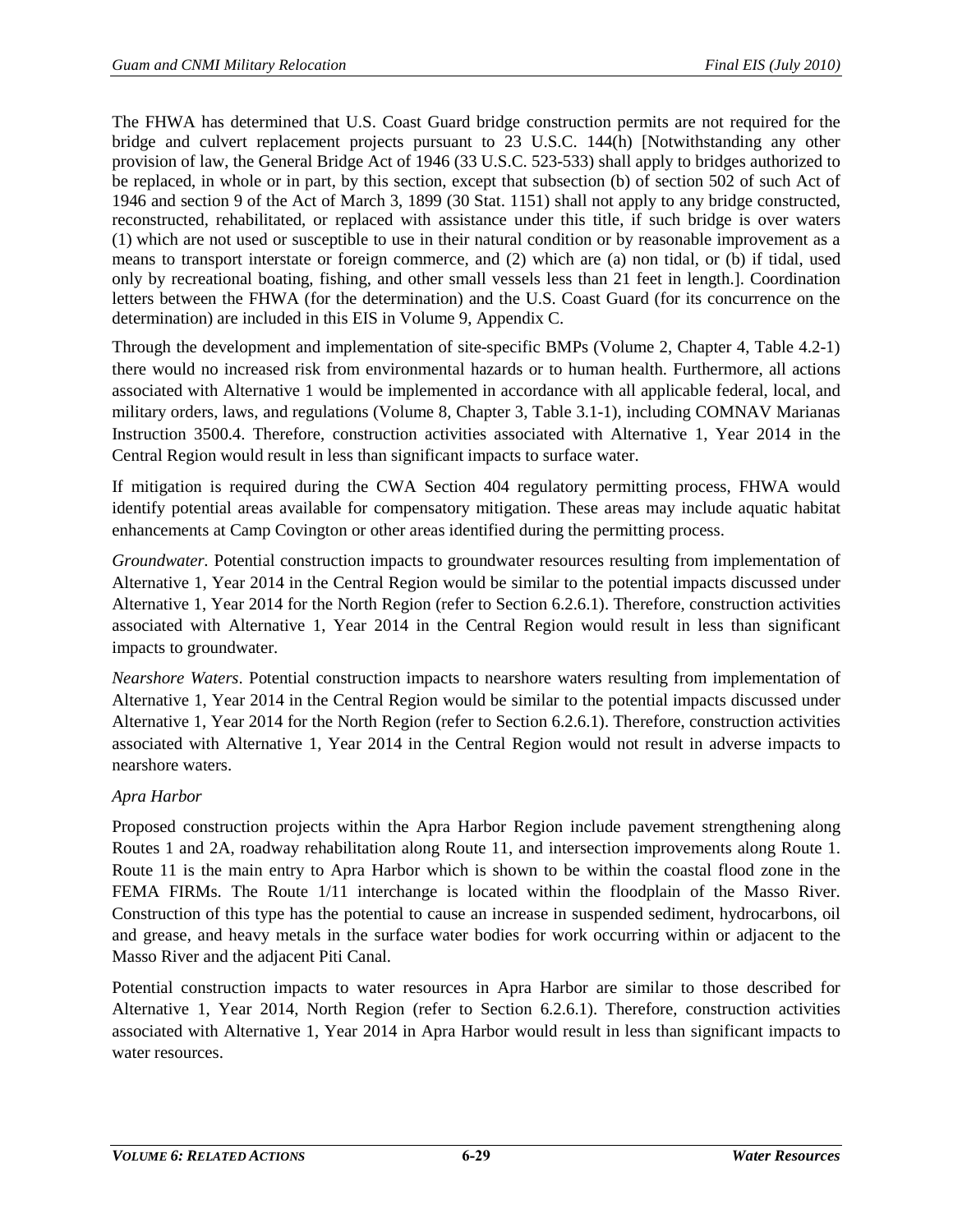#### *South*

Proposed construction projects within the South Region include improvements along Route 5 (pavement strengthening only), Route 2 (intersection improvement) and Route 12 (relocation of MAPs).

Potential construction impacts to water resources in the South Region are similar to those described for Alternative 1, North Region (refer to Section [6.2.6.1\)](#page-25-0). Therefore, construction activities associated with Alternative 1, Year 2014 in the South Region would not result in adverse impacts to water resources.

#### *Proposed Mitigation Measures*

Mitigation measures have not been identified for Alternative 1.

#### Year 2030 (Operation)

## *North*

The North Region projects for this alternative include pavement strengthening and intersection improvements for MAPs. Resulting long-term impacts on water resources within this area are itemized below.

*Surface Water/Stormwater.* Under Alternative 1, potential impacts to runoff and drainage flows could occur due to increased impervious surfaces and could require modifications to existing drainage systems. These impacts would be minimized through management of stormwater runoff in accordance with the source control and treatment BMPs outlined in the Stormwater Implementation Plan (Volume 9, Appendix G); therefore, these impacts are less than significant. In this area, the roadway drainage generally flows off the pavement via sheet flow minimizing the need for underground storm drain and catch basin networks. This may require adjustments of adjacent swales or construction of new surface flow systems to enable proper drainage flow offsite. No impacts to floodplains are anticipated because no flood hazard zones have been designated where the proposed improvements are located.

Diversion of drainage from one watershed to another would be avoided. Roadway-specific BMPs would be included in the planning, design, and construction for all proposed projects. As mentioned above, an Erosion Control Plan is required for a Clearing and Grading Permit by the GDPW when the area to be graded is more than 5,000 square feet (ft<sup>2</sup>) (464 square meters  $[m^2]$ ) or a proposed cut or fill is greater than 5.0 ft (1.5 m) in height. This stormwater plan would describe the impacts and proposed mitigation related to runoff and drainage.

Through the development and implementation of site-specific BMPs outlined in the Stormwater Implementation Plan (Volume 9, Appendix G) there would be no increased risk from environmental hazards or to human health. Furthermore, all actions associated with Alternative 1 would be implemented in accordance with all applicable federal, local, and military orders, laws, and regulations (Volume 8, Chapter 3, Table 3.1-1), including COMNAV Marianas Instruction 3500.4. Therefore, Alternative 1, Year 2030 in the North Region would result in less than significant impacts to surface waters.

*Groundwater.* Under Alternative 1, potential impacts to groundwater quality could occur due to the addition of impervious surfaces that would likely contain sediment, nutrients, hydrocarbons, metals, bacteria, and other particulates that accumulate on roadway surfaces (such pollutants originate from routine roadway use and maintenance and from ambient atmospheric deposition). Because the infiltration characteristics are high, any surface water quality impact could also impact groundwater quality. Groundwater is the primary drinking water supply for the island; therefore, water quality protection would be important. Thus, the same surface water quality protection measures discussed above would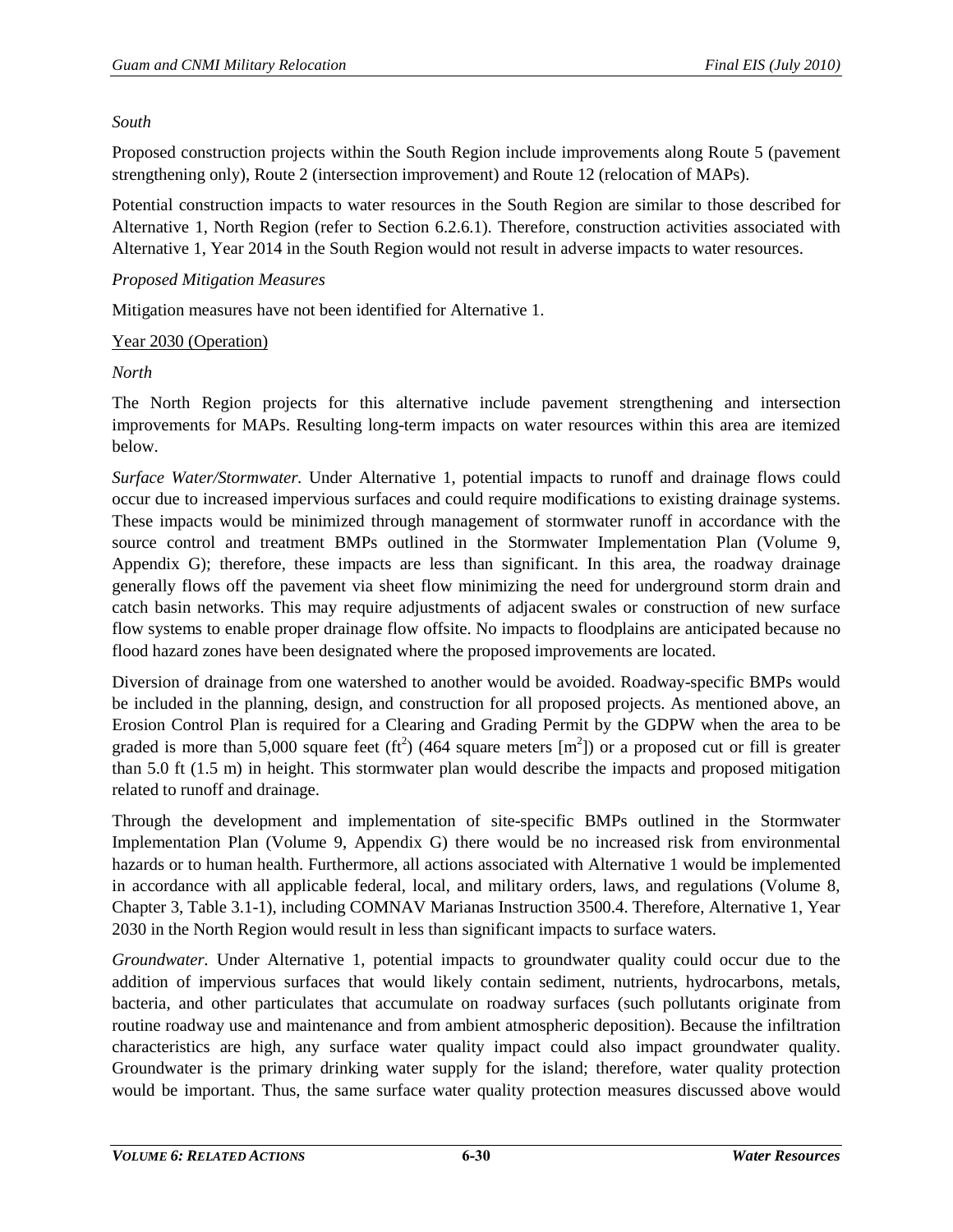also serve to protect groundwater resources. Therefore, Alternative 1, Year 2030 in the North Region would result in less than significant impacts to groundwater.

*Nearshore Waters.* While alterations to the watershed have the potential result in indirect impacts that could alter the nearshore water quality, these potential effects would be minimized by complying with all applicable orders, laws and regulations presented in Volume 8, Chapter 3, Table 3.1-1. In addition, the aforementioned surface water resource protection measures would minimize potential indirect impacts to nearshore waters. No direct impacts to coastal resources would occur. Therefore, Alternative 1, Year 2030 in the North Region would result in less than significant impacts to nearshore waters.

# *Central*

Descriptions of affected water resources for the Central Region have been split into the northern and southern part and are described in detail in Volume 2. Roadway projects located in the northern part of the Central Region include pavement strengthening; pavement widening; intersection improvements, including MAPs; and roadway relocation.

*Surface Water/Stormwater.* Proposed GRN projects in the southern part of the Central Region include pavement strengthening, and bridge (five) and box culvert (three) replacements at eight stream crossings. The bridge/box culvert replacement projects would be undertaken to correct structural deficiencies, increase load capacity, and provide compliance with seismic requirements of the bridges. Studies have shown that the Agana Bridge #1 would not be able to support the proposed loadings for the military relocation. Due to the age and condition of this structure, replacement is required. The new structure would be lengthened to adequately accommodate the flood flow of the river. The width of the new structure would accommodate wider lanes and a median, with sidewalks and barriers on each side.

Hydraulic modeling and flood control improvements associated with the Agana River Bridge Replacement Project would be coordinated through the USACE Flood Control Study and subsequent Section 404 permit process for the Hagatna (Agana) River. Flood control was originally studied by USACE in 1977 and was found to be feasible. Since then, conditions have changed, requiring reinvestigation of federal interest by USACE. A new feasibility study is currently underway. The bridge projects also include replacement of the Agueda Bridge, Atantano Bridge, Asan Bridge # 1, Asan Bridge # 2, Laguas Bridge, Sasa Bridge, and Fonte Bridge. These bridges would be replaced due to structural deficiencies, but they would have hydraulic conveyance capacity similar to those under existing conditions. Bridge/box culvert replacement efforts would also include improvements to the underlying channel as necessary to enable adequate hydraulic conveyance capacity while maintaining or improving potential erosive characteristics of the channel embankments. Improvements to the channels would involve such items as debris removal; placement of erosion control, such as riprap, gabions, vegetated surfaces (with or without erosion control blankets depending on shear forces in the channel), or concrete channel lining on the upstream and/or downstream sides of the bridges and above piers where necessary; and wing wall replacement, where necessary.

Under Alternative 1, potential impacts to floodplains located in the northern part of the Central Region would be minimal because very few designated flood hazard areas are shown to exist on the FEMA FIRMs (FIRMs 2010). Only two floodplain areas are shown to be within any of the improvements in the North Central Area and these are both located on Route 1. These include the Harmon Sink and the Tamuning Drainageway. Route 1 road improvements in these areas are limited to pavement strengthening that should have no impact to the floodplains. Impacts to floodplains in the southern part of the Central Region are also limited to Route 1. Numerous culverts and bridges along Route 1 cross narrow streams that outlet into the bays and to Apra Harbor. Encroachments into the floodplains and floodways of some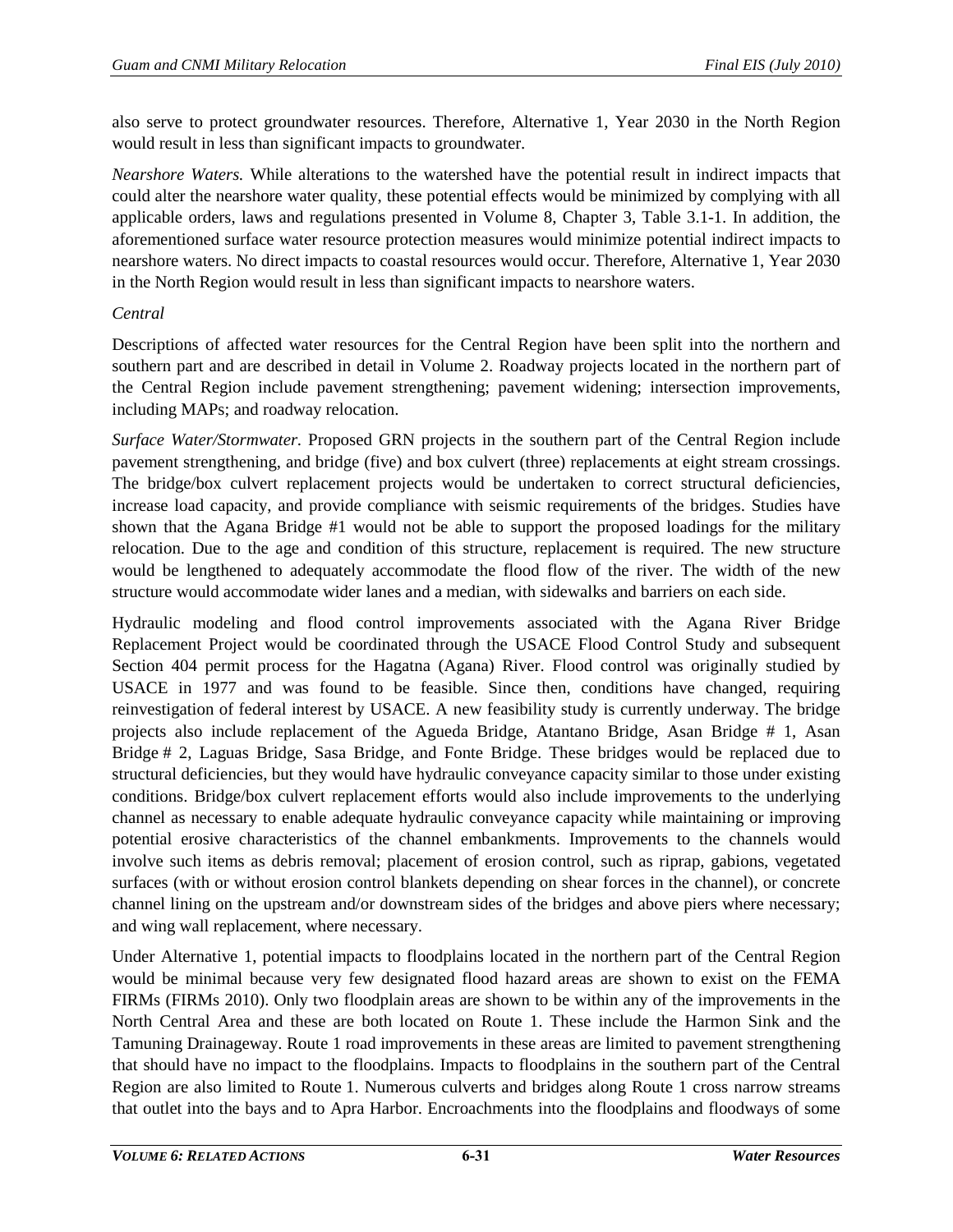of these streams would occur for the bridge/box culvert replacement projects. These include replacement of five bridges and three bridge box culverts located along Route 1. All of these bridge improvement projects would involve work within or adjacent to 100-year floodplains. Work occurring within the Agana and Fonte Rivers would be within a FEMA-designated floodway. Bridge lengthening, pier replacement, pier widening, channel lining, and/or bridge replacement activities could impact the upstream floodplain by increasing depths of flow for the 100-year storm event. Location hydraulic studies for each bridge site would require hydraulic modeling to demonstrate the pre- and post-project hydraulic conditions of the floodplain to assess and mitigate the impacts. In general, these bridges or their box culverts would be replaced due to structural deficiencies, but they would have hydraulic conveyance capacity similar to those under existing conditions with the possible exception of the Agana Bridge # 1, that may be designed with additional capacity in accordance with recommendations set forth by the USACE as specified in their ongoing Hagatna River Flood Control Study.

Potential impacts to runoff and drainage in the northern part of the Central Region could occur due to roadway widening, intersection improvements, and relocation of Route 15, all of which would increase impervious surfaces and could require modifications to existing drainage systems, including swales, storm drains, catch basins, and connecting stormwater treatment BMPs such as detention basins or biofiltration systems. In this area, the roadway drainage on the east side of the island generally flows off the pavement via sheet flow, minimizing the need for underground storm drain and catch basin networks. This may require adjustments of adjacent swales or construction of new surface flow systems to enable proper drainage flow offsite. Roadway drainage on the west side of the island generally flows to a curb and gutter system and to a catch basin/ storm drain conveyance system. Route 1 is curbed and flows southerly in a storm drain system to the Tamuning Drainageway or to the Harmon Sink. Work along Route 1 may require adjustments to catch basins and incorporation of BMPs at the Tamuning Drainageway outlet. In other areas, runoff flows directly to sinks that allow the untreated runoff to percolate to the groundwater system below, that could impact groundwater quality if the percolation rates are too high. In the south central area, impacts to runoff and drainage would occur along Route 1. The roadway is generally curbed, and runoff flows to storm drain networks that outlet directly to the adjacent waterways. All bridge improvement projects could impact runoff and drainage if the bridge improvements/replacements increase flow depths or velocities within the stream channels. This could result in flow conveyance capacity reductions of the connecting drainage systems or increased erosion potential within the channel. Hydraulic modeling would therefore be required to assess the potential impacts and provide adequate data for the design of flood and erosion control facilities. Improved hydraulic conveyance under the new bridges would benefit downstream channel segments, wetland areas, and open water habitats by decreasing scour along the stream bank near the bridge replacements and decreasing sediment inputs into downstream freshwater and marine habitats.

Through the development and implementation of site-specific BMPs outlined in the Stormwater Implementation Plan (Volume 9, Appendix G) there would be no increased risk from environmental hazards or to human health. Furthermore, all actions associated with Alternative 1 would be implemented in accordance with all applicable federal, local, and military orders, laws, and regulations (Volume 8, Chapter 3, Table 3.1-1), including COMNAV Marianas Instruction 3500.4. Therefore Alternative 1, Year 2030 in the Central Region would result in less than significant impacts to surface water.

*Groundwater.* In the northern part of the Central Region, potential impacts to groundwater quality could occur due to the addition of impervious surfaces that would likely contain sediment, nutrients, hydrocarbons, metals, bacteria, and other particulates that accumulate on roadway surfaces (such pollutants originate from routine roadway use and maintenance and from ambient atmospheric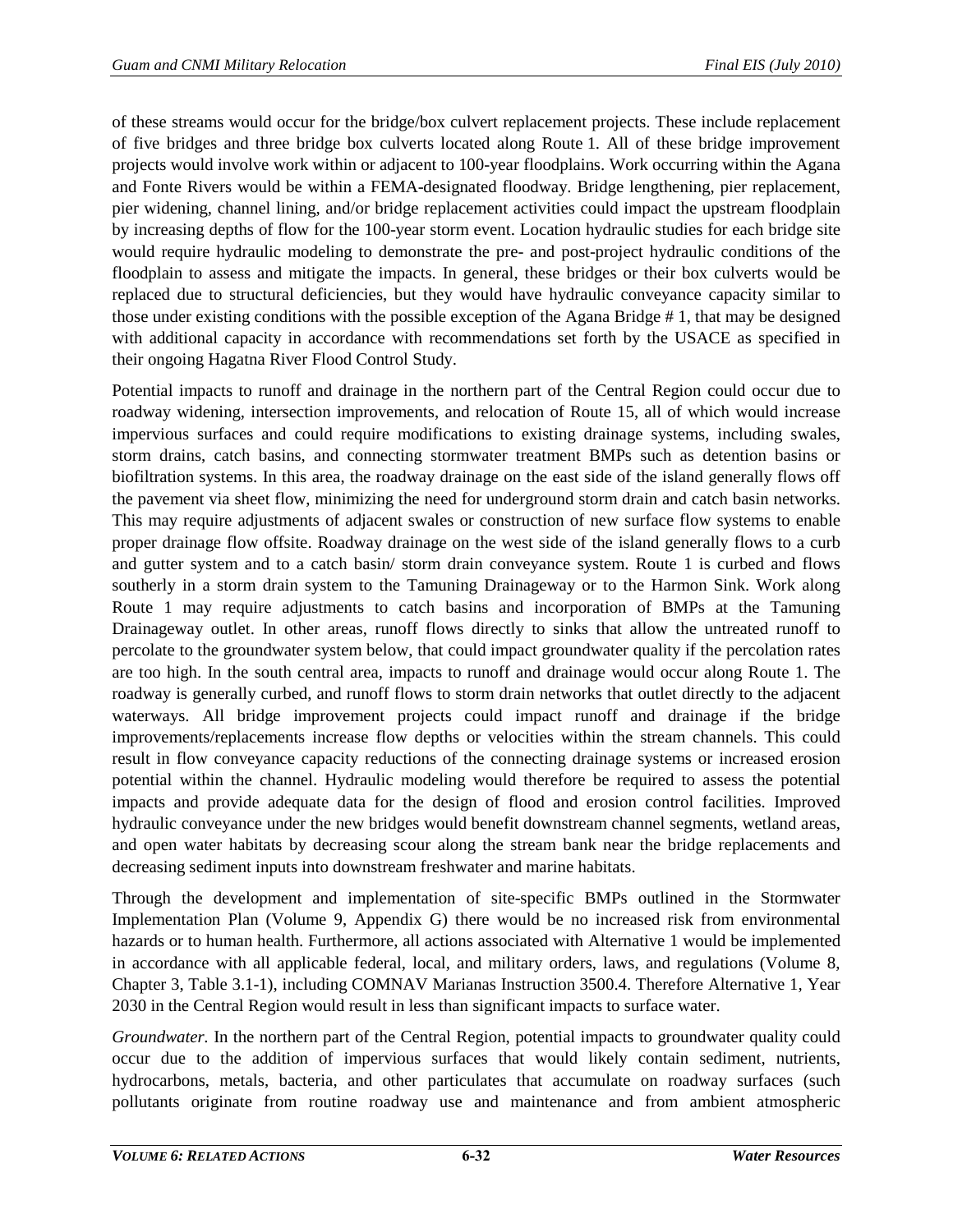deposition). Increases in suspended sediment, hydrocarbons, oil and grease, and heavy metals during construction could also impact groundwater quality. Because the infiltration characteristics are so high, any surface water quality impact could also impact groundwater quality. Groundwater is the primary drinking water supply for the island; therefore, water quality protection would be important. Surface water quality protection measures discussed above would also serve to protect groundwater resources.

In the southern part of the Central Region, groundwater resources are very limited; hence, water quality impacts would generally apply to surface water resources and would mainly involve the bridge projects along Route 1. Therefore, Alternative 1, Year 2030 groundwater impacts in the Central Region would be less than significant.

*Nearshore Waters.* Potential construction impacts to nearshore waters resulting from implementation of Alternative 1, Year 2030 in the Central Region would be similar to the potential impacts discussed under Alternative 1, Year 2030 for the North Region (refer to Section [6.2.6.1,](#page-25-0) Year 2030). Therefore, Alternative 1, Year 2030 in the Central Region would result in less than significant impacts to nearshore waters.

# *Apra Harbor*

The proposed GRN projects within the Apra Harbor Region include pavement strengthening, roadway rehabilitation along Route 11, and intersection improvements. Route 11 is the main entry to Apra Harbor and is shown to be within the coastal flood zone in the FEMA FIRMs. The Routes 1/11 interchange is located within the floodplain of the Masso River. Proposed improvements could have the following impacts to water resources:

- *Surface Water/Stormwater.* Potential impacts to surface water resources resulting from implementation of Alternative 1, Year 2030 in Apra Harbor would be similar to the potential impacts discussed under Alternative 1, Year 2030 for the North Region (refer to Section [6.2.6.1,](#page-25-0) Year 2030). Therefore, Alternative 1, Year 2030 in Apra Harbor would result in less than significant impacts to surface water.
- *Groundwater.* Potential impacts to groundwater resources resulting from implementation of Alternative 1, Year 2030 in Apra Harbor would be similar to the potential impacts discussed under Alternative 1, Year 2030 for the North Region (refer to Section [6.2.6.1,](#page-25-0) Year 2030). Therefore, Alternative 1, Year 2030 in Apra Harbor would result in less than significant impacts to groundwater.
- *Nearshore Waters*. Potential impacts to nearshore waters resulting from implementation of Alternative 1, Year 2030 in Apra Harbor would be similar to the potential impacts discussed under Alternative 1, Year 2030 for the North Region (refer to Section [6.2.6.1,](#page-25-0) Year 2030). Therefore, Alternative 1, Year 2030 in Apra Harbor would result in less than significant impacts to nearshore waters.

## *South*

The proposed GRN projects within the South Region include improvements along Route 5 (pavement strengthening only) and Route 12 (relocation of MAPs). These routes are located within the upper reaches of the Atantano River and Namo River watersheds along the southwest portion of the island. The Atantano River flows westerly into the Inner Apra Harbor, while the Namo River flows westerly to Agat Bay. Proposed improvements could have the following impacts to water resources: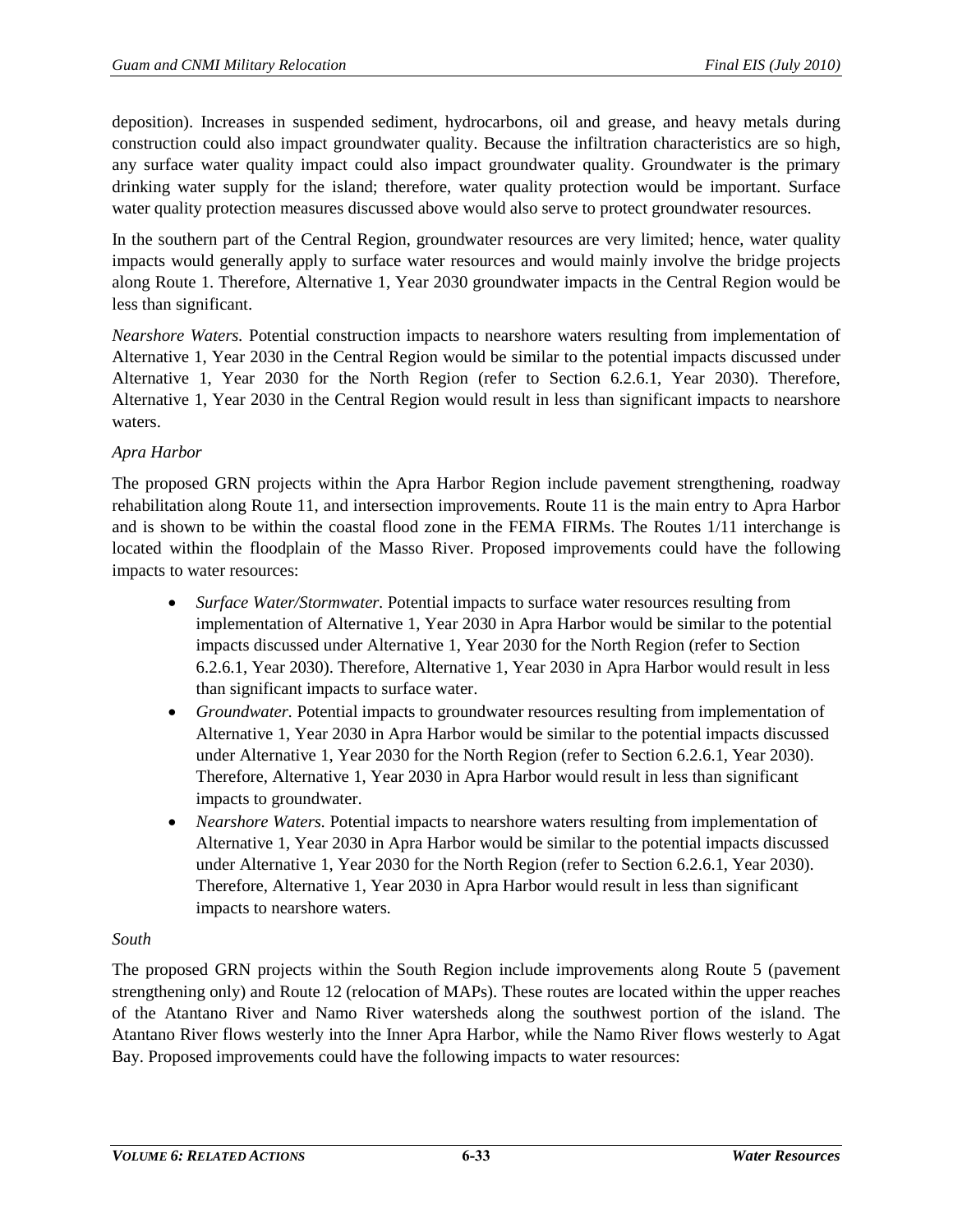- *Surface Water/Stormwater.* Potential impacts to surface water resources resulting from implementation of Alternative 1, Year 2030 in the South Region would be similar to the potential impacts discussed under Alternative 1, Year 2030 for the South Region (refer to Sectio[n 6.2.6.1,](#page-25-0) Year 2030). Therefore, Alternative 1, Year 2030 in the South Region would result in less than significant impacts to surface water.
- *Groundwater.* Potential impacts to groundwater resources resulting from implementation of Alternative 1, Year 2030 in the South Region would be similar to the potential impacts discussed under Alternative 1, Year 2030 for the North Region (refer to Sectio[n 6.2.6.1,](#page-25-0) Year 2030). Therefore, Alternative 1, Year 2030 in the South Region would result in less than significant impacts to groundwater.
- *Nearshore Waters*. Potential impacts to nearshore waters resulting from implementation of Alternative 1, Year 2030 in the South Region would be similar to the potential impacts discussed under Alternative 1, Year 2030 for the North Region (refer to Sectio[n 6.2.6.1,](#page-25-0) Year 2030). Therefore, Alternative 1, Year 2030 in the South Region would result in less than significant impacts to nearshore waters.

#### *Proposed Mitigation Measures*

Most floodplain impacts are associated with the bridge rehabilitation/ improvement projects located along Route 1. A Floodplain Evaluation is required under the National Flood Insurance Program (23 Code of Federal Regulations 650, Subpart A § 650). Measures to mitigate floodplain impacts could include:

- Channel widening, channel lining, channel recontouring
- Pier placement/reconfiguration
- Utility line relocation where utilities cause obstructions to flow
- Debris removal, incorporation of debris noses upstream of piers and wingwalls
- Steepening of embankments using lining such as gabions

#### 6.2.6.2 Alternative 2 (Preferred Alternative)

Peak construction and permanent impacts on water resources under Alternative 2 would be similar to those described under Alternative 1 because the same projects are proposed under this alternative with the exception of varying locations of the MAPs along Route 3.

#### Proposed Mitigation Measures

Proposed mitigation measures for Alternative 2 would be the same as those proposed for Alternative 1.

#### 6.2.6.3 Alternative 3

Peak construction and permanent impacts on water resources under Alternative 3 would be similar to those described under Alternative 1 because the same projects are proposed under this alternative, with the exception of a few projects that would not be built as part of the GRN improvements program and varying locations of a few MAPs.

#### Proposed Mitigation Measures

Proposed mitigation measures for Alternative 3 would be the same as those proposed for Alternative 1.

#### <span id="page-33-0"></span>6.2.6.4 Alternative 8

Peak construction and permanent impacts on water resources under Alternative 8 would be similar to those described under Alternative 1 because the same projects are proposed under this alternative, with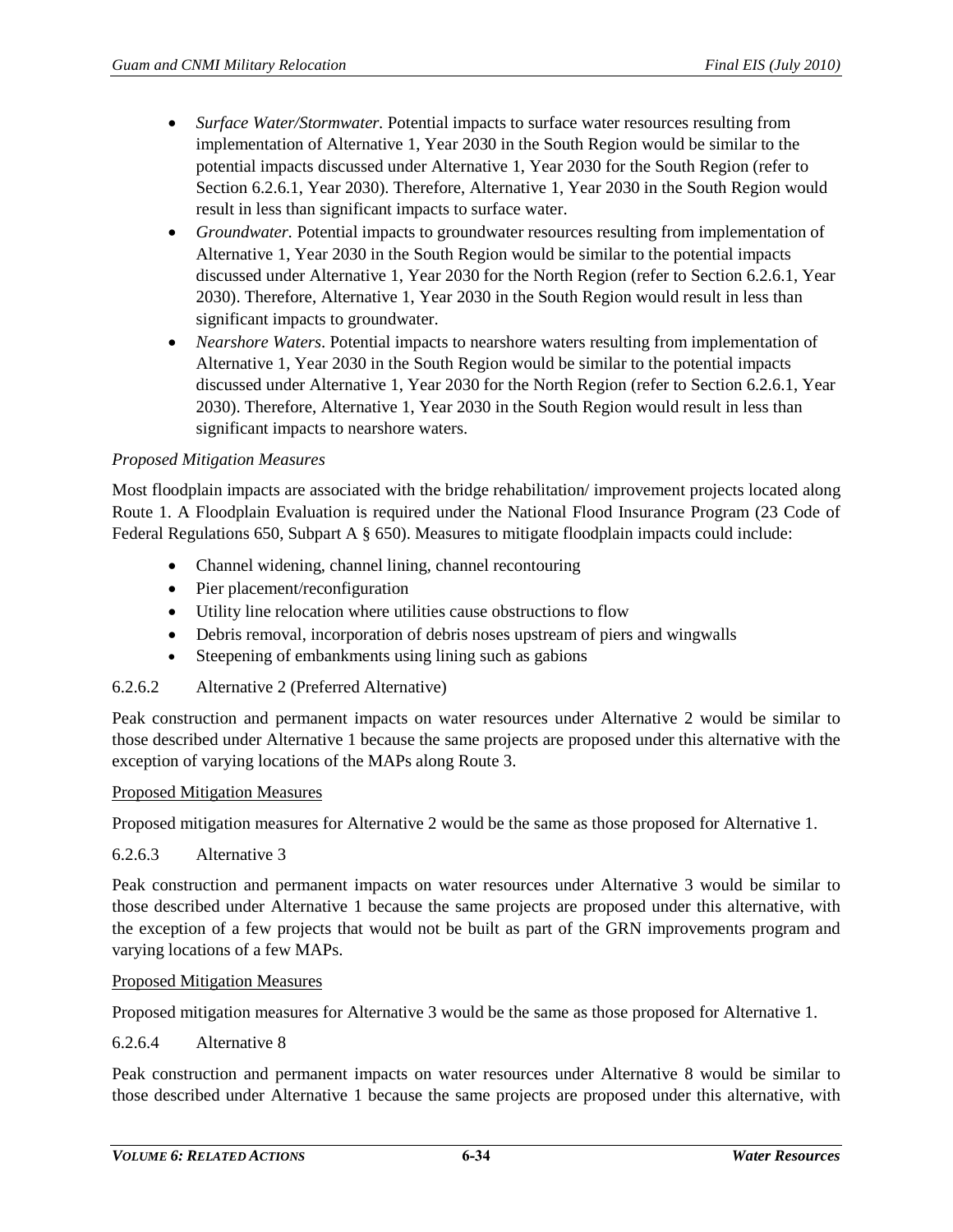the exception of a few projects that would not be built as part of the GRN improvements program and varying locations of a few MAPs.

## Proposed Mitigation Measures

Proposed mitigation measures for Alternative 8 would be the same as those proposed for Alternative 1.

# 6.2.6.5 No-Action Alternative

Under the no-action alternative, Marine Corps units would remain in Japan and would not relocate to Guam, the visiting aircraft carrier would berth at Kilo Wharf, and an Army Ballistic Missile Defense Task Force would not be positioned on Guam; therefore, the no-action alternative would obviate the need to improve roads necessary for the military relocation. Road improvements associated with the natural growth of Guam's population would continue and include several projects previously identified. These include projects to be constructed by the years 2014 and 2030. Projects to be in place by 2014 include pavement widening along Routes 10A and 27, and Tiyan Parkway, and intersection improvement projects along Routes 1 and 7. All of these projects are located within the Central Region. Projects to be in place by 2030 include pavement widening along Routes 2, 7A, 25, and 26 and intersection improvements located along Routes 1, 4, and 16. All of these projects are located within the Central Region, with the exception of the Route 2 widening, that is located in the South Region.

# 2010

Construction activities for the improvement projects to be completed by 2014 would commence in 2010 and would be typical of public works maintenance projects. Because the no-action alternative would involve significantly fewer projects to be constructed during the year 2014, construction impacts on water resources under this alternative would be less than with the action alternatives. Typical impacts to water resources from the proposed roadway improvements to be constructed in Year 2014 are described below.

## *Surface Water/Stormwater*

Under the no-action alternative, Year 2010, there would be an increase in impervious surfaces and potential changes to drainage systems that include swales, storm drains, catch basins, and connecting stormwater treatment BMPs, such as detention basins. Increases in onsite drainage velocities and/or flow due to increased impervious area would be mitigated through the use of detention facilities, energydissipating devices at outlets, channel lining, use of grass swales or hydroseeded embankments where potential erosion could occur, incorporation of headwalls or flared end outlets, and use of appropriate stormwater treatment BMPs that would remove pollutants from the drainage system. Roadway-specific BMPs would be included in the planning, design, and construction for all proposed projects. An Erosion Control Plan is required by the GDPW for a Clearing and Grading Permit when the area to be graded is more than 5,000 ft<sup>2</sup> (464 m<sup>2</sup>) or a proposed cut or fill is greater than 5.0 ft (1.5 m) in height. This stormwater plan would describe the impacts and proposed mitigation related to runoff and drainage. No impacts to floodplains are anticipated because no flood hazard zones have been designated where the proposed improvements are to take place.

Prior to starting construction, regulations set forth by GEPA require a Clearing and Grading Permit to be obtained from the GDPW. This permit requires development of an Environmental Protection Plan, which must incorporate compliance measures to protect marine and surface water resources, including the preparation of a Water Quality Monitoring Plan. An Erosion Control Plan is also required for clearing, grading, grubbing, embankment or filling, excavation, or other earth-moving operations. The Erosion Control Plan would describe construction site BMPs to be used during construction to minimize the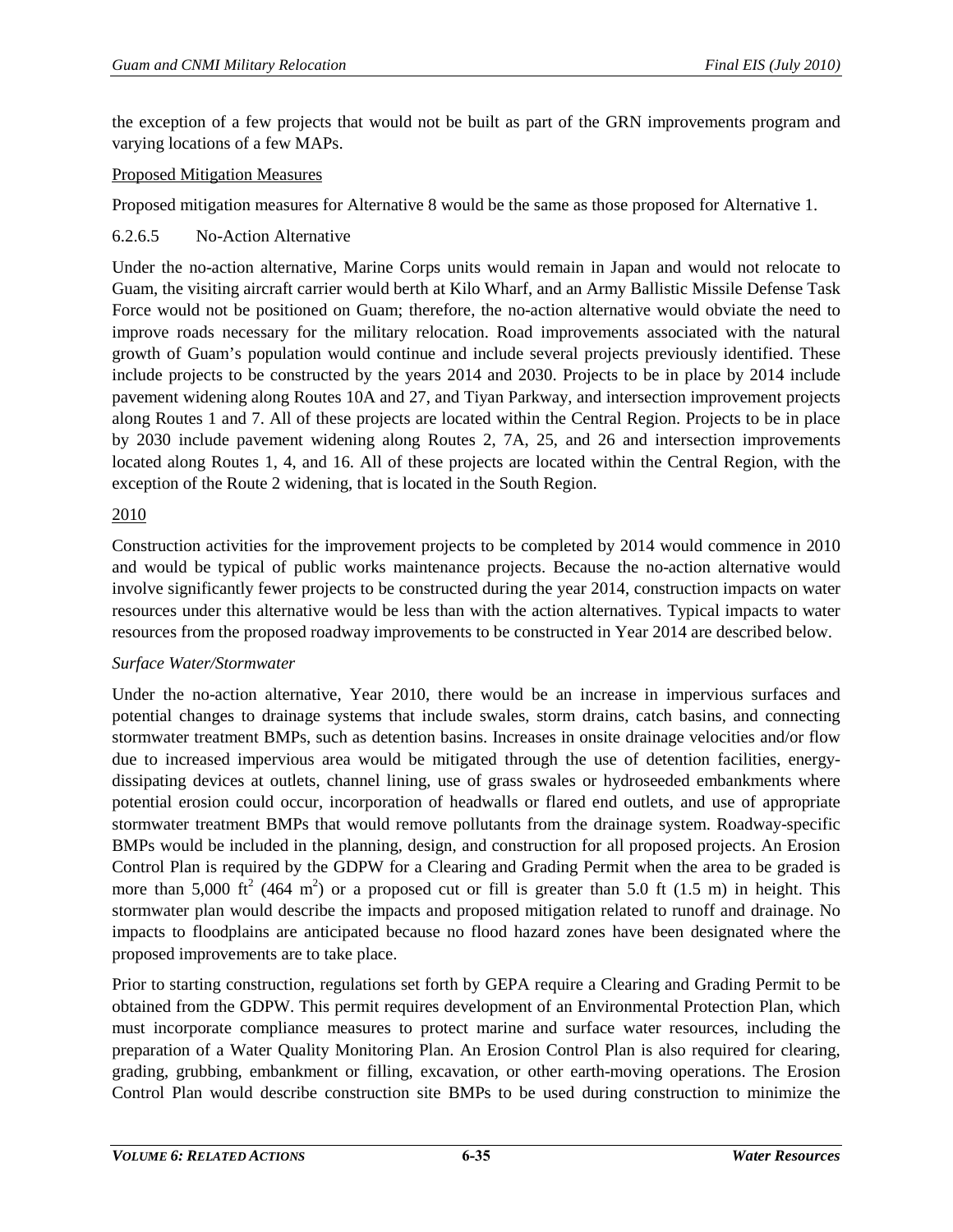impacts of construction and construction-related activities on the watershed. These include, but are not limited to, temporary soil stabilization, temporary sediment control, scheduling, waste management, materials handling, and other non-stormwater BMPs. In the event groundwater dewatering is proposed or anticipated during construction, and an alternative method of disposal (e.g., discharge to sanitary sewer, retention on site) is not feasible, then the Contractor would coordinate with the GDPW prior to discharging waste. Therefore, the no-action alternative, Year 2010, would result in less than significant impacts to surface water.

## *Groundwater*

Under the no-action alternative, Year 2010, potential impacts to groundwater quality could occur due to the addition of impervious surfaces that would likely contain sediment, nutrients, hydrocarbons, metals, bacteria, and other particulates that accumulate on roadway surfaces (such pollutants originate from routine roadway use and maintenance and from ambient atmospheric deposition). Because the infiltration characteristics are high, any surface water quality impact could also impact groundwater quality. Groundwater is the primary drinking water supply for the island; therefore, water quality protection would be important. The same surface water quality protection measures discussed above would also serve to protect groundwater resources. Therefore, the no-action alternative, Year 2010, would result in less than significant impacts to groundwater.

# *Nearshore Waters*

Under the no-action alternative, alterations to the watershed have the potential to result in indirect impacts that could alter the nearshore water quality; however, these potential effects would be minimized by complying with all applicable orders, laws and regulations presented in Volume 7, Chapter 3, Section 3.1. In addition, the aforementioned surface water resource protection measures would minimize potential indirect impacts to nearshore waters. No direct impacts to coastal resources would occur. Therefore, the no-action alternative, Year 2010, would result in less than significant impacts to nearshore waters.

## 2014

Potential impacts and proposed mitigation associated with the no-action alternative to water resources would be the same as those described for 2010 (refer to Section [6.2.6.4,](#page-33-0) Year 2010). Therefore, the noaction alternative, Year 2014, would result in less than significant impacts to water resources.

## 2030

Potential impacts and required mitigation associated with the no-action alternative to water resources would be the same as those described for 2009 (refer to Section [6.2.6.4,](#page-33-0) Year 2010). Therefore, the noaction alternative, Year 2030, would result in less than significant impacts to water resources.

## 6.2.6.6 Summary of Impacts

[Table 6.2-6](#page-36-0) summarizes the potential impacts of each alternative. A text summary is provided below.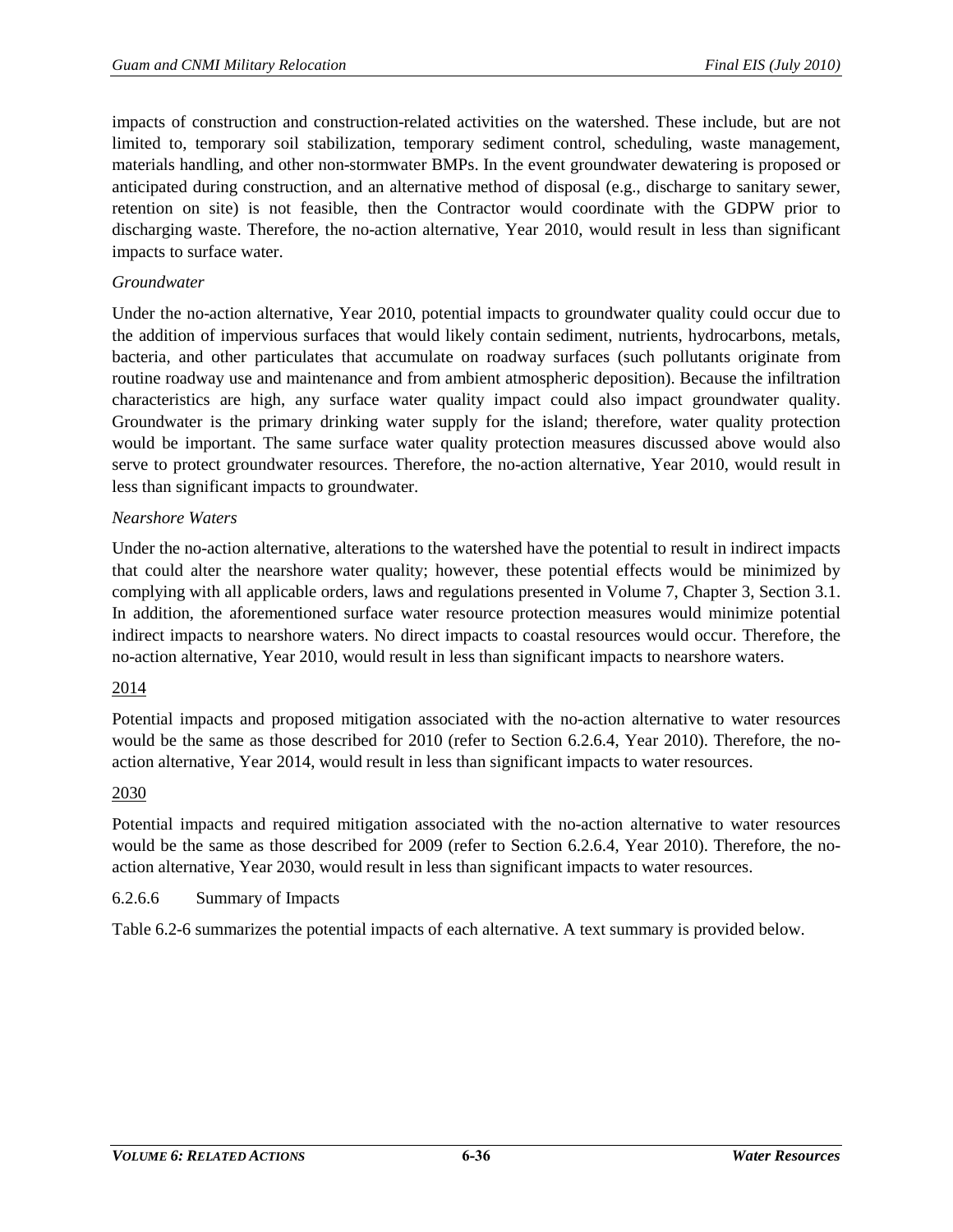<span id="page-36-0"></span>

| <b>Potentially Impacted Resource</b> | Alternative 1 | Alternative $2^*$ | Alternative 3 | Alternative 8 |
|--------------------------------------|---------------|-------------------|---------------|---------------|
| <b>Floodplains</b>                   | LSI           | LSI               | LSI           |               |
| <b>Runoff and Drainage</b>           | LSI           | LSI               | LSI           |               |
| <b>Coastal Resources</b>             |               | NI                | Nl            |               |
| Surface Water Quality**              | LSI           | LSI               | LSI           | LSI           |
| <b>Groundwater Quality</b>           | LSI           | LSI               | LSI           |               |

**Table 6.2-6. Summary of Potential Roadway Project Impacts** 

*Legend:* LSI = Less than significant impact; NI = No impact. \* Preferred Alternative. \*\* Includes

floodplains, wetlands, streams, temporary and permanent impoundments and other aquatic habitats.

Construction activities would consist of intersection improvements, bridge/box culvert replacements, pavement strengthening, road relocation, road widening, and construction of a new road. With respect to water resources, all these types of improvements would generally have: (1) potential impact on floodplains where the bridge/box culvert replacement projects are proposed; (2) minor impact on runoff and drainage for all projects, possibly requiring relocation or adjustments of drainage catch basins and increasing roadway runoff due to the addition of impervious surfaces; (3) little to no direct impact to coastal resources because the projects do not involve work in the coastal bays or estuaries and most are located away from the coastline; (4) potential impact to surface water quality due to the addition of impervious surfaces that would likely contain sediment, nutrients, hydrocarbons, metals, bacteria, and particulates that accumulate on roadway surfaces (such pollutants originate from highway use and maintenance and from ambient atmospheric deposition) and due to erosion and siltation impacts in the drainage area during construction when heavy storms or high wind events occur; and (5) potential impact to groundwater quality in the north area of the island because soil infiltration characteristics are high in this area causing the potential for groundwater to be under the influence of surface water impacts.

Each of the action alternatives would include physical changes that would be considered potentially significant impacts on water resources. Roadways, bridges, drainage systems, stormwater pollution control systems, erosion control systems, and flood control systems would be designed in accordance with specific water resource considerations to prevent impacts to surface and groundwater resources, floodplains, coastal resources, and the overall runoff and drainage systems. Storm Water Pollution Prevention Plans, Environmental Protection Plans, Erosion Control Plans, and Location Hydraulic Studies for flood plains would be required prior to construction. All of these documents would be used to develop and implement proper measures to prevent water resource impacts.

Through the development and implementation of site-specific construction BMPs (Volume 2, Chapter 4, Table 4.2-1) and permanent BMPs (Volume 9, Appendix G), there would be no increased risk from environmental hazards or to human health. Furthermore, all actions associated with each alternative would be implemented in accordance with all applicable federal, local, and military orders, laws, and regulations (Volume 8, Chapter 3, Table 3.1-1), including COMNAV Marianas Instruction 3500.4.

## 6.2.6.7 Summary of Proposed Mitigation Measures

[Table 6.2-7](#page-37-0) summarizes the proposed mitigation measures for roadway project impacts to water resources.